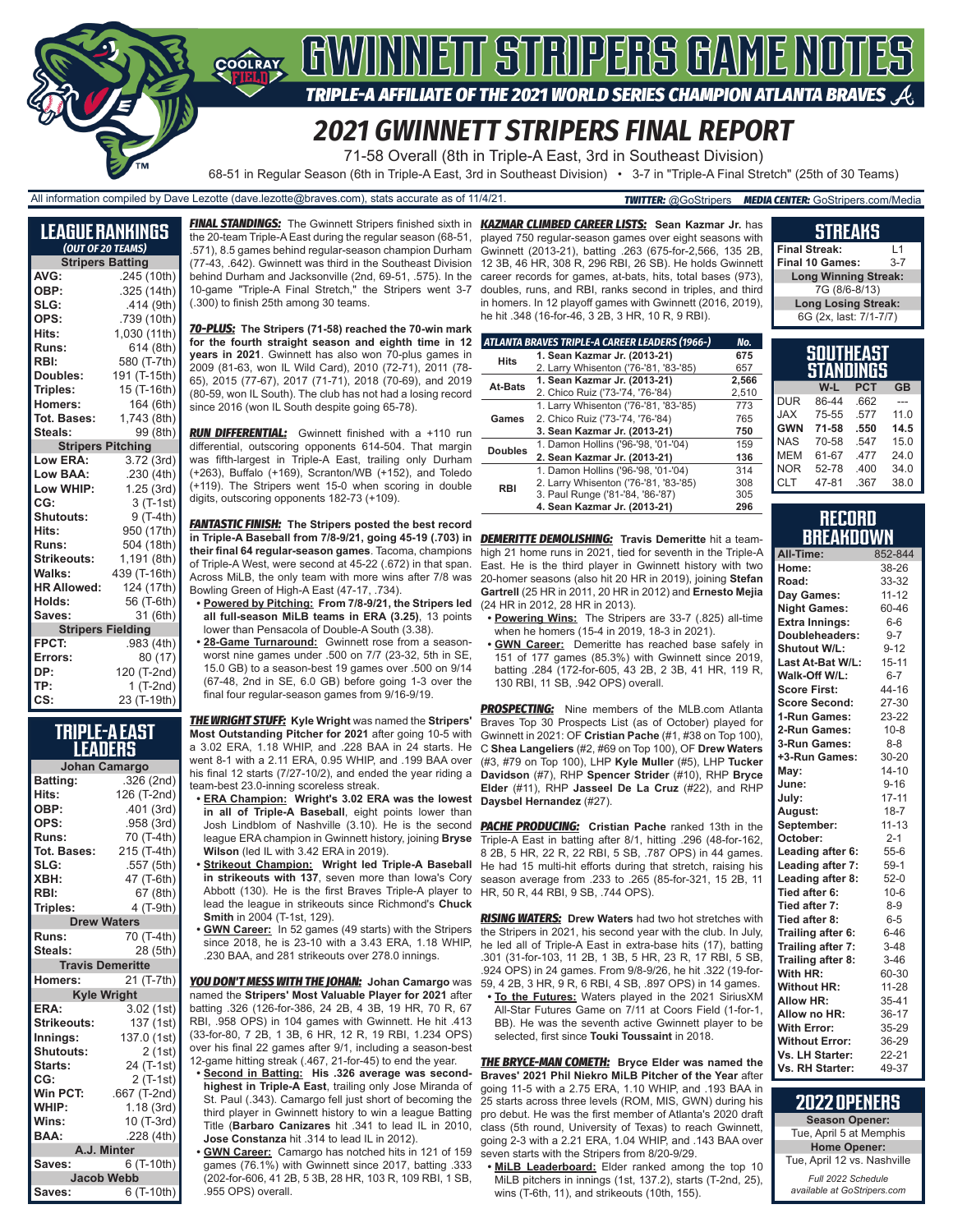*FROM TRIPLE-A TO WORLD CHAMPS:* Of Gwinnett's 64 players, 35 also played for Atlanta between the regular season and MLB Postseason, helping the Braves win the 2021 World Series title. Three of those players made their Major League debuts: LHP **Kyle Muller** (6/16 vs. BOS), RHP **Spencer Strider** (10/1 vs. NYM), and LHP **Dylan Lee** (10/1 vs. NYM).

**NOTES**

|                               | PLAYERS WHO PLAYED FOR BOTH GWINNETT AND ATLANTA IN 2021 (35): |                            |  |  |  |  |  |
|-------------------------------|----------------------------------------------------------------|----------------------------|--|--|--|--|--|
| OF Abraham Almonte            | <b>RHP Shane Greene</b>                                        | OF Cristian Pache          |  |  |  |  |  |
| RHP Ian Anderson              | OF Guillermo Heredia                                           | OF Eddie Rosario           |  |  |  |  |  |
| <b>INF/OF Orlando Arcia</b>   | <b>OF Ender Inciarte</b>                                       | RHP Edgar Santana          |  |  |  |  |  |
| <b>LHP Jesse Biddle</b>       | C Alex Jackson                                                 | <b>RHP Spencer Strider</b> |  |  |  |  |  |
| <b>INF Johan Camargo</b>      | <b>RHP Nate Jones</b>                                          | RHP Ty Tice                |  |  |  |  |  |
| RHP Jesse Chavez              | INF Sean Kazmar Jr.                                            | <b>RHP Josh Tomlin</b>     |  |  |  |  |  |
| C William Contreras           | C Jonathan Lucroy                                              | <b>RHP Touki Toussaint</b> |  |  |  |  |  |
| C Travis d'Arnaud             | LHP Dylan Lee                                                  | RHP Jacob Webb             |  |  |  |  |  |
| <b>LHP Tucker Davidson</b>    | <b>RHP Chris Martin</b>                                        | <b>RHP Bryse Wilson</b>    |  |  |  |  |  |
| RHP Carl Edwards Jr.          | LHP A.J. Minter                                                | RHP Kyle Wright            |  |  |  |  |  |
| RHP Jay Flaa                  | LHP Kyle Muller                                                | <b>RHP Huascar Ynoa</b>    |  |  |  |  |  |
| OF Terrance Gore (Postseason) | <b>LHP Sean Newcomb</b>                                        |                            |  |  |  |  |  |

*ANOTHER POWERFUL SEASON:* The Stripers finished sixth in the Triple-A East in home runs with 164 in 129 games, the second-most ever in one season by an Atlanta Braves Triple-A affiliate. Only the 2019 club hit more homers (200 HR in 139 games). Prior to 2019, the record was 161 homers, set by the 1993 Richmond Braves.

- **• Alright, We're Slammin':** The Stripers hit eight grand slams in 2021, tied for the most ever by a Gwinnett club (also hit 8 in 2019). Five different players notched a grand slam, including **Travis Demeritte** (3, all in 7-game span from 7/17-7/25), **Alex Jackson** (2), **Abraham Almonte** (1), **Ryan Casteel** (1), and **Eddie Rosario** (1).
- **• Three-Homer Games:** Two different players tied Gwinnett's single-game homer record with three: **Orlando Arcia** (3 solo HR, 3-for-4, 4 RBI on 5/9 at Charlotte) and **Alex Jackson** (2 solo HR and grand slam, 4-for-4, 7 RBI on 5/27 at Memphis). Prior to 2021, only two Gwinnett players had ever hit three homers in one game (**Derrick Mitchell** on 5/9/14 at Lehigh Valley, **Austin Riley** on 5/13/18 vs. Norfolk).
- **• Double-Digit Homers:** Seven Stripers finished with double-digit homer totals in 2021: Demeritte (21), **Johan Camargo** (19, tied career high), Arcia (17, career high), Jackson (11), **Cristian Pache** (11), **Drew Waters** (11, career high), and **Jason Kipnis** (10).

*MULLER TIME:* **Kyle Muller** made his Triple-A debut in 2021, going 5-4 with a 3.39 ERA, 1.36 WHIP, .223 BAA, and 93 strikeouts in 79.2 innings over 17 starts.

- **• Opening Night Starter:** On 5/4 at Charlotte (ND, 3.0 IP, 5 H, 6 ER), he became the third pitcher in Gwinnett history to make his Triple-A debut as the Opening Night starter, joining **Tommy Hanson** (4/9/09 at Charlotte) and **Mike Soroka** (4/6/18 at Norfolk).
- **• Dominant Stretch:** Over 10 starts from 5/27-9/12, Muller went 5-1 with a 1.80 ERA (11 ER in 55.0 IP), 0.93 WHIP, .169 BAA, and 59 strikeouts.

*WHAT A RELIEF:* Gwinnett relievers went 39-20 with a 3.11 ERA, .212 BAA, 56 holds, and 31 saves (31-for-48, 64.6%) this season. Only Buffalo had a lower relief ERA (2.83) among the 20 teams in Triple-A East. Seven Stripers with at least 25.0 relief innings posted an ERA lower than 3.00: **Trevor Kelley** (1.52 in 41.1 IP), **Dylan Lee** (1.54 in 46.2 IP), **Connor Johnstone** (2.36 in 26.2 IP), **Victor Arano** (2.50 in 36.0 IP), **Tanner Roark** (2.52 in 39.1 IP), **Jesse Biddle** (2.67 in 33.2 IP), and **Thomas Burrows** (2.70 in 46.2 IP).

- **• Dylan Lee: Named Gwinnett's Most Outstanding Reliever for 2021** after going 5-1 with a 1.54 ERA, 0.75 WHIP, .176 BAA, one save, and 54 strikeouts in 46.2 IP spanning 35 outings. Over his final 18 games with the Stripers from 7/18-9/29, he went 3-1 with a 0.42 ERA (1 ER in 21.2 IP), 0.65 WHIP, .147 BAA, one save, 30 strikeouts).
- **• Trevor Kelley:** Finished with Gwinnett's lowest relief ERA of 1.52, going 3-4 with a 1.09 WHIP, .193 BAA, two saves, and 46 strikeouts in 41.1 IP spanning 37 outings. Over his final 22 games from 7/11-10/3, he went 3-2 with a 0.73 ERA (2 ER in 24.2 IP), 0.93 WHIP, .138 BAA, two saves, and 30 strikeouts.
- **• Closer Tandem: A.J. Minter** (6-for-6) and **Jacob Webb** (6-for-7) each finished tied for 10th in the Triple-A East in saves (6). Minter posted a 0.00 ERA (0 ER in 6.0 IP, 0 H, 3 BB, 8 SO) in his six save chances, while Webb had a 5.40 ERA (4 ER in 6.2 IP, 7 H, 1 R, 1 BB, 10 SO) in his seven save chances.

*LANGELIERS DEBUTS:* **Shea Langeliers, winner of the Braves 2021 Hank Aaron Award for MiLB Player of the Year,** finished up his season by making his Triple-A debut with. He recorded his first two hits and RBI with the Stripers on 10/1 vs. Jacksonville (2-for-4, 2 2B, 2 R, 1 RBI), and batted .182 (2-for-11, 3 R, 1 RBI, 3 BB, 6 SO) in five games overall.

- **• With Mississippi:** Langeliers hit .258 (85-for-329, 13 2B, 22 HR, 56 R, 52 RBI, 1 SB, .836 OPS) in 92 games, ranking among the Double-A South top 10 in homers (3rd), SLG (3rd, .498), OPS (4th, .836), runs (7th), total bases (8th, 164), extra-base hits (T-9th, 35), and batting (10th). He helped the M-Braves win the Double-A South championship, batting .222 (4-for-18, 1 2B, 1 R, 2 RBI) in five games during a 3-2 series win over Montgomery.
- **• On Defense:** Between Mississippi and Gwinnett, he combined to throw out 41.9% (31-of-74) of attempting base stealers in 82 games at catcher. His 30 runners caught stealing during the regular season were tied for first among all full-season MiLB catchers (alongside Philip Clarke of High-A Vancouver).

*LEAGUE AWARDS:* Gwinnett players captured three Triple-A East Player of the Week awards in 2021: **Bryse Wilson** (Pitcher of the Week for 6/28-7/4, went 0-0 with 0.00 ERA and 7 SO in 1 start), **William Contreras** (Player of the Week for 7/12-7/18, hit .462 with 3 HR, 12 RBI in 6G), and **Kyle Wright** (Pitcher of the Week for 9/13-9/19, went 2-0 with 2.40 ERA and 11 SO in 2 starts, including 9.0-inning CG shutout on 9/14 vs. Nashville).

*TEAM AWARDS:* On 10/2, the following players earned Gwinnett Stripers Team Awards for 2021: **Johan Camargo** (Most Valuable Player), **Kyle Wright** (Most Outstanding Pitcher), **Dylan Lee** (Most Outstanding Reliever), **Kyle Muller** (Most Competitive Player), **Sean Kazmar Jr.** (Fan Favorite Player), and **Drew Waters** (Community Service Award).

#### **MANAGER MATT TUIASOSOPO**

**Matt Tuiasosopo** completed his first season as Gwinnett manager and his third season as a coach in the Atlanta Braves organization in 2021. He was named the seventh manager in team history on 3/30/21. Tuiasosopo was both the youngest manager in team history (turned 35 on 5/10) and the first former Gwinnett player to manage the club (hit .221 with 19 HR, 73 RBI in 178 games from 2016-17).

Tuiasosopo made his managerial debut in 2019 with Class-A Rome, leading the club to a 65-74 record and earning Atlanta's Bobby Cox Award for minor league manager of the year. He was set to return to Rome in 2020, but was reassigned to the Braves Alternate Training Site at Coolray Field once the MiLB season was canceled.

Tuiasosopo's 2021 staff included pitching coach **Mike Maroth** (2nd season), hitting coach **Carlos Mendez** (1st season), coach **Wigberto Nevarez** (1st season), trainer **T.J. Saunders** (1st season), and strength coach **Paul Howey** (2nd season).

| Tuiasosopo's Managerial Career | Games | W-L     | <b>PCT</b> | <b>Playoffs</b> |
|--------------------------------|-------|---------|------------|-----------------|
| With Gwinnett (1 Season):      | 129   | 71-58   | .550       |                 |
| MiLB Career (2 Seasons):       | 268   | 136-132 | .507       |                 |

| VS.2021 OPPONENTS |           |          |              |               |         |          |              |
|-------------------|-----------|----------|--------------|---------------|---------|----------|--------------|
|                   | Home      | Road     | <b>Total</b> |               | Home    | Road     | <b>Total</b> |
| <b>CLT</b>        | $5 - 1$   | $11 - 1$ | $16 - 2$     | COL           | ---     | $5 - 1$  | $5 - 1$      |
| DUR               | $4 - 2$   | $1 - 10$ | $5 - 12$     | LOU           | $4 - 2$ | $5 - 1$  | $9 - 3$      |
| <b>JAX</b>        | $4 - 7$   | ---      | $4 - 7$      | <b>MW DIV</b> | $4 - 2$ | $10 - 2$ | $14 - 4$     |
| <b>IMEM</b>       | $8 - 4$   | $7-5$    | $15-9$       |               |         |          |              |
| <b>NAS</b>        | $8 - 9$   | $3-9$    | $11 - 18$    |               |         |          |              |
| <b>NOR</b>        | $5 - 1$   | 1-5      | $6-6$        |               |         |          |              |
| <b>SE DIV</b>     | $34 - 24$ | 23-30    | 57-54        |               |         |          |              |

#### **LAST AT-BAT WINS** *(15)*

The Stripers went 15-11 (.577) in games decided in the last at-bat in 2021.

| Date/Opponent        | <b>Score</b> | Game-Winning Play (*=Walk-Off)           |
|----------------------|--------------|------------------------------------------|
| 5/4 at Charlotte     | 10-9 (12th)  | Almonte scores on E4 (Reynolds)          |
| 5/9 at Charlotte     | 12-9 (10th)  | Camargo RBI single                       |
| 5/14 vs. Louisville  | $2-1$ (8th)  | Arcia solo HR                            |
| 5/16 vs. Louisville  | 5-4 (9th)    | Arcia walk-off solo HR*                  |
| 5/25 vs. Memphis     | $2-1$ (9th)  | Kazmar walk-off single*                  |
| 6/9-G2 at Memphis    | $3-1$ (8th)  | Waters RBI single                        |
| 6/18 vs. Nashville   | 8-7 (10th)   | Arcia scores on E4 (Hiura on Lucroy FC)* |
| 6/30 at Durham       | $2-1$ (9th)  | Pache RBI single                         |
| 7/18 at Charlotte    | 13-12 (9th)  | Contreras RBI double                     |
| 8/1 at Memphis       | $4-2$ (9th)  | Ervin RBI single                         |
| 8/6 vs. Charlotte    | 4-3 (11th)   | Morales walk-off single*                 |
| 8/8-G1 vs. Charlotte | $4-3$ (7th)  | d'Arnaud walk-off single*                |
| 8/11-G1 vs. Durham   | $4-3$ (7th)  | Pache walk-off single*                   |
| 8/24 at Nashville    | $3-1$ (9th)  | Rosario solo HR                          |
| 8/25 at Nashville    | 5-4 (10th)   | Contreras RBI single                     |

| TEAM DEFENSE (4TH IN TRIPLE-A EAST)                                                                                                       |     |                |               |            |            |           |           |
|-------------------------------------------------------------------------------------------------------------------------------------------|-----|----------------|---------------|------------|------------|-----------|-----------|
| <b>PCT</b>                                                                                                                                | G   | <b>TC</b>      | <b>PO</b>     | A          | Е          | <b>DP</b> | TP        |
| .983                                                                                                                                      | 129 | 4577           | 3336          | 1161       | 80         | 120       |           |
| <b>Catchers</b>                                                                                                                           |     | <b>SB</b>      | $\mathsf{cs}$ | <b>ATT</b> | <b>PCT</b> | <b>PB</b> | W-L       |
| Casteel, Ryan                                                                                                                             |     | 6              | $\Omega$      | 6          | .000       |           | $2 - 3$   |
| Contreras, William                                                                                                                        |     | 21             | 2             | 23         | .087       | 5         | $23-6$    |
| d'Arnaud, Travis                                                                                                                          |     | $\overline{2}$ | 2             | 4          | .500       | U         | $5-1$     |
| Jackson, Alex                                                                                                                             |     | 10             | 4             | 14         | .286       |           | $11 - 12$ |
| Langeliers, Shea                                                                                                                          |     |                |               | 2          | .500       |           | $3-0$     |
| Lucroy, Jonathan                                                                                                                          |     | 18             | 5             | 23         | .217       |           | $8 - 15$  |
| Martinez. Carlos                                                                                                                          |     | 3              | U             | 3          | .000       |           | $2 - 1$   |
| Morales, Jonathan                                                                                                                         |     | 16             |               | 23         | .304       | 3         | $17 - 15$ |
| Tromp, Chadwick                                                                                                                           |     | 6              | 2             | 8          | .250       | 0         | $0-5$     |
| Total:                                                                                                                                    |     | 83             | 23            | 106        | .217       | 13        | 71-58     |
| Waters (11), Demeritte (5), Ervin (5), Pache (3), Sanchez (2),<br><b>Outfield Assists (29):</b><br>Almonte (1), Inciarte (1), Rosario (1) |     |                |               |            |            |           |           |

|                              | Almonte (1), Inciarte (1), Rosario (1)             |
|------------------------------|----------------------------------------------------|
| Pitcher Pickoffs (6):        | Kingham (2), Muller (2), Burrows (1), Y. Lopez (1) |
| <b>Catcher Pickoffs (3):</b> | Casteel (1), Jackson (1), Morales (1)              |

|                            | <b>EJECTIONS</b> (5)     |                            |
|----------------------------|--------------------------|----------------------------|
| Player/Coach               | Date/Inning              | <b>Umpire</b>              |
| <b>Ryan Goins</b>          | 5/25 vs. MEM, 7th Inning | <b>HP Clint Vondrak</b>    |
| <b>MGR Matt Tuiasosopo</b> | 6/3 vs. JAX, 8th Inning  | <b>HP Alex Tosi</b>        |
| <b>Travis Snider</b>       | 7/30 at MEM, 8th Inning  | HP John Bacon              |
| Ryan Casteel               | 8/17 at LOU, 3rd Inning  | 1B Charlie Ramos           |
| Ryan Goins                 | 9/29 vs. JAX, 7th Inning | <b>HP Takahito Matsuda</b> |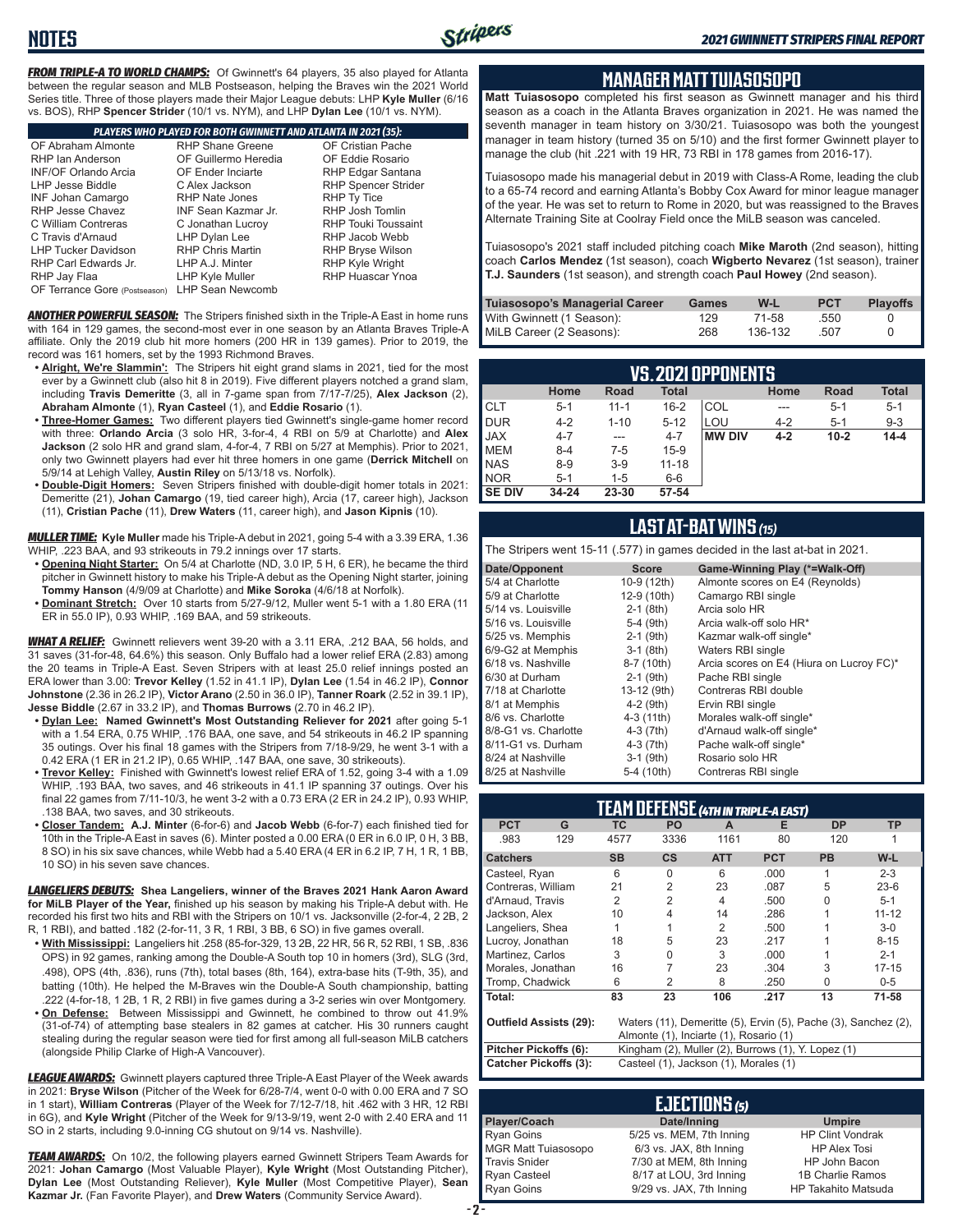#### **TRANSACTIONS**



| Date (#)   | <b>Moves</b>                                                                                                                                                                  | Date $(\#)$                | <b>Moves</b>    |
|------------|-------------------------------------------------------------------------------------------------------------------------------------------------------------------------------|----------------------------|-----------------|
|            |                                                                                                                                                                               |                            |                 |
| 5/4(0)     | Opening Night Roster Announced. Pitchers (16): Victor Arano, Chasen Bradford, Thomas<br>Burrows, Jesse Chavez, Tucker Davidson, Jasseel De La Cruz, Carl Edwards Jr., Daysbel | 7/22 (120)                 | RHP Ty          |
|            | Hernandez, Mitch Horacek, Connor Johnstone, Nate Jones, Trevor Kelley, Dylan Lee, Kyle                                                                                        | 7/24 (122)                 | <b>RHP Vid</b>  |
|            | Muller, Bryse Wilson, Kyle Wright. Catchers (3): Ryan Casteel, Carlos Martinez, Jonathan                                                                                      |                            | by ATL.         |
|            | Morales. Infielders (6): Orlando Arcia, Johan Camargo, Ryan Goins, Yolmer Sanchez, Travis                                                                                     | 7/26 (123)                 | RHP Br          |
|            | Snider, Riley Unroe. Outfielders (6): Abraham Almonte, Jaycob Brugman, Travis Demeritte,                                                                                      | 7/27 (124)                 | RHP Br          |
|            | Phillip Ervin, Terrance Gore, Drew Waters.                                                                                                                                    | 7/30 (127)                 | C Travis        |
|            |                                                                                                                                                                               |                            | ATL. RH         |
| 5/5(2)     | LHP Sean Newcomb optioned to GWN by ATL. RHP Chris Martin assigned to injury rehab with                                                                                       | 7/31 (129)                 | INF/OF          |
|            | GWN by ATL.                                                                                                                                                                   |                            |                 |
| 5/6(3)     | OF Ender Inciarte assigned to injury rehab with GWN by ATL.                                                                                                                   | 8/3 (130)                  | <b>INF Jas</b>  |
| 5/7(6)     | RHP Carl Edwards Jr. selected by ATL from GWN. RHP Nate Jones designated for assignment                                                                                       | 8/5 (132)                  | RHP lar         |
|            | by ATL. RHP Edgar Santana optioned to GWN by ATL.                                                                                                                             |                            | <b>GWN Te</b>   |
| 5/8(10)    | RHP Victor Arano and RHP Jasseel De La Cruz recalled by ATL from GWN. INF Sean Kazmar                                                                                         | 8/6 (133)                  | RHP Hu          |
|            | Jr. optioned to GWN by ATL. RHP Trevor Kelley placed on the GWN Temporary Inactive List.                                                                                      | 8/10 (135)                 | OF Edd          |
| 5/10 (14)  | RHP Victor Arano and RHP Jasseel De La Cruz optioned to GWN by ATL. INF Johan Camargo                                                                                         |                            | from GV         |
|            | recalled by ATL from GWN. OF Jaycob Brugman placed on the GWN Injured List.                                                                                                   | 8/11 (136)                 | C Travis        |
| 5/11(17)   | RHP Bryse Wilson recalled by ATL from GWN. RHP Trevor Kelley activated from the GWN                                                                                           | 8/12 (137)                 | INF Jas         |
|            | Temporary Inactive List. RHP Tanner Roark signed to a MiLB contract and placed on the GWN                                                                                     | 8/13 (139)                 | LHP Ky          |
|            | Development List.                                                                                                                                                             | 8/15 (140)                 | RHP Ja          |
| 5/12 (22)  | RHP Bryse Wilson optioned to GWN by ATL. RHP Chris Martin returned from rehab assignment                                                                                      |                            |                 |
|            | with GWN, reinstated by ATL. RHP Jay Flaa, claimed by ATL off waivers from BAL, assigned to                                                                                   | 8/16 (142)                 | <b>LHP Mit</b>  |
|            | GWN. LHP Sean Newcomb recalled by ATL from GWN. RHP Shane Greene, signed by ATL as                                                                                            | 8/17 (145)                 | RHP Hu          |
|            | a MLB free agent, placed on the GWN Development List.                                                                                                                         |                            | Nolan K         |
| 5/13(23)   | RHP Jose Rodriguez transferred to GWN from ATL Complex League.                                                                                                                | 8/21 (146)                 | C Willia        |
|            |                                                                                                                                                                               | 8/24 (147)                 | C Willia        |
| 5/14(25)   | OF Ender Inciarte returned from rehab assignment with GWN, reinstated by ATL. OF Guillermo                                                                                    | 8/27 (148)                 | OF Edd          |
|            | Heredia assigned to injury rehab with GWN by ATL.                                                                                                                             | 8/29 (150)                 | RHP lar         |
| 5/15(27)   | OF Guillermo Heredia returned from rehab assignment with GWN, reinstated by ATL. INF                                                                                          |                            | Santana         |
|            | Johan Camargo optioned to GWN by ATL.                                                                                                                                         | 8/31 (151)                 | RHP Ec          |
| 5/17(30)   | INF Johan Camargo, LHP Tucker Davidson, and RHP Edgar Santana recalled by ATL from                                                                                            |                            | <b>INF Orla</b> |
|            | GWN.                                                                                                                                                                          | 9/1 (153)                  |                 |
| 5/18 (32)  | C Jonathan Lucroy, signed by ATL as a MiLB free agent on 5/17, assigned to GWN. INF Riley                                                                                     | 9/2 (154)                  | LHP Se          |
|            | Unroe transferred to MIS from GWN.                                                                                                                                            | 9/5(155)                   | RHP Ta          |
| 5/19(33)   | LHP Tucker Davidson optioned to GWN by ATL.                                                                                                                                   | 9/8 (156)                  | <b>INF Mai</b>  |
| 5/20 (34)  | LHP Jesse Biddle outrighted to GWN by ATL.                                                                                                                                    | 9/9 (157)                  | <b>INF Rile</b> |
| 5/21 (37)  | INF Johan Camargo optioned to GWN by ATL. C Jeff Mathis outrighted to GWN by ATL. C Alex                                                                                      | 9/10 (158)                 | C Willia        |
|            | Jackson assigned to injury rehab with GWN by ATL.                                                                                                                             | 9/12 (159)                 | INF Tra         |
|            |                                                                                                                                                                               |                            |                 |
| 5/22(41)   | RHP Jacob Webb optioned to GWN by ATL. RHP Shane Greene reinstated from GWN                                                                                                   | 9/14 (163)                 | RHP Da          |
|            | Development List. C Carlos Martinez placed on the GWN Development List. RHP Bryse Wilson                                                                                      |                            | Martine:        |
|            | recalled by ATL from GWN.                                                                                                                                                     |                            | by ATL.         |
| 5/23 (44)  | RHP Bryse Wilson optioned to GWN by ATL. RHP Jay Flaa recalled by ATL from GWN. RHP                                                                                           | 9/16 (165)                 | RHP Ch          |
|            | Tanner Roark reinstated from the GWN Development List.                                                                                                                        |                            | Jasseel         |
| 5/25(48)   | INF Jason Kipnis transferred to GWN from the ATL Complex League. OF Terrance Gore                                                                                             | 9/17 (166)                 | RHP Jo          |
|            | and LHP Mitch Horacek placed on the GWN Development List. RHP Daysbel Hernandez                                                                                               | 9/20 (168)                 | C Carlo         |
|            | transferred to MIS from GWN.                                                                                                                                                  |                            | Restrict        |
| 5/26(49)   | RHP Yoan Lopez, acquired by ATL via trade with ARI on 5/22, assigned to GWN.                                                                                                  | 9/21 (169)                 | C Chad          |
| 5/28(50)   | INF Johan Camargo recalled by ATL from GWN.                                                                                                                                   | 9/22 (170)                 | LHP Dy          |
| 5/29 (53)  | RHP Jose Rodriguez transferred to MIS from GWN. OF Cristian Pache assigned to injury rehab                                                                                    |                            |                 |
|            | with GWN by ATL. C Carlos Martinez transferred to the GWN Temporary Inactive List.                                                                                            | 9/24 (172)                 | INF Joh         |
|            |                                                                                                                                                                               |                            | Victor A        |
| 5/31 (55)  | OF Abraham Almonte had his contract selected by ATL from GWN. RHP Jay Flaa optioned to                                                                                        | 9/25 (173)                 | LHP Dy          |
|            | GWN by ATL.                                                                                                                                                                   | 9/26 (174)                 | RHP To          |
| 6/1 (57)   | OF Terrance Gore and LHP Mitch Horacek reinstated from the GWN Development List.                                                                                              | 9/28 (176)                 | C Shea          |
| 6/2(58)    | OF Cristian Pache returned from rehab assignment with GWN, optioned to GWN by ATL.                                                                                            | 10/1 (179)                 | RHP Sp          |
| 6/3(61)    | LHP Tucker Davidson recalled by ATL from GWN. INF Johan Camargo optioned to GWN by                                                                                            |                            | ATL fror        |
|            | ATL. LHP Mitch Horacek placed on the GWN Development List, retroactive to 6/2.                                                                                                | 10/3 (180)                 | LHP Tu          |
| 6/4(63)    | RHP Victor Arano designated for assignment by ATL. RHP Ty Tice acquired by ATL via trade                                                                                      |                            |                 |
|            | with TOR and optioned to GWN.                                                                                                                                                 |                            |                 |
| 6/5(64)    | RHP Jacob Webb recalled by ATL from GWN.                                                                                                                                      |                            |                 |
|            |                                                                                                                                                                               |                            |                 |
| 6/6(66)    | RHP Jacob Webb optioned to GWN by ATL. RHP Shane Greene recalled by ATL from GWN.                                                                                             |                            |                 |
| 6/7(69)    | RHP Victor Arano outrighted to GWN by ATL. OF Travis Snider placed on the GWN Temporary                                                                                       |                            | <b>Pitch</b>    |
|            | Inactive List. C Carlos Martinez transferred from the GWN Temporary Inactive List to the GWN                                                                                  | Anderson, Ian              |                 |
|            | Development List.                                                                                                                                                             | Arano, Victor              |                 |
| 6/10 (70)  | OF Travis Demeritte placed on the GWN Injured List.                                                                                                                           | Biddle, Jesse              |                 |
| 6/12(71)   | C Alex Jackson returned from his rehab assignment with GWN and placed on the ATL Injured                                                                                      |                            |                 |
|            | List, retroactive to 6/9.                                                                                                                                                     | Bradford, Chasen           |                 |
| 6/15(72)   | OF Travis Snider activated off the GWN Temporary Inactive List.                                                                                                               | Burrows, Thomas            |                 |
| 6/16(74)   | LHP Kyle Muller recalled by ATL from GWN. LHP Mitch Horacek activated off the GWN                                                                                             | Chavez, Jesse              |                 |
|            | Development List.                                                                                                                                                             | Davidson, Tucker           |                 |
| 6/17 (76)  | LHP Kyle Muller optioned to GWN by ATL. RHP Jacob Webb recalled by ATL from GWN.                                                                                              | De La Cruz, Jasseel        |                 |
|            | RHP Jacob Webb optioned to GWN by ATL.                                                                                                                                        | Edwards Jr., Carl          |                 |
| 6/19 (77)  |                                                                                                                                                                               | Elder, Bryce               |                 |
| 6/20(81)   | RHP Bryse Wilson recalled by ATL from GWN. RHP Ty Tice recalled by ATL from GWN. RHP                                                                                          |                            |                 |
|            | Bryse Wilson optioned to GWN by ATL. RHP Jacob Webb appointed 27th man by ATL for DH.                                                                                         | Flaa, Jay                  |                 |
| 6/21(83)   | RHP Jacob Webb optioned to GWN by ATL. LHP Kyle Muller appointed 27th man by ATL for                                                                                          | Greene, Shane              |                 |
|            | DH.                                                                                                                                                                           | Hernandez, Daysbel         |                 |
| 6/22(86)   | LHP Kyle Muller optioned to GWN by ATL. RHP Kyle Wright recalled by ATL from GWN. RHP                                                                                         | Horacek, Mitch             |                 |
|            | Jose Rodriguez transferred to GWN from MIS.                                                                                                                                   | Johnstone, Connor          |                 |
| 6/23(88)   | RHP Touki Toussaint had his MLB rehab assignment transferred to GWN from MIS. C Carlos                                                                                        |                            |                 |
|            | Martinez reinstated from the GWN Development List, transferred to MIS.                                                                                                        | Jones, Nate                |                 |
| 6/24 (92)  | RHP Jesse Chavez and RHP Tanner Roark had their contracts selected by ATL from GWN.                                                                                           | Kelley, Trevor             |                 |
|            | RHP Ty Tice and RHP Kyle Wright optioned to GWN by ATL.                                                                                                                       | Kingham, Nolan             |                 |
| 6/27 (94)  | LHP Kyle Muller recalled by ATL from GWN. RHP Tanner Roark optioned to GWN by ATL.                                                                                            |                            |                 |
|            |                                                                                                                                                                               |                            |                 |
| 6/29(95)   | RHP Nolan Kingham transferred to GWN from MIS.                                                                                                                                | Italics = Player was r     |                 |
| 6/30 (98)  | LHP Sean Newcomb optioned to GWN by ATL. RHP Trevor Kelley placed on the GWN Injured                                                                                          |                            |                 |
|            | List. C Alex Jackson assigned to injury rehab with GWN by ATL.                                                                                                                |                            |                 |
| 7/4 (100)  | INF/OF Orlando Arcia recalled by ATL from GWN. LHP Kyle Muller optioned to GWN by ATL.                                                                                        |                            | <b>ATLAN1</b>   |
| 7/6 (101)  | RHP Jacob Webb recalled by ATL from GWN.                                                                                                                                      |                            |                 |
| 7/7 (104)  | C William Contreras optioned to GWN by ATL. C Jonathan Lucroy had his contract selected by                                                                                    | Player                     |                 |
|            | ATL from GWN. RHP Trevor Kelley activated off the GWN Injured List.                                                                                                           | <b>RHP Chris Martin</b>    |                 |
| 7/8 (105)  | RHP Jacob Webb optioned to GWN by ATL.                                                                                                                                        | OF Ender Inciarte          |                 |
|            |                                                                                                                                                                               |                            |                 |
| 7/9 (106)  | LHP Mitch Horacek transferred to ROM from GWN.                                                                                                                                | OF Guillermo Heredia       |                 |
| 7/11 (107) | INF Johan Camargo recalled by ATL from GWN.                                                                                                                                   | C Alex Jackson             |                 |
| 7/13 (108) | OF Travis Demeritte reinstated from the GWN Injured List.                                                                                                                     | OF Cristian Pache          |                 |
| 7/16 (110) | RHP Touki Toussaint completes rehab with GWN, reinstated from the ATL Injured List. RHP                                                                                       | <b>RHP Touki Toussaint</b> |                 |
|            | Victor Arano placed on the GWN Temporary Inactive List.                                                                                                                       |                            |                 |
| 7/17 (112) | INF Johan Camargo optioned to GWN by ATL. INF Ryan Goins placed on the GWN Temporary                                                                                          | C Travis d'Arnaud          |                 |
|            | Inactive List.                                                                                                                                                                | RHP Ian Anderson           |                 |
| 7/18 (113) | LHP A.J. Minter optioned to GWN by ATL.                                                                                                                                       | RHP Huascar Ynoa           |                 |
|            |                                                                                                                                                                               |                            |                 |
| 7/19 (115) | LHP Kyle Muller and LHP Sean Newcomb recalled by ATL from GWN.                                                                                                                | OF Eddie Rosario           |                 |
| 7/20 (116) | LHP Mitch Horacek transferred to GWN from ROM.                                                                                                                                | <b>RHP Chris Martin</b>    |                 |
| 7/21 (118) | C Alex Jackson completes rehab with GWN, reinstated from the ATL Injured List and optioned                                                                                    | RHP Josh Tomlin            |                 |
|            | to GWN. RHP Bryse Wilson appointed 27th man by ATL for DH.                                                                                                                    | <b>LHP Tucker Davidson</b> |                 |
|            |                                                                                                                                                                               |                            |                 |

| 7/24 (122)<br>by ATL.<br>RHP Bryse Wilson appointed 27th man by ATL for DH.<br>7/26 (123)<br>RHP Bryse Wilson optioned to GWN by ATL.<br>7/27 (124)<br>C Travis d'Arnaud assigned to injury rehab with GWN by ATL. C Alex Jackson traded to MIA by<br>7/30 (127)<br>ATL. RHP Bryse Wilson traded to PIT by ATL.<br>INF/OF Orlando Arcia and LHP Sean Newcomb optioned to GWN by ATL.<br>7/31 (129)<br>INF Jason Kipnis placed on the GWN Injured List.<br>8/3 (130)<br>RHP Ian Anderson assigned to injury rehab with GWN by ATL. INF Ryan Goins activated off the<br>8/5 (132)<br>GWN Temporary Inactive List.<br>RHP Huascar Ynoa had his injury rehab assignment transferred to GWN from ROM.<br>8/6 (133)<br>OF Eddie Rosario assigned to injury rehab with GWN by ATL. LHP A.J. Minter recalled by ATL<br>8/10 (135)<br>from GWN.<br>C Travis d'Arnaud completes rehab with GWN, reinstated from the ATL Injured List.<br>8/11 (136)<br>INF Jason Kipnis activated off the GWN Injured List.<br>8/12 (137)<br>LHP Kyle Muller optioned to GWN by ATL. RHP Jacob Webb recalled by ATL from GWN.<br>8/13 (139)<br>RHP Jasseel De La Cruz placed on the GWN Injured List.<br>8/15 (140)<br>LHP Mitch Horacek released by ATL. RHP Jacob Webb optioned to GWN by ATL.<br>8/16 (142)<br>RHP Huascar Ynoa completes rehab with GWN, reinstated from the ATL Injured List. RHP<br>8/17 (145)<br>Nolan Kingham transferred to MIS from GWN. RHP Bryce Elder transferred to GWN from MIS<br>C William Contreras recalled by ATL from GWN.<br>8/21 (146)<br>C William Contreras optioned to GWN by ATL.<br>8/24 (147)<br>OF Eddie Rosario completes rehab with GWN, reinstated from the ATL Injured List.<br>8/27 (148)<br>RHP Ian Anderson completes rehab with GWN, reinstated from the ATL Injured List. RHP Edgar<br>8/29 (150)<br>Santana optioned to GWN by ATL.<br>RHP Edgar Santana recalled by ATL from GWN.<br>8/31 (151)<br>9/1(153)<br>INF Orlando Arcia and RHP Jacob Webb recalled by ATL from GWN.<br>LHP Sean Newcomb recalled by ATL from GWN.<br>9/2(154)<br>RHP Tanner Roark elected free agency.<br>9/5 (155)<br>INF Maikel Franco, signed by ATL as a MiLB free agent on 8/31, assigned to GWN.<br>9/8 (156)<br>INF Riley Unroe activated off the MIS Injured List, transferred to GWN.<br>9/9(157)<br>C William Contreras recalled by ATL from GWN.<br>9/10 (158)<br>INF Travis Snider released by ATL.<br>9/12 (159)<br>RHP Daysbel Hernandez and RHP Brooks Wilson transferred to GWN from MIS. C Carlos<br>9/14 (163)<br>Martinez transferred to GWN from ROM. RHP Chris Martin assigned to injury rehab with GWN<br>by ATL.<br>RHP Chris Martin completes rehab with GWN, reinstated from the ATL Injured List. RHP<br>9/16 (165)<br>Jasseel De La Cruz reinstated from the GWN Injured List.<br>RHP Josh Tomlin assigned to injury rehab with GWN by ATL.<br>9/17 (166)<br>C Carlos Martinez transferred to MIS from GWN. INF Jason Kipnis placed on the GWN<br>9/20 (168)<br>Restricted List. | 7/22 (120) | RHP Ty Tice claimed off waivers by ARI from ATL. RHP Bryse Wilson optioned to GWN by ATL.  |
|----------------------------------------------------------------------------------------------------------------------------------------------------------------------------------------------------------------------------------------------------------------------------------------------------------------------------------------------------------------------------------------------------------------------------------------------------------------------------------------------------------------------------------------------------------------------------------------------------------------------------------------------------------------------------------------------------------------------------------------------------------------------------------------------------------------------------------------------------------------------------------------------------------------------------------------------------------------------------------------------------------------------------------------------------------------------------------------------------------------------------------------------------------------------------------------------------------------------------------------------------------------------------------------------------------------------------------------------------------------------------------------------------------------------------------------------------------------------------------------------------------------------------------------------------------------------------------------------------------------------------------------------------------------------------------------------------------------------------------------------------------------------------------------------------------------------------------------------------------------------------------------------------------------------------------------------------------------------------------------------------------------------------------------------------------------------------------------------------------------------------------------------------------------------------------------------------------------------------------------------------------------------------------------------------------------------------------------------------------------------------------------------------------------------------------------------------------------------------------------------------------------------------------------------------------------------------------------------------------------------------------------------------------------------------------------------------------------------------------------------------------------------------------------------------------------------------------------------------------------------------------------------------------------------------------------------------------------------------------------------------------------------|------------|--------------------------------------------------------------------------------------------|
|                                                                                                                                                                                                                                                                                                                                                                                                                                                                                                                                                                                                                                                                                                                                                                                                                                                                                                                                                                                                                                                                                                                                                                                                                                                                                                                                                                                                                                                                                                                                                                                                                                                                                                                                                                                                                                                                                                                                                                                                                                                                                                                                                                                                                                                                                                                                                                                                                                                                                                                                                                                                                                                                                                                                                                                                                                                                                                                                                                                                                      |            | RHP Victor Arano activated off the GWN Temporary Inactive List. OF Jaycob Brugman released |
|                                                                                                                                                                                                                                                                                                                                                                                                                                                                                                                                                                                                                                                                                                                                                                                                                                                                                                                                                                                                                                                                                                                                                                                                                                                                                                                                                                                                                                                                                                                                                                                                                                                                                                                                                                                                                                                                                                                                                                                                                                                                                                                                                                                                                                                                                                                                                                                                                                                                                                                                                                                                                                                                                                                                                                                                                                                                                                                                                                                                                      |            |                                                                                            |
|                                                                                                                                                                                                                                                                                                                                                                                                                                                                                                                                                                                                                                                                                                                                                                                                                                                                                                                                                                                                                                                                                                                                                                                                                                                                                                                                                                                                                                                                                                                                                                                                                                                                                                                                                                                                                                                                                                                                                                                                                                                                                                                                                                                                                                                                                                                                                                                                                                                                                                                                                                                                                                                                                                                                                                                                                                                                                                                                                                                                                      |            |                                                                                            |
|                                                                                                                                                                                                                                                                                                                                                                                                                                                                                                                                                                                                                                                                                                                                                                                                                                                                                                                                                                                                                                                                                                                                                                                                                                                                                                                                                                                                                                                                                                                                                                                                                                                                                                                                                                                                                                                                                                                                                                                                                                                                                                                                                                                                                                                                                                                                                                                                                                                                                                                                                                                                                                                                                                                                                                                                                                                                                                                                                                                                                      |            |                                                                                            |
|                                                                                                                                                                                                                                                                                                                                                                                                                                                                                                                                                                                                                                                                                                                                                                                                                                                                                                                                                                                                                                                                                                                                                                                                                                                                                                                                                                                                                                                                                                                                                                                                                                                                                                                                                                                                                                                                                                                                                                                                                                                                                                                                                                                                                                                                                                                                                                                                                                                                                                                                                                                                                                                                                                                                                                                                                                                                                                                                                                                                                      |            |                                                                                            |
|                                                                                                                                                                                                                                                                                                                                                                                                                                                                                                                                                                                                                                                                                                                                                                                                                                                                                                                                                                                                                                                                                                                                                                                                                                                                                                                                                                                                                                                                                                                                                                                                                                                                                                                                                                                                                                                                                                                                                                                                                                                                                                                                                                                                                                                                                                                                                                                                                                                                                                                                                                                                                                                                                                                                                                                                                                                                                                                                                                                                                      |            |                                                                                            |
|                                                                                                                                                                                                                                                                                                                                                                                                                                                                                                                                                                                                                                                                                                                                                                                                                                                                                                                                                                                                                                                                                                                                                                                                                                                                                                                                                                                                                                                                                                                                                                                                                                                                                                                                                                                                                                                                                                                                                                                                                                                                                                                                                                                                                                                                                                                                                                                                                                                                                                                                                                                                                                                                                                                                                                                                                                                                                                                                                                                                                      |            |                                                                                            |
|                                                                                                                                                                                                                                                                                                                                                                                                                                                                                                                                                                                                                                                                                                                                                                                                                                                                                                                                                                                                                                                                                                                                                                                                                                                                                                                                                                                                                                                                                                                                                                                                                                                                                                                                                                                                                                                                                                                                                                                                                                                                                                                                                                                                                                                                                                                                                                                                                                                                                                                                                                                                                                                                                                                                                                                                                                                                                                                                                                                                                      |            |                                                                                            |
|                                                                                                                                                                                                                                                                                                                                                                                                                                                                                                                                                                                                                                                                                                                                                                                                                                                                                                                                                                                                                                                                                                                                                                                                                                                                                                                                                                                                                                                                                                                                                                                                                                                                                                                                                                                                                                                                                                                                                                                                                                                                                                                                                                                                                                                                                                                                                                                                                                                                                                                                                                                                                                                                                                                                                                                                                                                                                                                                                                                                                      |            |                                                                                            |
|                                                                                                                                                                                                                                                                                                                                                                                                                                                                                                                                                                                                                                                                                                                                                                                                                                                                                                                                                                                                                                                                                                                                                                                                                                                                                                                                                                                                                                                                                                                                                                                                                                                                                                                                                                                                                                                                                                                                                                                                                                                                                                                                                                                                                                                                                                                                                                                                                                                                                                                                                                                                                                                                                                                                                                                                                                                                                                                                                                                                                      |            |                                                                                            |
|                                                                                                                                                                                                                                                                                                                                                                                                                                                                                                                                                                                                                                                                                                                                                                                                                                                                                                                                                                                                                                                                                                                                                                                                                                                                                                                                                                                                                                                                                                                                                                                                                                                                                                                                                                                                                                                                                                                                                                                                                                                                                                                                                                                                                                                                                                                                                                                                                                                                                                                                                                                                                                                                                                                                                                                                                                                                                                                                                                                                                      |            |                                                                                            |
|                                                                                                                                                                                                                                                                                                                                                                                                                                                                                                                                                                                                                                                                                                                                                                                                                                                                                                                                                                                                                                                                                                                                                                                                                                                                                                                                                                                                                                                                                                                                                                                                                                                                                                                                                                                                                                                                                                                                                                                                                                                                                                                                                                                                                                                                                                                                                                                                                                                                                                                                                                                                                                                                                                                                                                                                                                                                                                                                                                                                                      |            |                                                                                            |
|                                                                                                                                                                                                                                                                                                                                                                                                                                                                                                                                                                                                                                                                                                                                                                                                                                                                                                                                                                                                                                                                                                                                                                                                                                                                                                                                                                                                                                                                                                                                                                                                                                                                                                                                                                                                                                                                                                                                                                                                                                                                                                                                                                                                                                                                                                                                                                                                                                                                                                                                                                                                                                                                                                                                                                                                                                                                                                                                                                                                                      |            |                                                                                            |
|                                                                                                                                                                                                                                                                                                                                                                                                                                                                                                                                                                                                                                                                                                                                                                                                                                                                                                                                                                                                                                                                                                                                                                                                                                                                                                                                                                                                                                                                                                                                                                                                                                                                                                                                                                                                                                                                                                                                                                                                                                                                                                                                                                                                                                                                                                                                                                                                                                                                                                                                                                                                                                                                                                                                                                                                                                                                                                                                                                                                                      |            |                                                                                            |
|                                                                                                                                                                                                                                                                                                                                                                                                                                                                                                                                                                                                                                                                                                                                                                                                                                                                                                                                                                                                                                                                                                                                                                                                                                                                                                                                                                                                                                                                                                                                                                                                                                                                                                                                                                                                                                                                                                                                                                                                                                                                                                                                                                                                                                                                                                                                                                                                                                                                                                                                                                                                                                                                                                                                                                                                                                                                                                                                                                                                                      |            |                                                                                            |
|                                                                                                                                                                                                                                                                                                                                                                                                                                                                                                                                                                                                                                                                                                                                                                                                                                                                                                                                                                                                                                                                                                                                                                                                                                                                                                                                                                                                                                                                                                                                                                                                                                                                                                                                                                                                                                                                                                                                                                                                                                                                                                                                                                                                                                                                                                                                                                                                                                                                                                                                                                                                                                                                                                                                                                                                                                                                                                                                                                                                                      |            |                                                                                            |
|                                                                                                                                                                                                                                                                                                                                                                                                                                                                                                                                                                                                                                                                                                                                                                                                                                                                                                                                                                                                                                                                                                                                                                                                                                                                                                                                                                                                                                                                                                                                                                                                                                                                                                                                                                                                                                                                                                                                                                                                                                                                                                                                                                                                                                                                                                                                                                                                                                                                                                                                                                                                                                                                                                                                                                                                                                                                                                                                                                                                                      |            |                                                                                            |
|                                                                                                                                                                                                                                                                                                                                                                                                                                                                                                                                                                                                                                                                                                                                                                                                                                                                                                                                                                                                                                                                                                                                                                                                                                                                                                                                                                                                                                                                                                                                                                                                                                                                                                                                                                                                                                                                                                                                                                                                                                                                                                                                                                                                                                                                                                                                                                                                                                                                                                                                                                                                                                                                                                                                                                                                                                                                                                                                                                                                                      |            |                                                                                            |
|                                                                                                                                                                                                                                                                                                                                                                                                                                                                                                                                                                                                                                                                                                                                                                                                                                                                                                                                                                                                                                                                                                                                                                                                                                                                                                                                                                                                                                                                                                                                                                                                                                                                                                                                                                                                                                                                                                                                                                                                                                                                                                                                                                                                                                                                                                                                                                                                                                                                                                                                                                                                                                                                                                                                                                                                                                                                                                                                                                                                                      |            |                                                                                            |
|                                                                                                                                                                                                                                                                                                                                                                                                                                                                                                                                                                                                                                                                                                                                                                                                                                                                                                                                                                                                                                                                                                                                                                                                                                                                                                                                                                                                                                                                                                                                                                                                                                                                                                                                                                                                                                                                                                                                                                                                                                                                                                                                                                                                                                                                                                                                                                                                                                                                                                                                                                                                                                                                                                                                                                                                                                                                                                                                                                                                                      |            |                                                                                            |
|                                                                                                                                                                                                                                                                                                                                                                                                                                                                                                                                                                                                                                                                                                                                                                                                                                                                                                                                                                                                                                                                                                                                                                                                                                                                                                                                                                                                                                                                                                                                                                                                                                                                                                                                                                                                                                                                                                                                                                                                                                                                                                                                                                                                                                                                                                                                                                                                                                                                                                                                                                                                                                                                                                                                                                                                                                                                                                                                                                                                                      |            |                                                                                            |
|                                                                                                                                                                                                                                                                                                                                                                                                                                                                                                                                                                                                                                                                                                                                                                                                                                                                                                                                                                                                                                                                                                                                                                                                                                                                                                                                                                                                                                                                                                                                                                                                                                                                                                                                                                                                                                                                                                                                                                                                                                                                                                                                                                                                                                                                                                                                                                                                                                                                                                                                                                                                                                                                                                                                                                                                                                                                                                                                                                                                                      |            |                                                                                            |
|                                                                                                                                                                                                                                                                                                                                                                                                                                                                                                                                                                                                                                                                                                                                                                                                                                                                                                                                                                                                                                                                                                                                                                                                                                                                                                                                                                                                                                                                                                                                                                                                                                                                                                                                                                                                                                                                                                                                                                                                                                                                                                                                                                                                                                                                                                                                                                                                                                                                                                                                                                                                                                                                                                                                                                                                                                                                                                                                                                                                                      |            |                                                                                            |
|                                                                                                                                                                                                                                                                                                                                                                                                                                                                                                                                                                                                                                                                                                                                                                                                                                                                                                                                                                                                                                                                                                                                                                                                                                                                                                                                                                                                                                                                                                                                                                                                                                                                                                                                                                                                                                                                                                                                                                                                                                                                                                                                                                                                                                                                                                                                                                                                                                                                                                                                                                                                                                                                                                                                                                                                                                                                                                                                                                                                                      |            |                                                                                            |
|                                                                                                                                                                                                                                                                                                                                                                                                                                                                                                                                                                                                                                                                                                                                                                                                                                                                                                                                                                                                                                                                                                                                                                                                                                                                                                                                                                                                                                                                                                                                                                                                                                                                                                                                                                                                                                                                                                                                                                                                                                                                                                                                                                                                                                                                                                                                                                                                                                                                                                                                                                                                                                                                                                                                                                                                                                                                                                                                                                                                                      |            |                                                                                            |
|                                                                                                                                                                                                                                                                                                                                                                                                                                                                                                                                                                                                                                                                                                                                                                                                                                                                                                                                                                                                                                                                                                                                                                                                                                                                                                                                                                                                                                                                                                                                                                                                                                                                                                                                                                                                                                                                                                                                                                                                                                                                                                                                                                                                                                                                                                                                                                                                                                                                                                                                                                                                                                                                                                                                                                                                                                                                                                                                                                                                                      |            |                                                                                            |
|                                                                                                                                                                                                                                                                                                                                                                                                                                                                                                                                                                                                                                                                                                                                                                                                                                                                                                                                                                                                                                                                                                                                                                                                                                                                                                                                                                                                                                                                                                                                                                                                                                                                                                                                                                                                                                                                                                                                                                                                                                                                                                                                                                                                                                                                                                                                                                                                                                                                                                                                                                                                                                                                                                                                                                                                                                                                                                                                                                                                                      |            |                                                                                            |
|                                                                                                                                                                                                                                                                                                                                                                                                                                                                                                                                                                                                                                                                                                                                                                                                                                                                                                                                                                                                                                                                                                                                                                                                                                                                                                                                                                                                                                                                                                                                                                                                                                                                                                                                                                                                                                                                                                                                                                                                                                                                                                                                                                                                                                                                                                                                                                                                                                                                                                                                                                                                                                                                                                                                                                                                                                                                                                                                                                                                                      |            |                                                                                            |
|                                                                                                                                                                                                                                                                                                                                                                                                                                                                                                                                                                                                                                                                                                                                                                                                                                                                                                                                                                                                                                                                                                                                                                                                                                                                                                                                                                                                                                                                                                                                                                                                                                                                                                                                                                                                                                                                                                                                                                                                                                                                                                                                                                                                                                                                                                                                                                                                                                                                                                                                                                                                                                                                                                                                                                                                                                                                                                                                                                                                                      |            |                                                                                            |
|                                                                                                                                                                                                                                                                                                                                                                                                                                                                                                                                                                                                                                                                                                                                                                                                                                                                                                                                                                                                                                                                                                                                                                                                                                                                                                                                                                                                                                                                                                                                                                                                                                                                                                                                                                                                                                                                                                                                                                                                                                                                                                                                                                                                                                                                                                                                                                                                                                                                                                                                                                                                                                                                                                                                                                                                                                                                                                                                                                                                                      |            |                                                                                            |
|                                                                                                                                                                                                                                                                                                                                                                                                                                                                                                                                                                                                                                                                                                                                                                                                                                                                                                                                                                                                                                                                                                                                                                                                                                                                                                                                                                                                                                                                                                                                                                                                                                                                                                                                                                                                                                                                                                                                                                                                                                                                                                                                                                                                                                                                                                                                                                                                                                                                                                                                                                                                                                                                                                                                                                                                                                                                                                                                                                                                                      |            |                                                                                            |
|                                                                                                                                                                                                                                                                                                                                                                                                                                                                                                                                                                                                                                                                                                                                                                                                                                                                                                                                                                                                                                                                                                                                                                                                                                                                                                                                                                                                                                                                                                                                                                                                                                                                                                                                                                                                                                                                                                                                                                                                                                                                                                                                                                                                                                                                                                                                                                                                                                                                                                                                                                                                                                                                                                                                                                                                                                                                                                                                                                                                                      |            |                                                                                            |
|                                                                                                                                                                                                                                                                                                                                                                                                                                                                                                                                                                                                                                                                                                                                                                                                                                                                                                                                                                                                                                                                                                                                                                                                                                                                                                                                                                                                                                                                                                                                                                                                                                                                                                                                                                                                                                                                                                                                                                                                                                                                                                                                                                                                                                                                                                                                                                                                                                                                                                                                                                                                                                                                                                                                                                                                                                                                                                                                                                                                                      |            |                                                                                            |
|                                                                                                                                                                                                                                                                                                                                                                                                                                                                                                                                                                                                                                                                                                                                                                                                                                                                                                                                                                                                                                                                                                                                                                                                                                                                                                                                                                                                                                                                                                                                                                                                                                                                                                                                                                                                                                                                                                                                                                                                                                                                                                                                                                                                                                                                                                                                                                                                                                                                                                                                                                                                                                                                                                                                                                                                                                                                                                                                                                                                                      |            |                                                                                            |
|                                                                                                                                                                                                                                                                                                                                                                                                                                                                                                                                                                                                                                                                                                                                                                                                                                                                                                                                                                                                                                                                                                                                                                                                                                                                                                                                                                                                                                                                                                                                                                                                                                                                                                                                                                                                                                                                                                                                                                                                                                                                                                                                                                                                                                                                                                                                                                                                                                                                                                                                                                                                                                                                                                                                                                                                                                                                                                                                                                                                                      | 9/21 (169) | C Chadwick Tromp, claimed by ATL off waivers from SF, optioned to GWN.                     |
| LHP Dylan Lee had his contract selected by ATL from GWN.<br>9/22 (170)                                                                                                                                                                                                                                                                                                                                                                                                                                                                                                                                                                                                                                                                                                                                                                                                                                                                                                                                                                                                                                                                                                                                                                                                                                                                                                                                                                                                                                                                                                                                                                                                                                                                                                                                                                                                                                                                                                                                                                                                                                                                                                                                                                                                                                                                                                                                                                                                                                                                                                                                                                                                                                                                                                                                                                                                                                                                                                                                               |            |                                                                                            |
| INF Johan Camargo appointed by ATL as 29th man for DH, returned to GWN postgame. RHP<br>9/24 (172)<br>Victor Arano placed on the GWN Injured List.                                                                                                                                                                                                                                                                                                                                                                                                                                                                                                                                                                                                                                                                                                                                                                                                                                                                                                                                                                                                                                                                                                                                                                                                                                                                                                                                                                                                                                                                                                                                                                                                                                                                                                                                                                                                                                                                                                                                                                                                                                                                                                                                                                                                                                                                                                                                                                                                                                                                                                                                                                                                                                                                                                                                                                                                                                                                   |            |                                                                                            |
| LHP Dylan Lee optioned to GWN by ATL.<br>9/25 (173)                                                                                                                                                                                                                                                                                                                                                                                                                                                                                                                                                                                                                                                                                                                                                                                                                                                                                                                                                                                                                                                                                                                                                                                                                                                                                                                                                                                                                                                                                                                                                                                                                                                                                                                                                                                                                                                                                                                                                                                                                                                                                                                                                                                                                                                                                                                                                                                                                                                                                                                                                                                                                                                                                                                                                                                                                                                                                                                                                                  |            |                                                                                            |
| RHP Touki Toussaint activated off ATL Bereavement List, optioned to GWN.<br>9/26 (174)                                                                                                                                                                                                                                                                                                                                                                                                                                                                                                                                                                                                                                                                                                                                                                                                                                                                                                                                                                                                                                                                                                                                                                                                                                                                                                                                                                                                                                                                                                                                                                                                                                                                                                                                                                                                                                                                                                                                                                                                                                                                                                                                                                                                                                                                                                                                                                                                                                                                                                                                                                                                                                                                                                                                                                                                                                                                                                                               |            |                                                                                            |
| C Shea Langeliers and RHP Spencer Strider transferred to GWN from MIS.<br>9/28 (176)                                                                                                                                                                                                                                                                                                                                                                                                                                                                                                                                                                                                                                                                                                                                                                                                                                                                                                                                                                                                                                                                                                                                                                                                                                                                                                                                                                                                                                                                                                                                                                                                                                                                                                                                                                                                                                                                                                                                                                                                                                                                                                                                                                                                                                                                                                                                                                                                                                                                                                                                                                                                                                                                                                                                                                                                                                                                                                                                 |            |                                                                                            |
| RHP Spencer Strider had his contract selected by ATL from GWN. LHP Dylan Lee recalled by<br>10/1 (179)<br>ATL from GWN. LHP Sean Newcomb optioned to GWN by ATL.                                                                                                                                                                                                                                                                                                                                                                                                                                                                                                                                                                                                                                                                                                                                                                                                                                                                                                                                                                                                                                                                                                                                                                                                                                                                                                                                                                                                                                                                                                                                                                                                                                                                                                                                                                                                                                                                                                                                                                                                                                                                                                                                                                                                                                                                                                                                                                                                                                                                                                                                                                                                                                                                                                                                                                                                                                                     |            |                                                                                            |
| LHP Tucker Davidson assigned to injury rehab with GWN by ATL.<br>10/3 (180)                                                                                                                                                                                                                                                                                                                                                                                                                                                                                                                                                                                                                                                                                                                                                                                                                                                                                                                                                                                                                                                                                                                                                                                                                                                                                                                                                                                                                                                                                                                                                                                                                                                                                                                                                                                                                                                                                                                                                                                                                                                                                                                                                                                                                                                                                                                                                                                                                                                                                                                                                                                                                                                                                                                                                                                                                                                                                                                                          |            |                                                                                            |

#### **GWINNETT PLAYERS USED** *(64 IN 2021)*

*Lucroy, Jonathan* Martinez, Carlos Morales, Jonathan Pache, Cristian Rosario, Eddie Sanchez, Yolmer *Snider, Travis* Tromp, Chadwick Unroe, Riley Waters, Drew

|                     | Pitchers (36)    | Position (28)      |         |  |  |  |  |
|---------------------|------------------|--------------------|---------|--|--|--|--|
| Anderson, lan       | Lee, Dylan       | Almonte, Abraham   | Lucroy. |  |  |  |  |
| Arano, Victor       | Lopez, Yoan      | Arcia, Orlando     | Martine |  |  |  |  |
| Biddle, Jesse       | Martin, Chris    | Brugman, Jaycob    | Morale  |  |  |  |  |
| Bradford, Chasen    | Minter, A.J.     | Camargo, Johan     | Pache,  |  |  |  |  |
| Burrows, Thomas     | Muller, Kyle     | Casteel, Ryan      | Rosario |  |  |  |  |
| Chavez, Jesse       | Newcomb, Sean    | Contreras, William | Sanche  |  |  |  |  |
| Davidson, Tucker    | Roark, Tanner    | d'Arnaud, Travis   | Snider, |  |  |  |  |
| De La Cruz, Jasseel | Rodriguez, Jose  | Demeritte, Travis  | Tromp,  |  |  |  |  |
| Edwards Jr., Carl   | Santana, Edgar   | Ervin, Phillip     | Unroe,  |  |  |  |  |
| Elder, Bryce        | Strider, Spencer | Franco, Maikel     | Waters  |  |  |  |  |
| Flaa, Jay           | Tice.Tv          | Goins, Ryan        |         |  |  |  |  |
| Greene, Shane       | Tomlin, Josh     | Gore, Terrance     |         |  |  |  |  |
| Hernandez, Daysbel  | Toussaint, Touki | Heredia, Guillermo |         |  |  |  |  |
| Horacek, Mitch      | Webb, Jacob      | Inciarte, Ender    |         |  |  |  |  |
| Johnstone, Connor   | Wilson, Brooks   | Jackson, Alex      |         |  |  |  |  |
| Jones, Nate         | Wilson, Bryse    | Kazmar Jr., Sean   |         |  |  |  |  |
| Kelley, Trevor      | Wright, Kyle     | Kipnis, Jason      |         |  |  |  |  |
| Kingham, Nolan      | Ynoa, Huascar    | Langeliers, Shea   |         |  |  |  |  |

*Italics = Player was no longer in Braves organization at season's end*

**- 3 -**

#### **ATLANTA BRAVES REHAB ASSIGNMENTS** *(13 IN 2021)*

| <b>Player</b>              | Injury (IL Date)                 | <b>Rehab Dates</b>  |
|----------------------------|----------------------------------|---------------------|
| <b>RHP Chris Martin</b>    | RT Shoulder Inflammation (4/7)   | $5/5 - 5/11$        |
| OF Ender Inciarte          | Strained LT Hamstring (4/17)     | $5/6 - 5/12$        |
| OF Guillermo Heredia       | RT Hamstring Inflammation (5/1)  | 5/14                |
| C Alex Jackson             | Strained LT Hamstring (5/2)      | 5/21-6/9, 6/30-7/20 |
| OF Cristian Pache          | RT Hamstring Inflammation (5/14) | $5/29 - 6/1$        |
| <b>RHP Touki Toussaint</b> | RT Shoulder Strain (3/26)        | $6/22 - 7/15$       |
| C Travis d'Arnaud          | Torn LT Thumb Ligament (5/2)     | 7/30-8/10           |
| RHP Ian Anderson           | RT Shoulder Inflammation (7/16)  | $8/5 - 8/28$        |
| RHP Huascar Ynoa           | Fractured RT Hand (5/17)         | $8/6 - 8/16$        |
| OF Eddie Rosario           | RT Abdominal Strain (7/7)        | 8/10-8/26           |
| <b>RHP Chris Martin</b>    | RT Elbow Inflammation (9/2)      | 9/14-9/15           |
| RHP Josh Tomlin            | Neck Strain (8/31)               | 9/17                |
| <b>LHP Tucker Davidson</b> | LT Forearm Inflammation (6/16)   | 10/3                |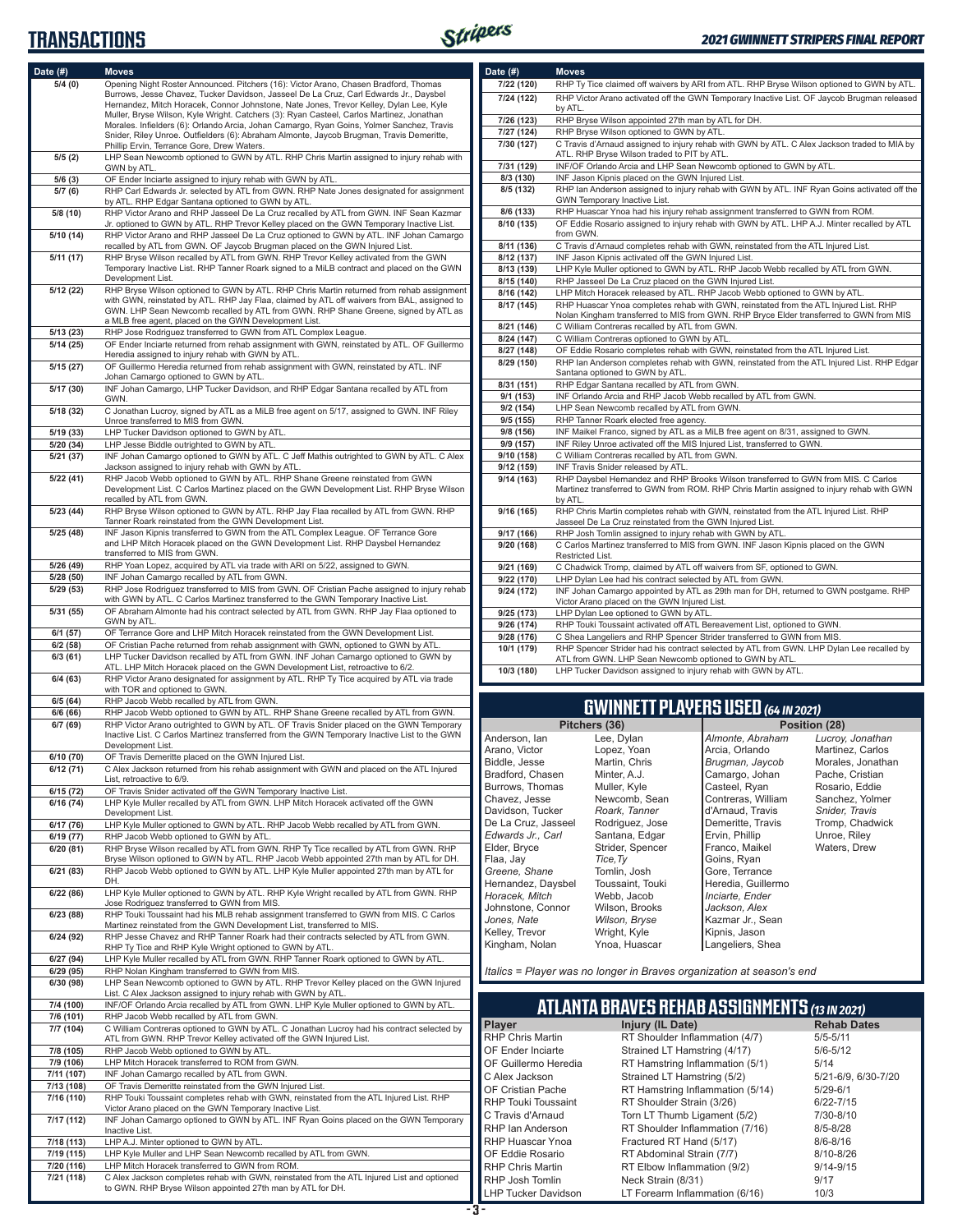#### **PITCHING OVERVIEW**



#### *2021 GWINNETT STRIPERS FINAL REPORT*

| <b>STRIPERS PITCHING BREAKDOWN</b>                                                                                   |                           |            |       |     |     |           |           |           |            |  |  |  |  |  |
|----------------------------------------------------------------------------------------------------------------------|---------------------------|------------|-------|-----|-----|-----------|-----------|-----------|------------|--|--|--|--|--|
|                                                                                                                      | W-L                       | <b>ERA</b> | IP    | R   | ER  | <b>HR</b> | <b>BB</b> | <b>SO</b> | <b>BAA</b> |  |  |  |  |  |
| Starters:                                                                                                            | 32-38                     | 4.30       | 571.2 | 297 | 273 | 70        | 227       | 562       | .247       |  |  |  |  |  |
| Relievers:                                                                                                           | $39-20$                   | 3.11       | 540.1 | 207 | 187 | 54        | 212       | 629       | .212       |  |  |  |  |  |
| l Total:                                                                                                             | 71-58                     | 3.72       | 11120 | 504 | 460 | 124       | 439       | 1191      | .230       |  |  |  |  |  |
| <b>Saves/Opp:</b> 31/48 (64.6%) <b>Holds:</b> 56<br><b>IR/Scored: 91/28 (30.8%)</b><br>Complete Games: 3 Shutouts: 9 |                           |            |       |     |     |           |           |           |            |  |  |  |  |  |
|                                                                                                                      | <b>Quality Starts: 28</b> |            |       |     |     |           |           |           |            |  |  |  |  |  |

|            | <b>PITCHING BY MONTH</b>                                                                |      |       |     |     |    |     |     |          |  |  |  |  |  |  |
|------------|-----------------------------------------------------------------------------------------|------|-------|-----|-----|----|-----|-----|----------|--|--|--|--|--|--|
|            | <b>BAA</b><br><b>HR</b><br><b>ERA</b><br><b>BB</b><br><b>SO</b><br>W-L<br>ER<br>IP<br>R |      |       |     |     |    |     |     |          |  |  |  |  |  |  |
| May:       | 14-10                                                                                   | 3.50 | 211.0 | 90  | 82  | 28 | 65  | 240 | $.222$ I |  |  |  |  |  |  |
| June:      | $9 - 16$                                                                                | 4.55 | 213.2 | 115 | 108 | 26 | 94  | 223 | $.263$ I |  |  |  |  |  |  |
| July:      | $17 - 11$                                                                               | 4.50 | 242.0 | 131 | 121 | 37 | 100 | 261 | $.240$ I |  |  |  |  |  |  |
| August:    | $18 - 7$                                                                                | 2.99 | 216.2 | 81  | 72  | 15 | 90  | 223 | ا 214.   |  |  |  |  |  |  |
| September: | $11 - 13$                                                                               | 3.12 | 201.2 | 80  | 70  | 17 | 83  | 209 | .209     |  |  |  |  |  |  |
| October:   | $2 - 1$                                                                                 | 2.33 | 27.0  |     |     |    |     | 35  | .242     |  |  |  |  |  |  |

|                     | <b>STRIPERS STARTING PITCHERS (14 IN 2021)</b> |            |            |           |          |           |                       |                            |                                                     |  |  |  |  |  |
|---------------------|------------------------------------------------|------------|------------|-----------|----------|-----------|-----------------------|----------------------------|-----------------------------------------------------|--|--|--|--|--|
| <b>Pitcher</b>      | W-L                                            | <b>ERA</b> | <b>BAA</b> | <b>GS</b> | QS       | Team W-L  | <b>Run Support</b>    | <b>Last Gwinnett Start</b> | <b>Final Line</b>                                   |  |  |  |  |  |
| Anderson, Ian       | $0 - 0$                                        | 3.68       | .218       | 4         | 0        | $3 - 1$   | 1.75 RPG (7 Tot.)     | 8/24 at NAS (ND)           | 5.0 IP, 3 H, 1 R, 1 ER, 2 BB, 9 SO (90p/54s)        |  |  |  |  |  |
| Burrows, Thomas     | $0 - 0$                                        | 0.00       | .000       |           | $\Omega$ | $1 - 0$   | $0.00$ RPG $(0$ Tot.) | 7/21-G1 vs. NOR (ND)       | 1.0 IP, 0 H, 1 R, 0 ER, 3 BB, 2 SO (32p/13s)        |  |  |  |  |  |
| Davidson, Tucker    | $2 - 2$                                        | 1.17       | .141       | 4         | 4        | $2 - 2$   | 4.00 RPG (16 Tot.)    | $10/3$ vs. JAX $(L)$       | 3.0 IP, 3 H, 1 R, 1 ER, 1 BB, 5 SO (40p/30s)        |  |  |  |  |  |
| De La Cruz, Jasseel | $0 - 3$                                        | 7.02       | .284       | 15        | $\Omega$ | $8 - 7$   | 2.27 RPG (34 Tot.)    | 8/14 vs. DUR (L)           | 0.0 IP, 3 H, 3 R, 3 ER, 1 BB, 0 SO, 1 WP (19p/10s)  |  |  |  |  |  |
| Elder, Bryce        | $2 - 3$                                        | 2.21       | .143       |           |          | $4 - 3$   | 1.57 RPG (11 Tot.)    | 9/29 vs. JAX (ND)          | 4.0 IP, 2 H, 1 R, 1 ER, 5 BB, 4 SO (76p/35s)        |  |  |  |  |  |
| Johnstone, Connor   | $1 - 8$                                        | 6.23       | .292       | 16        | $\Omega$ | $4 - 12$  | 1.56 RPG (25 Tot.)    | $9/26$ at DUR $(L)$        | 3.0 IP, 2 H, 1 R, 1 ER, 3 BB, 2 SO, 1 HB (54p/28s)  |  |  |  |  |  |
| Kingham, Nolan      | $0 - 4$                                        | 8.89       | .355       | 6         | $\Omega$ | $2 - 4$   | 1.33 RPG (8 Tot.)     | 8/15 vs. DUR (L)           | 5.0 IP, 9 H, 6 R, 6 ER, 2 BB, 3 SO, 1 HR (93p/56s)  |  |  |  |  |  |
| Muller, Kyle        | $5 - 4$                                        | 3.39       | .223       | 17        | 6        | $13 - 4$  | 3.52 RPG (60 Tot.)    | 10/1 vs. JAX (ND)          | 3.0 IP, 4 H, 1 R, 1 ER, 3 BB, 8 SO (71p/43s)        |  |  |  |  |  |
| Roark, Tanner       | $0 - 0$                                        | 0.00       | .143       | 3         | $\Omega$ | $2 - 1$   | 2.67 RPG (8 Tot.)     | 8/22 at LOU (ND)           | 2.0 IP, 2 H, 0 R, 2 BB, 1 SO, 1 WP (32p/17s)        |  |  |  |  |  |
| Rodriguez, Jose     | $6-6$                                          | 5.40       | .288       | 17        |          | $8 - 9$   | 2.47 RPG (42 Tot.)    | $9/30$ vs. JAX $(L)$       | 5.0 IP, 10 H, 5 R, 4 ER, 1 BB, 2 SO, 2 HR (78p/54s) |  |  |  |  |  |
| Toussaint. Touki    | $2 - 1$                                        | 4.32       | .175       | 4         | 2        | $2 - 2$   | 3.50 RPG (14 Tot.)    | 7/13 at CLT (W)            | 6.0 IP, 3 H, 2 R, 2 ER, 3 BB, 7 SO, 1 HR (89p/54s)  |  |  |  |  |  |
| Wilson, Bryse       | $4 - 2$                                        | 4.47       | .283       | 9         | 3        | $6 - 3$   | 3.00 RPG (27 Tot.)    | 7/7 vs. NAS (ND)           | 5.0 IP, 8 H, 5 R, 5 ER, 2 BB, 2 SO, 2 HR (81p/50s)  |  |  |  |  |  |
| Wright, Kyle        | $10 - 5$                                       | 3.02       | .228       | 24        | 11       | $14 - 10$ | 2.79 RPG (67 Tot.)    | 10/2 vs. JAX (W)           | 7.0 IP, 5 H, 0 R, 1 BB, 8 SO (83p/61s)              |  |  |  |  |  |
| Ynoa, Huascar       | $0-0$                                          | 4.32       | .250       | 2         | $\Omega$ | $2 - 0$   | 2.50 RPG (5 Tot.)     | 8/11-G2 vs. DUR (ND)       | 4.2 IP, 4 H, 3 R, 3 ER, 4 BB, 7 SO, 1 WP (83p/51s)  |  |  |  |  |  |
| Total:              | $32 - 38$                                      | 4.30       | .247       | 129       | 28       | 71-58     | 2.51 RPG (324 Tot.)   |                            |                                                     |  |  |  |  |  |

| <b>STRIPERS RELIEVERS (30 IN 2021)</b> |         |            |            |                |                          |                          |                   |              |                    |                               |                                         |  |  |
|----------------------------------------|---------|------------|------------|----------------|--------------------------|--------------------------|-------------------|--------------|--------------------|-------------------------------|-----------------------------------------|--|--|
| <b>Pitcher</b>                         | W-L     | <b>ERA</b> | <b>BAA</b> | G              | <b>GF</b>                |                          | <b>HLD SV/OPP</b> | <b>IR/RS</b> | <b>Last Outing</b> | <b>Final Scoreless Streak</b> | <b>Most Consecutive Scoreless Games</b> |  |  |
| Arano, Victor                          | $1 - 2$ | 2.50       | .198       | 32             | 8                        | 6                        | 2/4               | 6/1          | 9/14 vs. NAS       | 4G (4.2 IP)                   | 6G (6.2 IP), 7/15-8/11                  |  |  |
| Biddle, Jesse (L)                      | $1 - 1$ | 2.67       | .224       | 32             | 3                        | 8                        | 1/3               | 10/3         | 10/1 vs. JAX       | 1G (2.0 IP)                   | 8G (8.2 IP), 7/25-8/21                  |  |  |
| Bradford, Chasen                       | $5-0$   | 3.42       | .257       | 36             | $\overline{7}$           | 6                        | 0/1               | 4/4          | 10/1 vs. JAX       | $-1G$                         | 9G (15.0 IP), 5/7-6/10                  |  |  |
| Burrows, Thomas (L)                    | $3 - 1$ | 2.70       | .180       | 34             | $\mathbf{1}$             | 4                        | 0/1               | 18/6         | 9/30 vs. JAX       | 5G (7.0 IP)                   | 6G (8.0 IP), 7/28-8/17                  |  |  |
| Chavez, Jesse                          | $1 - 0$ | 2.25       | .179       | 13             | 8                        | 1                        | 2/3               | 0/0          | 6/18 vs. NAS       | 4G (6.0 IP)                   | 4G (6.0 IP), 6/9-6/18                   |  |  |
| De La Cruz. Jasseel                    | $1 - 0$ | 7.11       | .217       | 5              |                          | $\overline{\phantom{a}}$ | 0/0               | 0/0          | 9/26 at DUR        | $-2G$                         | 2G (4.0 IP), 5/11-7/10                  |  |  |
| Edwards Jr., Carl                      | $0 - 0$ | 0.00       | .000       | $\overline{1}$ |                          |                          | 0/0               | 0/0          | 5/4 at CLT         | 1G(1.0 IP)                    | 1G (1.0 IP), 5/4                        |  |  |
| Flaa, Jay                              | $1 - 2$ | 5.82       | .235       | 31             | 8                        | 2                        | 1/1               | 4/1          | 10/3 vs. JAX       | $-1G$                         | 6G (5.2 IP), 5/13-6/11                  |  |  |
| Greene. Shane                          | $0 - 0$ | 2.08       | .250       | $\overline{4}$ | $\mathbf{1}$             | $\overline{\phantom{a}}$ | 0/0               | 0/0          | 6/3 vs. JAX        | $-1G$                         | 3G (3.1 IP), 5/22-6/1                   |  |  |
| Hernandez, Daysbel                     | $0 - 1$ | 7.45       | .235       | 10             | $\mathbf{1}$             | $\mathbf{1}$             | 0/1               | 3/0          | 10/3 vs. JAX       | 1G (1.0 IP)                   | 2G (2.2 IP), 5/21-9/16                  |  |  |
| Horacek, Mitch (L)                     | $1 - 2$ | 4.60       | .214       | 14             | 3                        | $\mathbf{1}$             | 0/0               | 3/3          | 8/13 vs. DUR       | 3G (2.2 IP)                   | 3G (2.2 IP), 7/28-8/13)                 |  |  |
| Johnstone, Connor                      | $2 - 0$ | 2.36       | .191       | 17             | $\mathbf{1}$             |                          | 0/0               | 15/5         | 10/3 vs. JAX       | 1G (2.0 IP)                   | 3G (5.1 IP), 5/4-6/27                   |  |  |
| Jones, Nate                            | $0-0$   | 0.00       | .000       |                |                          |                          | 0/0               | 0/0          | 5/6 at CLT         | 1G (1.0 IP)                   | 1G (1.0 IP), 5/6                        |  |  |
| Kelley, Trevor                         | $3 - 4$ | 1.52       | .193       | 37             | 12                       | $\overline{7}$           | 2/4               | 12/2         | 10/3 vs. JAX       | 2G (2.0 IP)                   | 8G (7.0 IP), 7/31-8/25                  |  |  |
| Kingham, Nolan                         | $0 - 1$ | 21.00      | .438       |                |                          |                          | 0/1               | 0/0          | 8/5 vs. CLT        | $-1G$                         | None                                    |  |  |
| Lee, Dylan (L)                         | $5 - 1$ | 1.54       | .176       | 35             | 8                        | 6                        | 1/2               | 6/0          | 9/29 vs. JAX       | 3G (3.0 IP)                   | 10G (13.1 IP), 7/31-9/3                 |  |  |
| Lopez, Yoan                            | $3 - 2$ | 3.03       | .250       | 32             | 12                       | 6                        | 2/4               | 4/2          | 10/2 vs. JAX       | $-1G$                         | 7G (7.1 IP), 7/18-8/11                  |  |  |
| Martin, Chris                          | $0-0$   | 7.36       | .267       | 4              | $\blacksquare$           | $\mathbf{1}$             | 0/0               | 0/0          | 9/14 vs. NAS       | 2G (2.0 IP)                   | 2G (2.0 IP), 5/11-9/14                  |  |  |
| Minter, A.J. (L)                       | $0 - 0$ | 0.00       | .000       | $\overline{7}$ | $\overline{7}$           | ÷,                       | 6/6               | 0/0          | 8/8-G2 vs. CLT     | 7G (7.1 IP)                   | 7G (7.1 IP), 7/21-8/8                   |  |  |
| Newcomb, Sean (L)                      | $3-0$   | 1.62       | .153       | 15             | 13                       | $\overline{\phantom{a}}$ | 4/4               | 1/0          | 10/2 vs. JAX       | 8G (9.2 IP)                   | 8G (9.2 IP), 8/6-10/2                   |  |  |
| Roark, Tanner                          | $4 - 1$ | 2.52       | .238       | 21             | $\overline{4}$           | $\overline{2}$           | 3/4               | 0/0          | 9/1 vs. MEM        | 7G (11.2 IP)                  | 7G (11.2 IP) 8/8-9/1                    |  |  |
| Rodriguez, Jose                        | $0-0$   | 3.60       | .167       | 2              |                          |                          | $\overline{0/0}$  | 0/0          | 5/26 vs. MEM       | $-2G$                         | None                                    |  |  |
| Santana, Edgar                         | $2 - 0$ | 9.00       | .182       | 3              | $\mathbf{1}$             |                          | 0/1               | 0/0          | 5/16 vs. LOU       | 2G (2.0 IP)                   | 2G (2.0 IP), 5/13-5/16                  |  |  |
| Strider, Spencer                       | $0 - 0$ | 0.00       | .250       |                |                          | $\mathbf{1}$             | 0/0               | 0/0          | 9/29 vs. JAX       | 1G (1.0 IP)                   | 1G (1.0 IP), 9/29                       |  |  |
| Tice, Ty                               | $1 - 0$ | 7.36       | .302       | 11             | $\overline{2}$           | $\mathbf{1}$             | 0/0               | 5/1          | 7/18 at CLT        | $-1G$                         | 5G (4.2 IP), 6/16-7/2                   |  |  |
| Tomlin, Josh                           | $0 - 0$ | 9.00       | .308       |                |                          |                          | 0/0               | 0/0          | 9/17 vs. NAS       | $-1G$                         | None                                    |  |  |
| Toussaint, Touki                       | $0-0$   | 0.00       | .167       | 3              | $\overline{\phantom{a}}$ | $\overline{2}$           | 0/0               | 0/0          | 10/1 vs. JAX       | 3G (4.0 IP)                   | 3G (4.0 IP), 9/26-10/1                  |  |  |
| Webb, Jacob                            | $1 - 2$ | 3.00       | .193       | 24             | 19                       | 1                        | 6/7               | 0/0          | 8/28 at NAS        | $-1G$                         | 8G (8.0 IP), 7/17-8/8                   |  |  |
| Wilson, Brooks                         | $0-0$   | 1.50       | .100       | 6              | 6                        | ÷,                       | 1/1               | 0/0          | 10/3 vs. JAX       | 5G (5.0 IP)                   | 5G (5.0 IP), 9/18-10/3                  |  |  |
| Wilson, Bryse                          | $1 - 0$ | 1.80       | .294       | $\overline{1}$ | 1                        |                          | 0/0               | 0/0          | 7/14 at CLT        | $-1G$                         | None                                    |  |  |
| Total:                                 | 39-20   | 3.11       | .212       | 434            | 126                      | 56                       | 31/48             | 91/28        |                    |                               |                                         |  |  |

| <b>PITCHER AWARDS &amp; HONORS</b>                                |  |  |  |  |  |  |
|-------------------------------------------------------------------|--|--|--|--|--|--|
| <b>Stats</b>                                                      |  |  |  |  |  |  |
| 0-0, 7.0 IP, 0 ER, 7 SO<br>AAA East Pitcher of Week (6/28-7/4)    |  |  |  |  |  |  |
| AAA East Pitcher of Week (9/13-9/19)<br>2-0, 15.0 IP, 4 ER, 11 SO |  |  |  |  |  |  |
| 2021 Braves MiLB Pitcher of the Year                              |  |  |  |  |  |  |
| Triple-A East ERA Champion<br>3.02 ERA in 137.0 IP                |  |  |  |  |  |  |
| Triple-A East Strikeout Champion<br>137 SO in 137.0 IP            |  |  |  |  |  |  |
|                                                                   |  |  |  |  |  |  |
|                                                                   |  |  |  |  |  |  |
|                                                                   |  |  |  |  |  |  |
|                                                                   |  |  |  |  |  |  |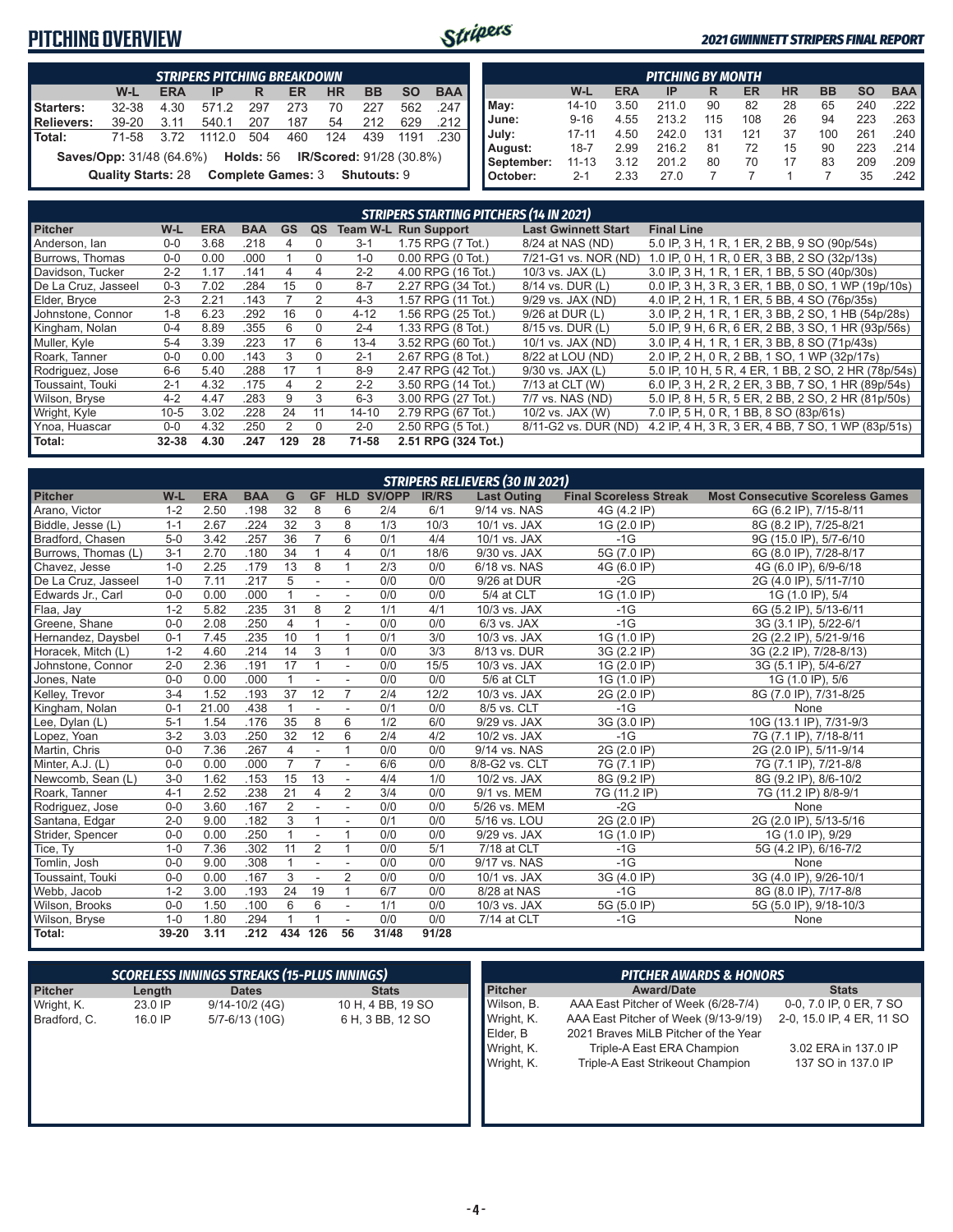#### Stripers **BATTING OVERVIEW** *2021 GWINNETT STRIPERS FINAL REPORT TOTAL:* .245, 164 HR, .739 OPS *RISP:* .260, 48 HR, .793 OPS *RUNS/INNING: 1 2 3 4 5 6 7 8 9 X TOT*

| TUIAL:           | $2 + 3, 10 + 111, 1330$ or $3$ MM |                |                          |                          |                          |    | 200, 40 H N, . <i>i J</i> J UF J |                 | KUNS/INNINU:                                  |                                       | z         | э. | 4                  | э. |    |            | $\bullet$ | ,          | $\mathbf{A}$ | וטו       |    |     |
|------------------|-----------------------------------|----------------|--------------------------|--------------------------|--------------------------|----|----------------------------------|-----------------|-----------------------------------------------|---------------------------------------|-----------|----|--------------------|----|----|------------|-----------|------------|--------------|-----------|----|-----|
| Vs. LHP:         | .242, 65 HR, .759 OPS             |                |                          |                          | RISP/20:                 |    |                                  |                 | .250, 23 HR, .783 OPS                         |                                       | Stripers: | 77 | 54                 | 64 | 66 | 82         | 69        | 81         | 61           | 46        | 14 | 614 |
| Vs. RHP:         | .246, 99 HR, .729 OPS<br>LOADED:  |                |                          |                          | .314, 8 HR, .960 OPS     |    |                                  | Opponents:      | 72                                            | 62                                    | 75        | 62 | 50                 | 61 | 48 | 33         | 26        | 15         | 504          |           |    |     |
|                  |                                   |                |                          |                          |                          |    |                                  |                 |                                               |                                       |           |    |                    |    |    |            |           |            |              |           |    |     |
| <b>HOME RUNS</b> |                                   |                |                          |                          |                          |    |                                  |                 |                                               |                                       |           |    | <b>MULTI-GAMES</b> |    |    |            |           |            |              |           |    |     |
| <b>Player</b>    | 1R                                | 2R             | 3R                       | <b>GS</b>                | Tot.                     |    | <b>Off LH Off RH</b>             | <b>Team W-L</b> | <b>Last HR with Gwinnett (Regular Season)</b> |                                       |           |    |                    |    |    | <b>Hit</b> |           | <b>RBI</b> |              | <b>HR</b> |    |     |
| Almonte          | 2                                 |                | $\overline{\phantom{a}}$ |                          |                          |    |                                  | $3-0$           | 5/30/21 vs. MEM. 1R (RH Connor Jones)         |                                       |           |    |                    |    |    | 8          |           |            |              |           |    |     |
| Arcia            | 12                                | 5              | <b>F</b>                 | $\sim$                   | 17                       |    | 10                               | $10 - 4$        |                                               | 8/17/21 at LOU, 1R (RH Hunter Greene) |           |    |                    |    |    | 21         |           | 10         |              | 2         |    |     |
| Brugman          | ۰.                                |                |                          |                          | ۰                        |    |                                  | $0-0$           |                                               |                                       |           |    |                    |    |    |            |           |            |              |           |    |     |
| Camargo          | $\overline{7}$                    | 8              | 4                        | $\overline{\phantom{a}}$ | 19                       | 10 | 9                                | $12 - 6$        | 10/1/21 vs. JAX, 1R (LH Mason Melotakis)      |                                       |           |    |                    |    |    | 35         |           | 18         |              |           |    |     |
| Casteel          | 2                                 | 5              |                          |                          | 8                        | 5  | 3                                | $6 - 2$         | 9/19/21 vs. NAS, 1R (RH Connor Sadzeck)       |                                       |           |    |                    |    |    | 8          |           | 9          |              |           |    |     |
| Contreras        | 5                                 | 3              |                          | $\sim$                   | 9                        | 2  |                                  | $8 - 1$         |                                               | 9/7/21 at COL, 1R (LH Kirk McCarty)   |           |    |                    |    |    | 11         |           |            |              |           |    |     |
| d'Arnaud         | ۰.                                |                |                          |                          |                          |    |                                  | $0-0$           |                                               |                                       |           |    |                    |    |    |            |           |            |              |           |    |     |
| Demeritte        | 10                                | 5              | 3                        | 3                        | 21                       | 10 | 11                               | $18-3$          |                                               | 9/29/21 vs. JAX, 2R (RH Nick Neidert) |           |    |                    |    |    | 18         |           | 14         |              |           |    |     |
| Ervin            | 5                                 | $\overline{2}$ |                          | $\overline{\phantom{a}}$ | 8                        | 5  | 3                                | $5-3$           |                                               | 9/26/21 at DUR. 1R (RH David Hess)    |           |    |                    |    |    |            |           |            |              |           |    |     |
| Franco           | -                                 |                | $\sim$                   | $\sim$                   | $\overline{\phantom{a}}$ |    |                                  | $0-0$           |                                               |                                       |           |    |                    |    |    |            |           |            |              |           |    |     |
| Goins            | 4                                 | 2              | $\overline{\phantom{a}}$ | $\overline{\phantom{a}}$ | 6                        |    | 5                                | $5 - 1$         | 9/14/21 vs. NAS, 1R (RH Josh Lindblom)        |                                       |           |    |                    |    |    | 17         |           | 8          |              |           |    |     |
| Gore             | ٠                                 |                | $\overline{\phantom{a}}$ | $\overline{\phantom{a}}$ | $\overline{\phantom{a}}$ |    |                                  | $0-0$           |                                               |                                       |           |    |                    |    |    | 4          |           |            |              |           |    |     |
| Heredia          |                                   |                |                          |                          |                          |    |                                  | $0 - 0$         |                                               |                                       | ---       |    |                    |    |    |            |           |            |              |           |    |     |

Inciarte - - - - - - - 0-0 --- - - - Jackson 4 4 1 2 11 8 3 5-2 7/28/21 at MEM, 1R (LH Matthew Liberatore) 11 10 3

Sanchez 6 2 1 - 9 4 5 5-3 9/5/21 vs. MEM, 1R (RH T.J. Zeuch) 14 7 1<br>Snider 2 1 1 - 4 - 4 4-0 8/21/21 at LOU, 3R (RH Tim Adleman) 3 4 -

Tromp - - - - - - - 0-0 --- - - -

Waters 6 3 2 - 11 4 7 5-5 9/26/21 at DUR, 2R (RH David Hess) 23 9 1

Kipnis 4 5 1 - 10 1 9 8-2 9/14/21 vs. NAS, 2R (RH Josh Lindblom) 17 10<br>Langeliers - - - - - 0-0 Langeliers - - - - - - - 0-0 --- 1 - - Lucroy 1 - 1 - 2 - 2 1-1 6/10/21 at MEM, 3R (RH Grant Black) 4 3 - 2 1-1 6/10/21 at MEM, 3R (RH Grant Black) 4 3 -Martinez - - - - - - - 0-0 --- 2 1 - Morales 1 - 1 - 2 1 1 2-0 8/20/21 at LOU, 1R (LH Phillip Diehl) 2 2 -Pache 8 1 2 - 11 4 7 7-3 9/30/21 vs. JAX, 3R (RH Parker Bugg) 23 10 1<br>Rosario 2 - 1 1 4 - 4 4-0 8/26/21 at NAS, 1R (RH Josh Lindblom) 2 5 -

Snider 2 1 1 - 4 - 4 4-0 8/21/21 at LOU, 3R (RH Tim Adleman) 3<br>Tromp 3 - - - - - - 0-0

Kazmar Jr. 5 3 1 - 9 3 6 6-3 9/1/21 vs. MEM, 2R (LH Matthew Liberatore)

Unroe - - - - - - 0-0 7/19/19 vs. ROC, 1R (RH Drew Hutchison)

|  |  |  | <b>HOME RUN VARIANTS</b> |
|--|--|--|--------------------------|
|  |  |  |                          |

#### **Back-to-Back Homers (4x):**

Almonte (GS) / Snider, 5/7 at CLT (1st Inning) Jackson (2R) / Contreras, 7/14 at CLT (1st Inning) Pache (1R) / Arcia, 8/11-G2 vs. DUR (1st Inning) Camargo (2R) / Kipnis, 8/20 at LOU (3rd Inning)

**Total: 86 49 21 8 164**

#### **Back-to-Back-to-Back Homers (1x):**

Arcia (2R) / Camargo / Demeritte, 5/8 at CLT (6th Inning)

#### **Pinch-Hit Homers (5x):**

Demeritte (1R), 5/12 vs. LOU (7th Inning) Casteel (2R), 6/3 vs. JAX (7th Inning) Ervin (2R), 7/7 vs. NAS (6th Inning) Snider (3R), 8/21 at LOU (8th Inning) Ervin (1R), 9/3 vs. MEM (7th Inning)

#### **Leadoff (Game) Homers (4x):**

Waters (2x), 5/19 at NAS, 7/22 vs. NOR Arcia  $(1x)$ ,  $7/3$  at DUR Pache (1x), 8/8-G2 vs. CLT

#### **Walk-Off Homers (1x):**

Arcia (Solo), 5/16 vs. LOU (9th Inning)

| <b>STRIPERS BATTING BY MONTH</b> |            |    |    |    |           |            |           |            |            |            |
|----------------------------------|------------|----|----|----|-----------|------------|-----------|------------|------------|------------|
|                                  | <b>AVG</b> | G  | 2B | 3B | <b>HR</b> | <b>RBI</b> | <b>SB</b> | <b>OBP</b> | <b>SLG</b> | <b>OPS</b> |
| $M$ ay:                          | .254       | 24 | 43 | 2  | 36        | 138        | 24        | .366       | .445       | .811       |
| <b>June:</b>                     | .227       | 25 | 36 | 3  | 21        | 88         | 23        | .308       | .357       | .665       |
| July:                            | .271       | 28 | 52 | 2  | 47        | 161        | 23        | .352       | .479       | .831       |
| August:                          | .237       | 25 | 30 | 6  | 30        | 103        | 14        | .298       | .401       | .700       |
| September:                       | .235       | 24 | 25 |    | 29        | 83         | 15        | .298       | .385       | .683       |
| <b>October:</b>                  | .186       | 3  | 5  |    |           |            | 0         | .265       | .302       | .568       |

| <b>HITTING STREAKS (10-PLUS GAMES)</b> |                     |                                             |  |  |  |
|----------------------------------------|---------------------|---------------------------------------------|--|--|--|
| Player                                 | <b>Length/Dates</b> | <b>Stats</b>                                |  |  |  |
| Arcia                                  | 13G (5/4-5/18)      | .393 (22-56), 4 2B, 7 HR, 17 R, 12 RBI      |  |  |  |
| Contreras                              | 13G (7/10-7/27)     | .385 (20-52), 5 2B, 7 HR, 14 R, 20 RBI      |  |  |  |
| Camargo                                | 12G (9/11-10/3)     | .467 (21-45), 5 2B, 1 3B, 4 HR, 7 R, 12 RBI |  |  |  |
| Demeritte                              | 10G (6/2-7/21)      | .372 (16-43), 2 2B, 3 HR, 10 R, 8 RBI       |  |  |  |

|               |       |                |                | <b>PINCH HITTERS</b> |          |             |                |                |           |                |
|---------------|-------|----------------|----------------|----------------------|----------|-------------|----------------|----------------|-----------|----------------|
| <b>Player</b> | AVG.  | <b>AB</b>      | R              | н                    | 2B       | 3B          | <b>HR</b>      | <b>RBI</b>     | <b>BB</b> | <b>SO</b>      |
| Almonte       | 1.000 | 1              | $\Omega$       | 1                    | $\Omega$ | 0           | $\Omega$       | 2              | 0         | $\Omega$       |
| Arcia         | ---   | $\Omega$       | 1              | $\Omega$             | $\Omega$ | 0           | $\mathbf 0$    | $\mathbf 0$    | 1         | $\Omega$       |
| Camargo       | .000  | 1              | $\Omega$       | $\Omega$             | $\Omega$ | $\Omega$    | $\mathbf 0$    | $\Omega$       | $\Omega$  | $\Omega$       |
| Casteel       | .107  | 28             | $\overline{2}$ | 3                    | 1        | $\Omega$    | 1              | 5              | $\Omega$  | 10             |
| Contreras     | .500  | $\overline{2}$ | 1              | 1                    | $\Omega$ | $\mathbf 0$ | $\mathbf 0$    | $\mathbf 0$    | $\Omega$  | $\mathbf 0$    |
| Demeritte     | .250  | 8              | 3              | $\mathfrak{p}$       | 1        | $\Omega$    | 1              | 1              | 3         | $\overline{4}$ |
| Ervin         | .200  | 15             | 4              | 3                    | $\Omega$ | $\Omega$    | $\overline{2}$ | 5              | 5         | 5              |
| Franco        | 1.000 | 1              | 1              | 1                    | $\Omega$ | $\mathbf 0$ | $\Omega$       | $\mathbf 0$    | $\Omega$  | $\Omega$       |
| Goins         | .000  | $\overline{2}$ | $\Omega$       | $\Omega$             | $\Omega$ | $\Omega$    | $\Omega$       | $\mathbf 0$    | $\Omega$  | 1              |
| Gore          | .200  | 5              | $\Omega$       | 1                    | $\Omega$ | $\Omega$    | $\Omega$       | $\Omega$       | 3         | 3              |
| Jackson       | .000  | 1              | $\Omega$       | $\Omega$             | $\Omega$ | $\Omega$    | $\Omega$       | $\Omega$       | $\Omega$  | 1              |
| Kazmar Jr.    | .000  | 11             | $\Omega$       | $\Omega$             | $\Omega$ | $\Omega$    | $\Omega$       | $\Omega$       | $\Omega$  | $\overline{4}$ |
| Kipnis        | .000  | 1              | $\mathbf 0$    | $\Omega$             | $\Omega$ | $\Omega$    | $\mathbf 0$    | $\mathbf 0$    | 1         | $\Omega$       |
| Langeliers    | .000  | 1              | 1              | $\Omega$             | $\Omega$ | $\mathbf 0$ | $\Omega$       | $\Omega$       | 1         | $\Omega$       |
| Lee, D.       | .000  | 1              | $\Omega$       | $\Omega$             | $\Omega$ | $\Omega$    | $\Omega$       | $\mathbf 0$    | 0         | 1              |
| Lucroy        | .000  | 3              | $\Omega$       | $\Omega$             | $\Omega$ | $\Omega$    | $\Omega$       | $\Omega$       | 1         | $\Omega$       |
| Morales       | .000  | $\overline{2}$ | $\Omega$       | $\Omega$             | $\Omega$ | $\Omega$    | $\Omega$       | $\mathbf 0$    | $\Omega$  | $\Omega$       |
| Pache         | .333  | 3              | $\Omega$       | 1                    | $\Omega$ | $\Omega$    | $\Omega$       | 1              | 1         | 1              |
| Sanchez       | .000  | 10             | 1              | $\Omega$             | $\Omega$ | $\Omega$    | $\mathbf 0$    | $\mathbf 0$    | 1         | $\overline{4}$ |
| Snider        | .150  | 20             | $\overline{4}$ | 3                    | 1        | $\Omega$    | 1              | $\overline{4}$ | 4         | 7              |
| Unroe         | .000  | $\overline{4}$ | $\Omega$       | $\Omega$             | $\Omega$ | $\mathbf 0$ | $\mathbf 0$    | $\Omega$       | $\Omega$  | 1              |
| Totals:       | .133  | 120            | 18             | 16                   | 3        | $\Omega$    | 5              | 18             | 20        | 42             |

8/26/21 at NAS, 1R (RH Josh Lindblom) 2<br>9/5/21 vs. MEM, 1R (RH T.J. Zeuch) 14

|                                          | <b>HITTER AWARDS &amp; HONORS</b>                                                                                 |                                           |
|------------------------------------------|-------------------------------------------------------------------------------------------------------------------|-------------------------------------------|
| <b>Player</b>                            | <b>Award/Date</b>                                                                                                 | <b>Stats</b>                              |
| <b>Naters</b><br>Contreras<br>Langeliers | SiriusXM All-Star Futures Game (7/11)<br>AAA East Player of Week (7/13-18)<br>2021 Braves MiLB Player of the Year | Game: 1-1, BB<br>.462, 3 2B, 3 HR, 12 RBI |

| <b>ON-BASE STREAKS (15-PLUS GAMES)</b> |                 |                                              |  |  |  |
|----------------------------------------|-----------------|----------------------------------------------|--|--|--|
| Player<br>Camargo                      | Length/Dates    | <b>Stats</b>                                 |  |  |  |
|                                        | 20G (7/22-8/14) | .347 (26-75), 4 2B, 2 3B, 2 HR, 14 RBI, 6 BB |  |  |  |
| Camargo                                | 18G (6/18-7/8)  | .303 (20-66), 6 2B, 2 HR, 7 RBI, 7 BB        |  |  |  |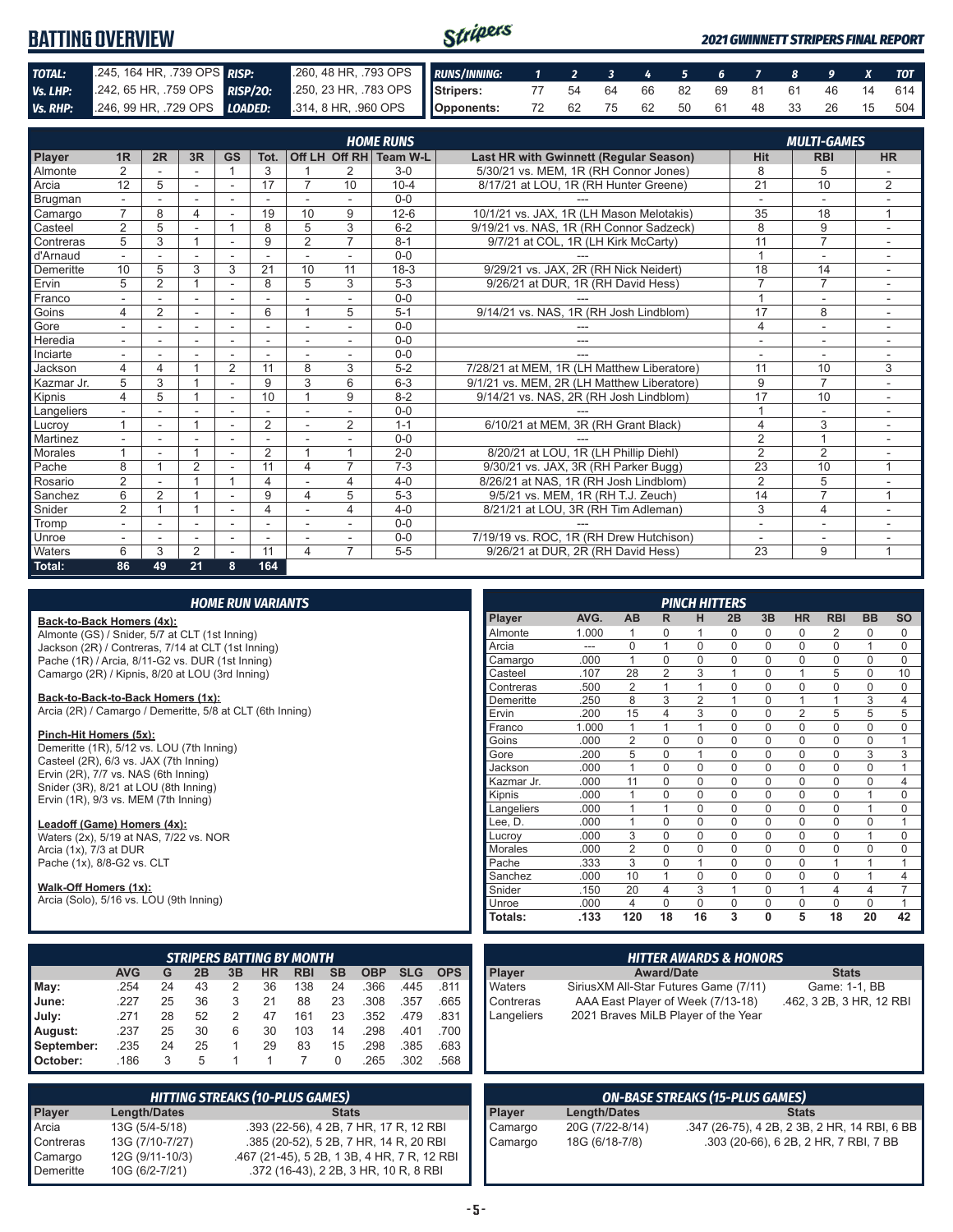#### **SEASON SUMMARY**



#### **TEAM HIGHS & LOWS**

| <b>OFFENSE:</b>                                                                                                                                                                                                                                                                                                                                                            |  |
|----------------------------------------------------------------------------------------------------------------------------------------------------------------------------------------------------------------------------------------------------------------------------------------------------------------------------------------------------------------------------|--|
|                                                                                                                                                                                                                                                                                                                                                                            |  |
|                                                                                                                                                                                                                                                                                                                                                                            |  |
|                                                                                                                                                                                                                                                                                                                                                                            |  |
|                                                                                                                                                                                                                                                                                                                                                                            |  |
|                                                                                                                                                                                                                                                                                                                                                                            |  |
|                                                                                                                                                                                                                                                                                                                                                                            |  |
|                                                                                                                                                                                                                                                                                                                                                                            |  |
|                                                                                                                                                                                                                                                                                                                                                                            |  |
|                                                                                                                                                                                                                                                                                                                                                                            |  |
|                                                                                                                                                                                                                                                                                                                                                                            |  |
|                                                                                                                                                                                                                                                                                                                                                                            |  |
|                                                                                                                                                                                                                                                                                                                                                                            |  |
|                                                                                                                                                                                                                                                                                                                                                                            |  |
|                                                                                                                                                                                                                                                                                                                                                                            |  |
|                                                                                                                                                                                                                                                                                                                                                                            |  |
|                                                                                                                                                                                                                                                                                                                                                                            |  |
|                                                                                                                                                                                                                                                                                                                                                                            |  |
| <b>PITCHING:</b>                                                                                                                                                                                                                                                                                                                                                           |  |
|                                                                                                                                                                                                                                                                                                                                                                            |  |
| $\mathcal{A} \cap \mathcal{A}$ , and $\mathcal{A} \cap \mathcal{A}$ , and $\mathcal{A} \cap \mathcal{A}$ , and $\mathcal{A} \cap \mathcal{A}$ , and $\mathcal{A} \cap \mathcal{A}$ , and $\mathcal{A} \cap \mathcal{A}$ , and $\mathcal{A} \cap \mathcal{A}$ , and $\mathcal{A} \cap \mathcal{A}$ , and $\mathcal{A} \cap \mathcal{A}$ , and $\mathcal{A} \cap \mathcal{A$ |  |

#### **DEFENSE:**

#### **TEAM MISCELLANEOUS**

|     | <b>STARTS</b>                                                                                                                                                                                                                            |
|-----|------------------------------------------------------------------------------------------------------------------------------------------------------------------------------------------------------------------------------------------|
|     | <b>By Batting Order</b>                                                                                                                                                                                                                  |
| 1:  | Waters (91), Pache (23), Inciarte (6), Arcia (5), Almonte (1), Ervin (1), Gore (1), Sanchez (1)                                                                                                                                          |
| 2:  | Pache (46), Kipnis (25), Arcia (18), Goins (13), Rosario (11), Demeritte (5), Waters (3),<br>Sanchez (2), Almonte (1), Camargo (1), Ervin (1), Gore (1), Heredia (1), Kazmar Jr. (1)                                                     |
| 3:  | Arcia (49), Camargo (45), Kipnis (12), d'Arnaud (6), Demeritte (6), Jackson (3), Lucroy (3),<br>Contreras (2), Pache (2), Franco (1)                                                                                                     |
| 4:  | Camargo (54), Demeritte (25), Jackson (17), Contreras (6), Kipnis (6), Casteel (5), Franco (5),<br>Lucroy (5), Almonte (3), Rosario (2), Kazmar Jr. (1)                                                                                  |
| 5:  | Contreras (29), Demeritte (14), Kazmar Jr. (13), Lucroy (13), Goins (12), Kipnis (11),<br>Almonte (8), Jackson (8), Casteel (4), Tromp (4), Camargo (3), Franco (3), Langeliers (2),<br>Sanchez (2), Snider (2), Ervin (1)               |
| 6:  | Goins (32), Kazmar Jr. (17), Casteel (14), Demeritte (13), Sanchez (10), Ervin (9), Snider (8),<br>Pache (7), Lucroy (5), Waters (5), Almonte (4), Contreras (3), Jackson (1), Langeliers (1)                                            |
| 7:  | Ervin (27), Kazmar Jr. (22), Sanchez (21), Goins (19), Snider (13), Casteel (7), Pache (6),<br>Demeritte (5), Morales (4), Waters (3), Almonte (1), Tromp (1)                                                                            |
| 8:  | Sanchez (37), Morales (22), Ervin (17), Kazmar Jr. (12), Snider (10), Gore (9), Goins (8),<br>Unroe (7), Casteel (5), Brugman (1), Martinez (1)                                                                                          |
| 9:  | Starting Pitchers (76), Morales (16), Sanchez (13), Gore (9), Ervin (4), Snider (4), Casteel (2),<br>Kazmar Jr. (2), Martinez (2), Unroe (1)                                                                                             |
|     | <b>By Position</b>                                                                                                                                                                                                                       |
| C:  | Morales (32), Contreras (29), Jackson (23), Lucroy (23), d'Arnaud (6), Casteel (5), Tromp (5),<br>Langeliers (3), Martinez (3)                                                                                                           |
| 1B: | Camargo (56), Casteel (29), Snider (14), Kazmar Jr. (9), Franco (8), Morales (7), Lucroy (2),<br>Unroe (2), Demeritte (1), Goins (1)                                                                                                     |
| 2B: | Kipnis (44), Sanchez (35), Goins (25), Kazmar Jr. (22), Arcia (1), Morales (1), Unroe (1)                                                                                                                                                |
| 3B: | Camargo (44), Kazmar Jr. (34), Sanchez (28), Goins (14), Unroe (4), Arcia (3), Morales (2)                                                                                                                                               |
| SS: | Arcia (63), Goins (44), Sanchez (19), Camargo (1), Kazmar Jr. (1), Unroe (1)                                                                                                                                                             |
| LF: | Waters (42), Ervin (30), Gore (20), Almonte (9), Demeritte (7), Snider (7), Kipnis (5), Arcia (4),<br>Rosario (3), Heredia (1), Sanchez (1)                                                                                              |
| CF: | Pache (77), Waters (35), Ervin (6), Rosario (6), Inciarte (5)                                                                                                                                                                            |
| RF: | Demeritte (52), Waters (25), Ervin (23), Snider (11), Almonte (8), Pache (4), Sanchez (3),<br>Rosario (2), Camargo (1)                                                                                                                   |
| DH: | Contreras (11), Demeritte (8), Jackson (6), Kipnis (5), Snider (5), Casteel (3), Pache (3),<br>Kazmar Jr. (2), Rosario (2), Almonte (1), Arcia (1), Brugman (1), Camargo (1), Ervin (1), Franco<br>$(1)$ , Inciarte $(1)$ , Lucroy $(1)$ |

#### **INDIVIDUAL HIGHS & LOWS**

| <u> HITTING (GAME):</u> |  |
|-------------------------|--|
|                         |  |
|                         |  |
|                         |  |
|                         |  |
|                         |  |
|                         |  |
|                         |  |
|                         |  |
|                         |  |
|                         |  |
|                         |  |
|                         |  |
|                         |  |

#### **PITCHING (GAME):**

| DEFENSE (GAME): |  |
|-----------------|--|
|                 |  |
|                 |  |

#### **STREAKS**

#### **OFFENSIVE (LONGEST IN 2021 ONLY):**

#### **PITCHING (LONGEST IN 2021 ONLY):**

#### **GWINNETT RECORDS SET OR TIED IN 2021**

| <b>INDIVIDUAL OFFENSE, GAME:</b> |                                                                          |
|----------------------------------|--------------------------------------------------------------------------|
|                                  |                                                                          |
|                                  |                                                                          |
|                                  | Alex Jackson (5/27 vs. Memphis)                                          |
|                                  |                                                                          |
|                                  | Back-to-Back-to-Back HR (Set) Arcia/Camargo/Demeritte (5/8 at Charlotte) |
|                                  |                                                                          |
|                                  | Johan Camargo (5/7 at Charlotte)                                         |
|                                  | Orlando Arcia (5/9 at Charlotte)                                         |
|                                  |                                                                          |
| INDIVIDUAL PITCHING, GAME:       |                                                                          |
|                                  |                                                                          |
|                                  |                                                                          |
|                                  |                                                                          |
| INDIVIDUAL PITCHING, SEASON:     |                                                                          |
|                                  |                                                                          |
|                                  |                                                                          |
| <b>TEAM OFFENSE:</b>             |                                                                          |
|                                  |                                                                          |
|                                  |                                                                          |
|                                  |                                                                          |
|                                  |                                                                          |
|                                  |                                                                          |
|                                  |                                                                          |
| <b>TEAM PITCHING:</b>            |                                                                          |
|                                  |                                                                          |
|                                  |                                                                          |
| <b>TEAM DEFENSE:</b>             |                                                                          |
|                                  | 1 Triple Play Turned (Tied) 6/5 vs. Jacksonville (Camargo-Kipnis-Snider) |
|                                  |                                                                          |
|                                  |                                                                          |
| <b>TEAM MISCELLANEOUS:</b>       |                                                                          |
|                                  |                                                                          |
|                                  |                                                                          |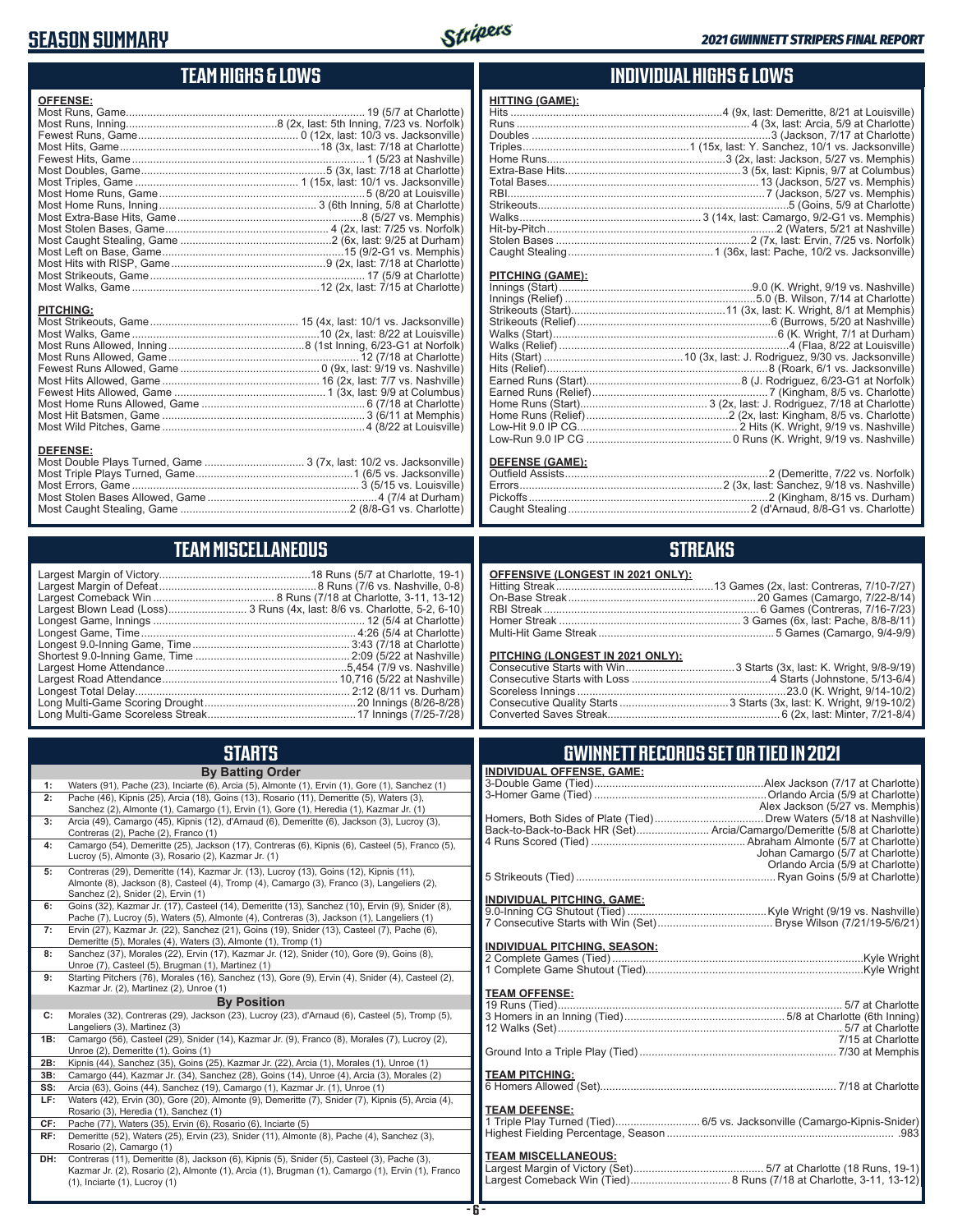**GAME LOG**



#### *2021 GWINNETT STRIPERS FINAL REPORT*

| Date / Opp.                 | <b>Result</b>        | <b>TOG</b>               | <b>ATT</b>               | Record             | <b>Place</b>                   | Win/Loss/Save                                | Date / Opp.                    | <b>Result</b>      | TOG                      | <b>ATT</b>               | <b>Record</b>  | Place                   | Win/Loss/Save                                     |
|-----------------------------|----------------------|--------------------------|--------------------------|--------------------|--------------------------------|----------------------------------------------|--------------------------------|--------------------|--------------------------|--------------------------|----------------|-------------------------|---------------------------------------------------|
| 5/4 @ CLT                   | W, 10-9 (12)         | 4:26                     | 2,617                    | $1 - 0$            | T1st (0.0 GB)                  | D. Lee/T. Johnson/---                        | 7/27 @ MEM                     | W, 1-0             | 2:30                     | 2,312                    | 38-35          | 4th (12.0 GB)           | K. Wright/T. Webb/Minter                          |
|                             | $L, 6-9$             | 3:26                     | 2,579                    | $1 - 1$            | T3rd (1.0 GB)                  | Banks/K. Wright/---                          |                                | L, $7-8(11)$       | 3:38                     | 2,027                    | 38-36          | 4th (11.5 GB)           | Elledge/D. Lee/---                                |
| 5/5 @ CLT                   |                      |                          |                          |                    |                                |                                              | 7/28 @ MEM                     |                    |                          |                          |                |                         |                                                   |
| 5/6 @ CLT                   | W, 4-0               | 2:49                     | 3,106                    | $2 - 1$            | 3rd (1.0 GB)                   | Bry. Wilson/M. Wright/---                    | 7/29 @ MEM                     | $L, 6-7$           | 3:12                     | 2,983                    | 38-37          | T4th (12.5 GB)          | Rondon/J. Rodriguez/Whitley                       |
| 5/7 @ CLT                   | W, 19-1              | 3:10                     | 3,057                    | $3 - 1$            | T2nd (1.0 GB)                  | Davidson/Paulino/---                         | 7/30 @ MEM                     | W, 8-7             | 3:10                     | 3,428                    | 39-37          | 4th (11.5 GB)           | Roark/C. Thomas/Minter                            |
| 5/8 @ CLT                   | W, 7-3               | 2:50                     | 3,098                    | $4 - 1$            | 2nd (1.0 GB)                   | Johnstone/Tomshaw/---                        | 7/31 @ MEM                     | W, 2-1             | 2:43                     | 5,064                    | 40-37          | 4th (11.5 GB)           | Bradford/Oviedo/Webb                              |
| 5/9 @ CLT                   | W, 12-9 (10)         | 4:00                     | 3,092                    | $5 - 1$            | T1st (0.0 GB)                  | Santana/Burdi/---                            | <b>JULY (17-11)</b>            |                    |                          |                          |                |                         |                                                   |
| 5/10                        | OFF                  |                          |                          |                    |                                |                                              | 8/1 @ MEM                      | W. 4-2             | 2:55                     | 2,729                    | 41-37          | 4th (10.5 GB)           | Arano/J. Fernandez/Minter                         |
| 5/11 vs. LOU                | $L, 0-4$             | 2:46                     | 2,332                    | $5 - 2$            | T1st (0.0 GB)                  | Goudeau/K. Wright/---                        | 8/2                            | <b>OFF</b>         |                          |                          |                |                         |                                                   |
| 5/12 vs. LOU                | W, 5-0               | 2:45                     | 994                      | $6 - 2$            | 1st (0.5 GA)                   | Davidson/Santillan/---                       | 8/3 vs. CLT                    | W, 6-4             | 3:27                     | 1,532                    | 42-37          | 4th (10.5 GB)           | Flaa/J. Fry/J. Webb                               |
| 5/13 vs. LOU                | $L, 7-8$             | 3:16                     | 1,379                    | $6 - 3$            | T1st (0.0 GB)                  | Gutierrez/Johnstone/Carle                    | 8/4 vs. CLT                    | W, 4-1             | 2:49                     | 1,445                    | 43-37          | 4th (9.5 GB)            | J. Rodriguez/M. Wright/Minter                     |
| 5/14 vs. LOU                | W, 2-1               | 2:19                     | 2,769                    | $7 - 3$            | T1st (0.0 GB)                  | Horacek/Shipley/Arano                        | 8/5 vs. CLT                    | $L, 6-10$          | 3:15                     | 2,039                    | 43-38          | 4th (9.5 GB)            | Stiever/Kingham/---                               |
| 5/15 vs. LOU                | W, 11-1              | 3:12                     | 3,549                    | $8 - 3$            | 1st (1.0 GA)                   | Bradford/Osich/---                           | 8/6 vs. CLT                    | W, 4-3 (11)        | 3:31                     | 3,269                    | 44-38          | 4th (9.5 GB)            | Newcomb/W. Carter/---                             |
| 5/16 vs. LOU                | W, 5-4               | 3:13                     | 3,299                    | $9 - 3$            | 1st (1.0 GA)                   | E. Santana/Carle/---                         | 8/7 vs. CLT                    | PPD (Rain)         | ---                      | ---                      | 44-38          | 4th (10.0 GB)           | Made up on 8/8                                    |
| 5/17                        | OFF                  |                          |                          |                    |                                |                                              | 8/8 vs. CLT (1)                | $W, 4-3(7)$        | 2:34                     | ---                      | 45-38          | 4th (9.5 GB)            | Webb/Ramsey/---                                   |
| 5/18 @ NAS                  | $L, 8-9$             | 3:09                     | 3,948                    | $9 - 4$            |                                | T1st (0.0 GB) M. Sanchez/Hernandez/Weigel    | 8/8 vs. CLT (2)                | $W, 8-2(7)$        | 2:08                     | 4,086                    | 46-38          | 4th (9.5 GB)            | Roark/Lambert/---                                 |
| 5/19 @ NAS                  | L, $4-5(10)$         | 3:09                     | 3,994                    | $9 - 5$            | T2nd (1.0 GB)                  | Andrews/Arano/---                            | 8/9                            | OFF                |                          |                          |                |                         |                                                   |
| 5/20 @ NAS                  | $L, 1-3$             | 2:35                     | 6,324                    | $9-6$              | T3rd (2.0 GB)                  | Torres-Costa/Horacek/Weigel                  | 8/10 vs. DUR                   | PPD (Rain)         | ---                      | ---                      | 46-38          | 4th (9.5 GB)            | Made up on 8/11                                   |
| 5/21 @ NAS                  | $L, 2-3$             | 3:19                     | 7,874                    | $9 - 7$            | 4th (3.0 GB)                   | Derby/Muller/Milner                          | 8/11 vs. DUR (1) W, 4-3 (7)    |                    | 2:28                     | $\overline{\phantom{a}}$ | 47-38          | 4th (8.5 GB)            | Newcomb/Mazza/---                                 |
| 5/22 @ NAS                  | L, 1-2               | 2:09                     | 10,716                   | $9 - 8$            | 4th (4.0 GB)                   | Godley/Johnstone/Alvarez                     | 8/11 vs. DUR (2)               | W, 5-3 (7)         | 2:27                     | 1,193                    | 48-38          | 4th (7.5 GB)            | T. Kelley/Ellis/Y. Lopez                          |
| 5/23 @ NAS                  | $L, 0-1$             | 2:19                     | 7,923                    | $9 - 9$            | 4th (4.0 GB)                   | Ashby/Davidson/Milner                        | 8/12 vs. DUR                   | W, 3-0             | 2:21                     | 2,002                    | 49-38          | T3rd (6.5 GB)           | J. Rodriguez/Myers/Newcomb                        |
| 5/24                        | OFF                  |                          |                          |                    |                                |                                              | 8/13 vs. DUR                   | W, 6-4             | 3:15                     | 3,432                    | 50-38          | T3rd (5.5 GB)           | K. Wright/Honeywell/Arano                         |
| 5/25 vs. MEM                | W, 2-1               | 2:54                     | 1,768                    | $10 - 9$           | 4th (3.5 GB)                   | Chavez/J. Cruz/---                           | 8/14 vs. DUR                   | $L, 1-8$           | 3:22                     | 5,079                    | 50-39          | T3rd (6.5 GB)           | Rosenberg/De La Cruz/---                          |
| 5/26 vs. MEM                | W, 11-5              | 3:14                     | 1,569                    | $11-9$             | 4th (3.5 GB)                   | Burrows/Flores Jr./---                       | 8/15 vs. DUR                   | $L, 3-6$           | 2:32                     | 2,132                    | 50-40          | T3rd (7.5 GB)           | Enns/Kingham/---                                  |
| 5/27 vs. MEM                | W. 14-2              | 3:01                     | 2,459                    | $12-9$             | 4th (3.5 GB)                   | Muller/Z. Thompson/---                       | 8/16                           | <b>OFF</b>         |                          |                          |                |                         |                                                   |
| 5/28 vs. MEM                | W, 8-2 (6)           | 2:09                     | 3,321                    | $13-9$             | T3rd (3.5 GB)                  | Bry. Wilson/Parsons/---                      | 8/17 @ LOU                     | W, 4-2             | 2:46                     | 4,521                    | 51-40          | 3rd (6.5 GB)            | Burrows/H. Greene/Newcomb                         |
| 5/29 vs. MEM                | $L, 3-8$             | 2:47                     | 3,969                    | $13 - 10$          | T3rd (4.5 GB)                  | C. Thomas/Johnstone/---                      | 8/18 @ LOU                     | W, 4-1             | 2:21                     | 3,532                    | 52-40          | T2nd (6.5 GB)           | Muller/Mariot/D. Lee                              |
| 5/30 vs. MEM                | W, 5-0               | 2:54                     | 3,122                    | $14 - 10$          | T3rd (4.5 GB)                  | K. Wright/A. Rondon/---                      | 8/19 @ LOU                     | W, 8-1             | 2:29                     | 4,622                    | 53-40          | 2nd (6.5 GB)            | K. Wright/Takahashi/---                           |
| 5/31                        | OFF                  |                          |                          |                    |                                |                                              | 8/20 @ LOU                     | W, 10-5            | 3:00                     | 4,739                    | 54-40          | 2nd (6.5 GB)            | Elder/O'Brien/---                                 |
| MAY (14-10)                 |                      |                          |                          |                    |                                |                                              | 8/21 @ LOU                     | W, 10-4            | 2:45                     | 6,137                    | 55-40          | 2nd (6.5 GB)            | J. Rodriguez/Sanmartin/---                        |
| 6/1 vs. JAX                 | $L, 2-6$             | 2:52                     | 1,669                    | $14 - 11$          | 4th (5.5 GB)                   | Castano/Roark/Z. Thompson                    | 8/22 @ LOU                     | $L, 3-5$           | 2:44                     | 5,373                    | 55-41          | 2nd (6.5 GB)            | Feliz/Burrows/Moreta                              |
| $6/2$ vs. JAX               | W, 11-3              | 3:23                     | 1,661                    | $15 - 11$          | T3rd (5.5 GB)                  | Muller/Morimando/---                         | 8/23                           | <b>OFF</b>         |                          |                          |                |                         |                                                   |
| 6/3 vs. JAX                 | $L, 2-6$             | 3:21                     | 2,011                    | 15-12              | 4th (6.5 GB)                   | Madero/Bry. Wilson/---                       | 8/24 @ NAS                     | W. 3-1             | 2:44                     | 3,314                    | 56-41          | 2nd (6.5 GB)            | D. Lee/Barker/J. Webb                             |
| 6/4 vs. JAX                 | $L, 0-5$             | 2:27                     | 2,679                    | 15-13              | 4th (6.5 GB)                   | Garrett/Johnstone/---                        | 8/25 @ NAS                     | W, 5-4 (10)        | 3:36                     | 3,422                    | 57-41          | 2nd (6.5 GB)            | Newcomb/Barker/---                                |
| $6/5$ vs. JAX               | L, $5-8(11)$         | 3:39                     | 3,657                    | 15-14              | 4th (6.5 GB)                   | Eveld/T. Kelley/---                          | 8/26 @ NAS                     | W, 2-1             | 2:53                     | 4,654                    | 58-41          | 2nd (5.5 GB)            | K. Wright/Lindblom/Roark                          |
| 6/6 vs. JAX                 | $L, 3-6$             | 2:50                     | 2,741                    | $15 - 15$          | 4th (6.5 GB)                   | Fishman/De La Cruz/Zastryzny                 | 8/27 @ NAS                     | $L, 0-3$           | 2:33                     | 7,917                    | 58-42          | 2nd (6.0 GB)            | Lobstein/Elder/Sobotka                            |
| 6/7                         | OFF                  |                          |                          |                    |                                |                                              | 8/28 @ NAS                     | $L, 1-2$           | 2:36                     | 9,189                    | 58-43          | 2nd (6.5 GB)            | Barker/J. Webb/---                                |
| 6/8 @.MEM                   | PPD (Rain)           | $\overline{\phantom{a}}$ | ---                      | $15 - 15$          | 4th (6.0 GB)                   | Made up on 6/9                               | 8/29 @ NAS                     | $L, 2-3$           | 3:00                     | 4,591                    | 58-44          | T2nd (7.5 GB)           | Topa/T. Kelley/Sobotka                            |
| 6/9 @ MEM (1)               | $W, 5-4(7)$          | 2:09                     | ---                      | $16 - 15$          | 4th (5.5 GB)                   | Bry. Wilson/Z. Thompson/J. Webb              | 8/30                           | OFF                |                          |                          |                |                         |                                                   |
| 6/9 @ MEM (2)               | W, 3-1 (8)           | 2:22                     | 1,865                    | $17 - 15$          | 4th (5.5 GB)                   | Y. Lopez/G. Williams/Chavez                  | 8/31 vs. MEM                   | PPD (Rain)         |                          |                          | 58-44          | 2nd (8.0 GB)            | Made up on 9/2                                    |
| 6/10 @ MEM                  | W, 11-0              | 3:08                     | 2,438                    | 18-15              | 4th (5.5 GB)                   | Roark/Parsons/---                            | <b>AUGUST (18-7)</b>           |                    |                          |                          |                |                         |                                                   |
| 6/11 @ MEM                  | $L, 3-4$             | 3:41                     | 3,321                    | 18-16              | 4th (6.5 GB)                   | C. Jones/Y. Lopez/---                        | 9/1 vs. MEM                    | W, 3-2             | 2:16                     | 1,069                    | 59-44          | 2nd (8.0 GB)            | Biddle/Liberatore/Roark                           |
| 6/12 @ MEM                  | $L, 1-6$             | 2:51                     | 4,746                    | 18-17              | 4th (6.5 GB)                   | Liberatore/De La Cruz/---                    | 9/2 vs. MEM (1)                | L, $6-9(7)$        | 3:25                     | $\sim$                   | 59-45          | 2nd (8.5 GB)            | Elledge/K. Wright/---                             |
| 6/13 @ MEM                  | L, $6-7(10)$         | 3:25                     | 2,445                    | $18 - 18$          | 4th (6.5 GB)                   | C. Jones/Flaa/---                            | 9/2 vs. MEM (2)                | L, $2-3(7)$        | 2:03                     | 1,679                    | 59-46          | 2nd (8.5 GB)            | Bosiokovic/Arano/Parsons                          |
| 6/14                        | OFF                  |                          |                          |                    |                                |                                              | 9/3 vs. MEM                    | W, 5-3             | 2:43                     | 2,928                    | 60-46          | T2nd (7.5 GB)           | D. Lee/R. Santos/Biddle                           |
| 6/15 vs. NAS                | W, 2-1               | 2:55                     | 2,109                    | 19-18              | 4th (5.5 GB)                   | Bry. Wilson/Hardy/Chavez                     | 9/4 vs. MEM                    | $W, 5-2(7)$        | 1:55                     | 4,789                    | 61-46          | 2nd (7.5 GB)            | J. Rodriguez/Thomas/T. Kelley                     |
| 6/16 vs. NAS                | W. 9-3               | 2:49                     | 1,969                    | $20 - 18$          |                                | Bradford/Jankins/---                         | 9/5 vs. MEM                    |                    |                          |                          |                |                         |                                                   |
|                             | $L, 2-3$             | 2:53                     |                          | 20-19              | 4th (5.5 GB)                   |                                              |                                | $L, 3-4$           | 2:20                     | 3,169                    | 61-47          | T2nd (7.5 GB)           | Zeuch/Flaa/J. Cruz                                |
| 6/17 vs. NAS                | W, 8-7 (10)          |                          | 2,696                    |                    | 4th (5.5 GB)                   | Ashby/Biddle/Wahl                            | 9/6<br>9/7 @ COL               | OFF                |                          |                          |                |                         |                                                   |
| 6/18 vs. NAS                |                      | 3:13                     | 4,184                    | 21-19<br>$21 - 19$ | 4th (5.5 GB)                   | Y. Lopez/Hardy/---                           |                                | W, 7-2             | 3:06                     | 5,444                    | 62-47          | T2nd (6.5 GB)           | Muller/McCarty/---<br>K. Wright/Morris/T. Kelley  |
| 6/19 vs. NAS                | PPD (Rain)           | $\hspace{0.05cm} \cdots$ | ---                      |                    | 4th (6.0 GB)                   | Made up on 7/8                               | 9/8 @ COL                      | W, 5-2             | 2:57                     | 4,566                    | 63-47          | T2nd (6.5 GB)           |                                                   |
| 6/20 vs. NAS                | $L, 2-6$             | 2:53                     | 3,455                    | 21-20              | 4th (7.0 GB)                   | Lindblom/Johnstone/---                       | 9/9 @ COL                      | W, 1-0             | 2:36                     | 5,398                    | 64-47          | T2nd (5.5 GB)           | Elder/Tully/Y. Lopez                              |
| 6/21                        | OFF                  |                          |                          |                    |                                |                                              | 9/10 @ COL                     | W, 6-3             | 3:14                     | 6,814                    | 65-47          | 2nd (5.5 GB)            | J. Rodriguez/Fillmyer/---                         |
| 6/22 @ NOR                  | PPD (Rain)           | ---                      | ---                      | 21-20              | 4th (7.5 GB)                   | Made up on 6/23                              | 9/11 @ COL                     | $L, 0-3$           | 2:20                     | 7,584                    | 65-48          | 2nd (6.0 GB)            | Koch/Johnstone/Herget                             |
| $6/23$ @ NOR (1)            | L, $3-9(7)$          | 1:54                     | ---                      | $21 - 21$          | 4th (7.5 GB)                   | Watkins/J. Rodriguez/---                     | 9/12 @ COL                     | W, 8-2             | 2:58                     | 5,315                    | 66-48          | 2nd (6.0 GB)            | Muller/J. Mota/---                                |
| $6/23$ @ NOR (2) L, 2-5 (7) |                      | 2:08                     | 4,396                    | 21-22              | 4th (8.0 GB)                   | Knight/Johnstone/Hanhold                     | 9/13                           | OFF                |                          |                          |                |                         |                                                   |
| 6/24 @ NOR                  | W. 6-2               | 3:11                     | 4,143                    | 22-22              | 4th (7.0 GB)                   | Bradford/Lowther/---                         | 9/14 vs. NAS                   | W, 6-5             |                          | 2:58 1.129               |                |                         | 67-48 2nd (6.0 GB) K. Wright/Lindblom/Bro. Wilson |
| 6/25 @ NOR                  | $L, 2-6$             | 3:03                     | 5,254                    | 22-23              | 4th (8.0 GB)                   | Armstrong/Bry. Wilson/---                    | 9/15 vs. NAS                   | CNCLD (Rain)       | $\overline{\phantom{a}}$ | ---                      | 67-48          | 2nd (6.5 GB)            | Will not be made up                               |
| 6/26 @ NOR                  | $L, 2-4$             | 3:24                     | 6,776                    | 22-24              | 4th (9.0 GB)                   | Custodio/Horacek/Hanhold                     | 9/16 vs. NAS                   | $L, 0-1$           | 2:35                     | 1,078                    | 67-49          | 2nd (7.5 GB)            | Rea/Elder/Barker                                  |
| 6/27 @ NOR                  | $L, 2-4$             | 2:40                     | 3,242                    | 22-25              | 4th (9.0 GB)                   | Phillips/J. Rodriguez/Knight                 | 9/17 vs. NAS                   | $L, 0-7$           | 3:08                     | 3,469                    | 67-50          | 2nd (7.5 GB)            | Hardy/J. Rodriguez/---                            |
| 6/28                        | OFF                  |                          |                          |                    |                                |                                              | 9/18 vs. NAS                   | $L, 4-6$           | 3:15                     | 5,059                    | 67-51          | 3rd (8.5 GB)            | Yardley/Muller/Barker                             |
| 6/29 @ DUR                  | $L, 3-8$             | 3:06                     | 5,001                    | 22-26              | 4th (10.0 GB)                  | J. Ryan/Kingham/---                          | 9/19 vs. NAS                   | W, 7-0             | 2:20                     | 2,899                    | 68-51          | 3rd (8.5 GB)            | K. Wright/Castaneda/---                           |
| 6/30 @ DUR                  | W, 2-1               | 2:34                     | 4,205                    | 23-26              | 4th (9.0 GB)                   | D. Lee/Poppen/J. Webb                        | SEPTEMBER (10-7)               |                    |                          |                          |                |                         |                                                   |
| <b>JUNE (9-16)</b>          |                      |                          |                          |                    |                                |                                              | 9/20                           | OFF                |                          |                          |                |                         |                                                   |
| 7/1 @ DUR<br>7/2 @ DUR      | $L, 1-6$<br>$L, 7-9$ | 2:26<br>3:27             | 4,180<br>7,621           | 23-27<br>23-28     | 4th (10.0 GB)<br>4th (11.0 GB) | Enns/K.Wright/---<br>Poppen/Toussaint/Conley | 9/21<br>9/22 @ DUR             | OFF<br>PPD (Rain)  | ---                      | ---                      | 68-51          | 3rd (8.5 GB)            | Made up on 9/23                                   |
| 7/3 @ DUR                   | $L, 5-6(10)$         | 3:31                     | 9,373                    | 23-29              | 4th (12.0 GB)                  | Krehbiel/J. Webb/---                         | $9/23$ @ DUR (1)               | $L, 1-2$           | 2:01                     | ---                      | 68-52          | 3rd (9.5 GB)            | Romero/Elder/White                                |
| 7/4 @ DUR                   | $L, 4-5$             | 3:21                     | 10,360                   | 23-30              | 5th (13.0 GB)                  | Conley/Y. Lopez/---                          | 9/23 @ DUR (2)                 | $L, 0-4$           | 2:07                     | 4,489                    | 68-53          | 3rd (10.5 GB)           | Hess/J. Rodriguez/---                             |
| 7/5                         | OFF                  |                          |                          |                    |                                |                                              | 9/24 @ DUR                     | $L, 0-5$           | 2:34                     | 6,538                    | 68-54          | 3rd (11.5 GB)           | Myers/Muller/---                                  |
| 7/6 vs. NAS                 | $L, 0-8$             | 2:39                     | 2,274                    | 23-31              | 5th (14.0 GB)                  | Small/Kingham/---                            | 9/25 @ DUR                     | L, $2-3(10)$       | 2:53                     | 8,028                    | 68-55          | 3rd (12.5 GB)           | Armstrong/T. Kelley/---                           |
| 7/7 vs. NAS                 | $L, 5-9$             | 3:07                     | 1,969                    | 23-32              | 5th (15.0 GB)                  | Ashby/T. Kelley/---                          | 9/26 @ DUR                     | $L, 3-4$           | 2:31                     | 4,928                    | 68-56          | T3rd (13.5 GB)          | Rosenberg/Johnstone/Head                          |
| 7/8 vs. NAS (1)             | W, 7-2 (7)           | 1:59                     | $\hspace{0.05cm} \cdots$ | 24-32              | 5th (14.5 GB)                  | Toussaint/Weber/---                          | 9/27                           | OFF                |                          |                          |                |                         |                                                   |
| 7/8 vs. NAS (2)             | W, 6-0 (7)           | 1:57                     | 2,467                    | 25-32              | 4th (14.0 GB)                  | K. Wright/Hardy/---                          | 9/28                           | OFF                |                          |                          |                |                         |                                                   |
| 7/9 vs. NAS                 | $L, 1-3$             | 3:13                     | 5,454                    | 25-33              | 6th (14.0 GB)                  | Lindblom/Muller/Barker                       | 9/29 vs. JAX                   | W, 6-1             | 2:56                     | 1,569                    | 69-56          | 3rd (13.5 GB)           | T. Kelley/Neidert/---                             |
| 7/10 vs. NAS                | W, 8-4               | 3:12                     | 3,879                    | 26-33              | 4th (14.0 GB)                  | De La Cruz/Jankins/---                       | 9/30 vs. JAX                   | $L, 5-7$           | 3:04                     | 1,998                    | 69-57          | T3rd (14.5 GB)          | Alexander/J. Rodriguez/Fishman                    |
| 7/11 vs. NAS                | $L, 0-7$             | 2:48                     | 2,421                    | 26-34              | 4th (15.0 GB)                  | Weigel/Kingham/---                           | 10/1 vs. JAX                   | W, 7-2             | 2:48                     | 3,367                    | 70-57          | 3rd (14.5 GB)           | Bradford/Meyer/---                                |
| 7/12                        | OFF                  |                          |                          |                    |                                |                                              |                                |                    |                          | 4,444                    |                | 3rd (14.5 GB)           | K. Wright/Garrett/Newcomb                         |
| 7/13 @ CLT                  | W, 5-3               | 3:05                     | 4,915                    | 27-34              | 4th (15.0 GB)                  | Toussaint/Lambert/Roark                      | 10/2 vs. JAX<br>10/3 vs. JAX   | W, 2-1<br>$L, 0-4$ | 2:32<br>2:19             | 2,969                    | 71-57<br>71-58 | 3rd (14.5 GB)           | Castano/Davidson/---                              |
| 7/14 @ CLT                  | W, 11-1              | 3:00                     | 5,416                    | 28-34              | 4th (15.0 GB)                  | Bry. Wilson/Tomshaw/---                      | TRIPLE-A "FINAL STRETCH" (3-7) |                    |                          |                          |                |                         |                                                   |
| 7/15 @ CLT                  | W, 11-10             | 3:41                     | 6,804                    | 29-34              | 4th (14.0 GB)                  | Burrows/Sadzeck/J. Webb                      |                                |                    |                          |                          |                |                         |                                                   |
| 7/16 @ CLT                  | W, 5-3               | 2:48                     | 9,019                    | 30-34              | 4th (13.0 GB)                  | Tice/McRae/Newcomb                           |                                |                    |                          |                          |                |                         |                                                   |
| 7/17 @ CLT                  | W, 11-3              | 3:32                     | 8,354                    | 31-34              | 4th (13.0 GB)                  | Johnstone/M. Wright/---                      |                                |                    |                          |                          |                |                         |                                                   |
| 7/18 @ CLT                  | W, 13-12             | 3:43                     | 6,450                    | 32-34              | 4th (13.0 GB)                  | Y. Lopez/Fry/Flaa                            |                                |                    |                          |                          |                |                         |                                                   |
| 7/19                        | OFF                  |                          |                          |                    |                                |                                              |                                |                    |                          |                          |                |                         |                                                   |
| 7/20 vs. NOR                | PPD (Rain)           | $\hspace{0.05cm} \cdots$ | ---                      | 32-34              | 4th (13.5 GB)                  | Made up on 7/21                              |                                |                    |                          |                          |                |                         |                                                   |
| 7/21 vs. NOR (1) L, 1-2 (7) |                      | 1:57                     | $\hspace{0.05cm} \cdots$ | 32-35              | 4th (14.0 GB)                  | Wade/K. Wright/Knight                        |                                |                    |                          |                          |                |                         |                                                   |
| 7/21 vs. NOR (2)            | W, 4-3 (7)           | 2:06                     | 1,979                    | 33-35              | 4th (14.0 GB)                  | D. Lee/Bradish/Minter                        |                                |                    |                          |                          |                | <b>SERIES BREAKDOWN</b> |                                                   |
| 7/22 vs. NOR                | W, 8-1               | 3:03                     | 3,242                    | 34-35              | 4th (14.0 GB)                  | Roark/K. Smith/---                           |                                |                    |                          |                          |                |                         |                                                   |
| 7/23 vs. NOR                | W, 17-8              | 3:13                     | 4,009                    | 35-35              | 4th (13.0 GB)                  | J. Rodriguez/Jannis/---                      |                                |                    |                          |                          |                |                         |                                                   |
| 7/24 vs. NOR                | W, 5-2               | 2:54                     | 4,698                    | 36-35              | 4th (13.0 GB)                  | T. Kelley/Kremer/Minter                      |                                |                    |                          |                          |                |                         |                                                   |
| 7/25 vs. NOR                | W, 7-1               | 2:30                     | 3,007                    | 37-35              | 4th (13.0 GB)                  | Johnstone/Custodio/---                       |                                |                    |                          |                          |                |                         |                                                   |
| 7/26                        | OFF                  |                          |                          |                    |                                |                                              |                                |                    |                          |                          |                |                         |                                                   |
|                             |                      |                          |                          |                    |                                |                                              |                                |                    |                          |                          |                |                         |                                                   |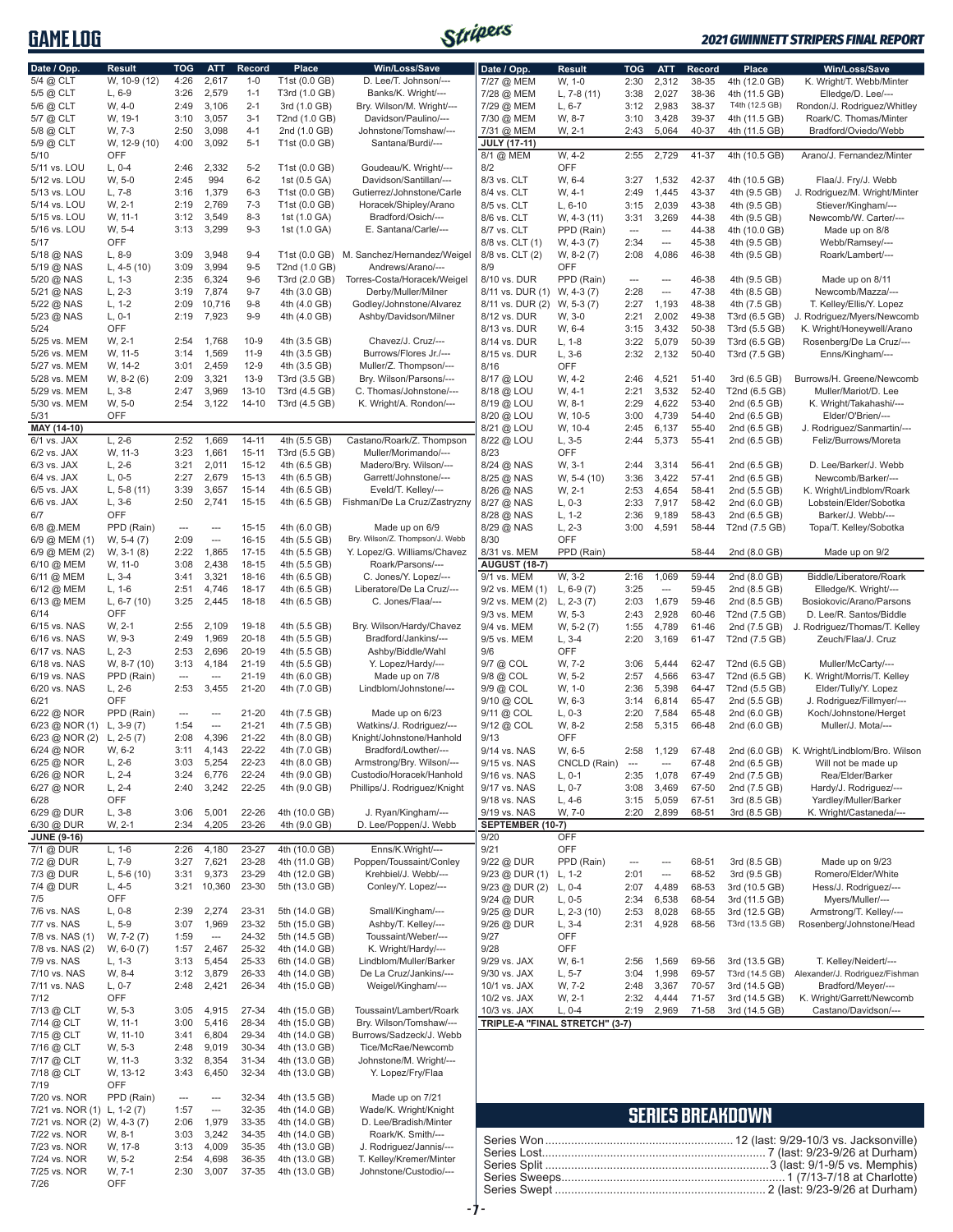#### **36 IAN ANDERSON** *- RHP - 23 YRS - REXFORD, NY*

- *2021 WITH GWN:*0-0, 3.68 ERA, 0 SV, .218 BAA, 20 SO in 14.2 IP (4G, 4 starts)
- **• With Gwinnett:** Made 4 starts for the Stripers while on a rehab assignment (right shoulder inflammation) from 8/5-8/24 ... **8/17-8/24:** Yielded 1 ER over 9.1 IP in his final 2 starts ... **8/24 at NAS:** Struck out 9 over 5.0 IP (3 H, 1 ER, 2 BB).
- **• Gwinnett Career:** From 2019-21, is 1-2 with a 5.49 ERA (24 ER in 39.1 IP), 1.58 WHIP, .233 BAA, and 45 strikeouts over 9 starts.
- **• With Atlanta (Regular Season):** Made a career-high 24 starts, going 9-5 with a 3.58 ERA, 1.23 WHIP, and .221 BAA ... Had a pair of 7.0-inning scoreless starts, 4/27 vs. Chicago Cubs (win, 1 H, 1 BB, 8 SO) and 6/10 at Philadelphia (ND, 4 H, 1 BB, 4 SO).
- **• With Atlanta (Postseason):** Made 4 starts, going 2-0 with a 1.59 ERA (3 ER in 17.0 IP), 0.94 WHIP, and .153 BAA ... Earned wins in the NLDS vs. Milwaukee (5.0 IP, 3 H, 0 R, 0 BB, 6 SO in 3-0 win in Game 3) and World Series vs. Houston (5.0 IP, 0 H, 0 R, 3 BB, 4 SO in 2-0 win in Game 3) ... For his MLB Postseason career (2020-21), is 4-0 with a 1.26 ERA (5 ER in 35.2 IP), 1.04 WHIP, and .159 BAA in 8 starts with Atlanta.

#### **54 VICTOR ARANO** *- RHP - 26 YRS - COSAMALOAPAN, MEXICO*

- *2021 WITH GWN:*1-2, 2.50 ERA, 2 SV, .198 BAA, 45 SO in 36.0 IP (32G, 0 starts)
- **• With Gwinnett:** Made 32 appearances, his most in a single season since 2018 (60 with Philadelphia) ... His 2.50 ERA was his lowest in a season (min. 30.0 IP) since 2016 (2.26 ERA in 79.2 IP) ... **5/14 at LOU:** Locked down the Stripers' first save of the year (1.0 IP, 1 H, 0 R, 0 BB, 0 SO in 2-1 win) ... **7/15-9/14:** Over his final 16 games, went 1-1 with a 0.93 ERA (2 ER in 19.1 IP), 0.72 WHIP, .115 BAA, and 26 strikeouts ... **8/1 at MEM:** Earned his lone win of the year (2.0 IP, 2 H, 0 R, 0 BB, 1 SO in 4-2 win) ... **9/25:** Placed on the 7-day injured list.
- **• Daytime Dominance:** Did not allow a run over 7.0 IP (2 H, 1 BB, 5 SO) in his 6 daytime outings with Gwinnett, posting a 0.43 WHIP and .095 BAA.
- **• With Atlanta:** Recalled on 5/8, but did not pitch ... Optioned back to Gwinnett on 5/10 ... DFA'd by Atlanta and outrighted to Gwinnett on 6/6.

#### **48 JESSE BIDDLE** *- LHP - 29 YRS - PHILADELPHIA, PA*

- *2021 WITH GWN:*1-1, 2.67 ERA, 1 SV, .224 BAA, 55 SO in 33.2 IP (32G, 0 starts)
- **• With Gwinnett:** Logged 32 appearances, 2nd-most in his career (60 with Atlanta in 2018) ... His 2.67 ERA was the lowest of his career (min. 30.0 IP) ... Led team in holds (8) ... Struck out multiple batters in 19 appearances, including 3-plus batters 6 times ... **6/23-8/21:** Posted a 0.60 ERA (1 ER in 15.0 IP) and .236 BAA (13 H, 9 BB, 29 SO) in 15G ... **9/1 vs. MEM:** Earned his lone win (1.0 IP, 1 H, 0 R, 0 BB, 2 SO in 3-2 victory) ... **9/3 vs. MEM:** Earned his lone save (2.0 IP, 3 H, 1 ER, 1 BB, 1 SO in 5-3 win) ... **10/1 vs. JAX:** Matched season high with 4 SO in 2.0 IP (0 H, 0 R, 0 BB).
- **• Gwinnett Career:** From 2018-21, is 2-1 with a 2.38 ERA (12 ER in 45.1 IP), 2 saves (2-for-5), 1.21 WHIP, .223 BAA, and 69 strikeouts in 40 games.
- **• With Atlanta:** Had his contract selected from the Alternate Training Site on 4/17, pitched in 8 games with the Braves (0-0, 8.44 ERA, 10 ER in 10.2 IP) ... DFA'd on 5/17, outrighted to Gwinnett on 5/19.

### **28 CHASEN BRADFORD** *- RHP - 32 YRS - LAS VEGAS, NV*

- *2021 WITH GWN:*5-0, 3.42 ERA, 0 SV, .257 BAA, 45 SO in 52.2 IP (36G, 0 starts)
- **• With Gwinnett:** His 5 relief wins were tied with Dylan Lee (5-1) for the team lead ... His 3.42 ERA was his lowest in a season (min. 30.0 IP) since 2014 (2.97 ERA in 72.2 IP) ... **5/7-6/13:** Posted season-best 16.0-inning scoreless streak over 10 outings (6 H, 3 BB, 12 SO) ... **8/20-10/1:** Went 1-0 with a 0.68 ERA (1 ER in 13.1 IP), 1.20 WHIP, and .255 BAA over his last 9G of the season.
- **• Innings Eater:** Led the Stripers in relief innings (52.2 IP) ... Logged 2.0 IP in all 5 of his wins: 5/15 vs. LOU (1 H, 0 R, 2 SO in 11-1 win), 6/16 vs. NAS (3 H, 1 ER, 3 SO in 9-3 win), 6/24 at NOR (2.0 IP, 0 H, 0 R, 1 BB, 3 SO in 6-2 win), 7/31 at MEM (1 H, 1 ER, 1 SO in 2-1 win), and 10/1 vs. JAX (1 H, 1 ER, 0 SO in 7-2 win).

# **49 THOMAS BURROWS** *- LHP - 27 YRS - FLORENCE, AL*

- *2021 WITH GWN:*3-1, 2.64 ERA, 0 SV, .176 BAA, 67 SO in 47.2 IP (35G, 1 start)
- **• With Gwinnett:** His 2.64 ERA was the 2nd-lowest of his career (min. 30.0 IP), trailing only 2017 with Class-A Rome (2.16 in 66.2 IP) ... Led team in relief strikeouts (65) ... **6/20-8/17:** Went 2-0 with a 0.84 ERA (2 ER in 21.1 IP), 1.17 WHIP, and .139 BAA (10 H, 15 BB, 31 SO) in 16G (1 start) ... **7/21-G2 vs. NOR:** Made the first start of his pro career (ND, 1.0 IP, 0 H, 1 R, 0 ER, 3 BB, 2 SO) ... **8/17 at LOU:** Improved to 3-0 (1.2 IP, 1 H, 0 R, 1 BB, 1 SO in 4-2 win) ... **9/9-9/30:** Posted a 0.00 ERA (0 ER in 7.0 IP), 1.00 WHIP, and .167 BAA (4 H, 3 BB, 8 SO) over his final 5 appearances.
- **• Lefty Lockdown:** Held left-handed batters to a .145 average and just 1 extrabase hit (double) in 62 at-bats.
- **• Prospecting:** Opened the 2021 season ranked the Braves' No. 22 prospect by MLB.com ... Was no longer on Atlanta's Top 30 List at the end of the year.
- **• Gwinnett Career:** From 2019-21, is 4-2 with a 3.55 ERA (33 ER in 83.2 IP), 6 saves (6-for-8), 1.34 WHIP, .200 BAA, and 106 strikeouts in 62 games.

### **40 JESSE CHAVEZ** *- RHP - 38 YRS - SAN GABRIEL, CA*

*2021 WITH GWN:*1-0, 2.25 ERA, 2 SV, .179 BAA, 27 SO in 20.0 IP (13G, 0 starts)

- **• With Gwinnett:** Was on the Stripers' Opening Night roster ... **5/25 vs. MEM:** Earned his lone win with Gwinnett despite suffering a blown save (2.0 IP, 2 H, 1 ER, 1 BB, 4 SO in 2-1 walk-off win) ... **6/9-6/18:** Posted a 0.00 ERA (0 ER in 6.0 IP), .150 BAA (3 H, 2 BB, 11 SO) and converted both of his saves (2-for-2) in his final 4 outings with Gwinnett.
- **• With Atlanta (Regular Season):** Had his contract selected on 6/24 and went 3-2 with a 2.14 ERA (8 ER in 33.2 IP), 1.01 WHIP, and .192 BAA in 30 games (4 starts) in his first stint with Atlanta since 2010 (15th MLB season overall) ... Went 3-1 with a 2.03 ERA (6 ER in 26.2 IP) in 26 relief outings, and 0-1 with a 2.57 ERA (2 ER in 7.0 IP) in 4 spot starts.
- **• With Atlanta (Postseason):** In just his second career MLB Postseason (first since 2018 with Chicaco Cubs), went 0-0 with a 0.00 ERA (0 ER in 6.1 IP), 1.26 WHIP, and .217 BAA in 7 games (1 start) ... Pitched in all 3 series ... Made a spot start in Game 4 of the NLCS at the Los Angeles Dodgers (ND, 1.0 IP, 0 H, 0 R, 0 BB, 0 SO), an eventual 9-2 win.

#### **26 TUCKER DAVIDSON** *- LHP - 25 YRS - AMARILLO, TX*

*2021 WITH GWN:*2-2, 1.17 ERA, 0 SV, .141 BAA, 28 SO in 23.0 IP (4G, 4 starts)

- **• With Gwinnett:** Was on the Stripers' Opening Night roster, later returned for a rehab assignment ... Across the 2 stints, posted a 1.17 ERA (3 ER in 23.0 IP), 0.70 WHIP, and .141 BAA (11 H, 2 HR, 5 BB, 28 SO) ... **5/7-5/23:** Went 2-1 with a 0.90 ERA (2 ER in 20.0 IP), 0.60 WHIP, and .119 BAA over his first 3 starts ... **10/3 vs. JAX:** Returned for one rehab start (out with left forearm inflammation) in Gwinnett's season finale and logged 3.0 IP (3 H, 1 ER, 1 BB, 5 SO in 4-0 loss).
- **• Prospecting:** Was ranked the Braves' No. 8 prospect by MLB.com entering the season ... Moved up to No. 7 by the end of the year.
- **• Gwinnett Career:** From 2019-21, is 3-3 with a 1.93 ERA (9 ER in 42.0 IP), 1.07 WHIP, .209 BAA, and 40 strikeouts in 8 starts.
- **• With Atlanta:** Recalled twice (5/17 and 6/3) and made 4 starts, going 0-0 with a 3.60 ERA (8 ER in 20.0 IP), 1.15 WHIP, and .205 BAA ... **6/3-6/9:** Tossed 11.2 scoreless innings (5 H, 6 BB, 9 SO) over 2 starts ... **6/16:** Placed on the Braves' 10-day injured list (left forearm inflammation) after allowing 5 ER over 2.1 IP on 6/15 vs. BOS ... **6/24:** Transferred to 60-day IL.
- **• With Atlanta (Postseason):** Was at the Braves' Postseason Alternate Training Site for the NLDS and NLCS ... Joined Atlanta's World Series roster to replace injured RHP Charlie Morton on 10/27 ... Appeared once, making his MLB Postseason debut as the starting pitcher in Game 5 of the World Series on 10/31 vs. Houston (ND, 2.0 IP, 2 H, 4 R, 2 ER, 3 BB, 1 SO in eventual 9-5 loss).

#### **60 JASSEEL DE LA CRUZ** *- RHP - 24 YRS - HATO MAYOR, D.R.*

*2021 WITH GWN:*1-3, 7.03 ERA, 0 SV, .278 BAA, 55 SO in 56.1 IP (20G, 15 starts)

- **• With Gwinnett:** Made his Triple-A debut, pitching as both a starter (0-3, 7.02 ERA, .284 BAA in 15G) and reliever (1-0, 7.11 ERA, .217 BAA in 5G) ... **5/11-5/19:** Posted an 8.0-IP scoreless streak (2 H, 0 BB, 9 SO) over 3G (2 starts) ... **6/1 vs. JAX:** Had his best start of the year in a no-decision (5.0 IP, 3 H, 1 R, 1 ER, 3 BB, 6 SO) ... **7/10 vs. NAS:** Earned his first career Triple-A win in relief (3.0 IP, 0 H, 0 R, 3 BB, 3 SO in 8-4 victory) ... **8/16-9/15:** Was on the 7-day injured list ... **9/16:** Activated and pitched twice in September (0-0, 21.60 ERA, 4 ER in 1.2 IP).
- **• Prospecting:** Opened the 2021 season ranked the Braves' No. 9 prospect by MLB.com ... Ranked No. 22 at the end of the year.
- **• With Atlanta:** Recalled on 5/8, but did not make his MLB debut before being optioned back to Gwinnett on 5/10.

### **56 CARL EDWARDS JR.** *- RHP - 30 YRS - NEWBERRY, SC*

*2021 WITH GWN:*0-0, 0.00 ERA, 0 SV, .000 BAA, 3 SO in 1.0 IP (1G, 0 starts)

- **• With Gwinnett:** Was on the Stripers' Opening Night roster and pitched in the season opener on 5/4 at Charlotte (1.0 IP, 0 H, 0 R, 1 BB, 3 SO).
- **• With Atlanta:** Had his contract selected on 5/7 and pitched that night vs. Philadelphia (0.1 IP, 3 H, 3 ER, 1 HR, 1 BB, 1 SO) ... DFA'd by the Braves on 5/8, outrighted to Gwinnett on 5/10 but elected free agency.
- **• Other Teams:** Also pitched for the FCL Blue Jays, Class-A Dunedin, Triple-A Buffalo, and Toronto (MLB), and Triple-A Charlotte ... Overall in MiLB, went 1-1 with a 2.37 ERA and 3 saves (3-for-3) in 20 games (1 start) .. With Toronto, posted a 6.75 ERA in 6 relief outings ... Was on the Blue Jays' 60-day IL (left oblique strain) from 6/17-8/28 before being released on 8/29.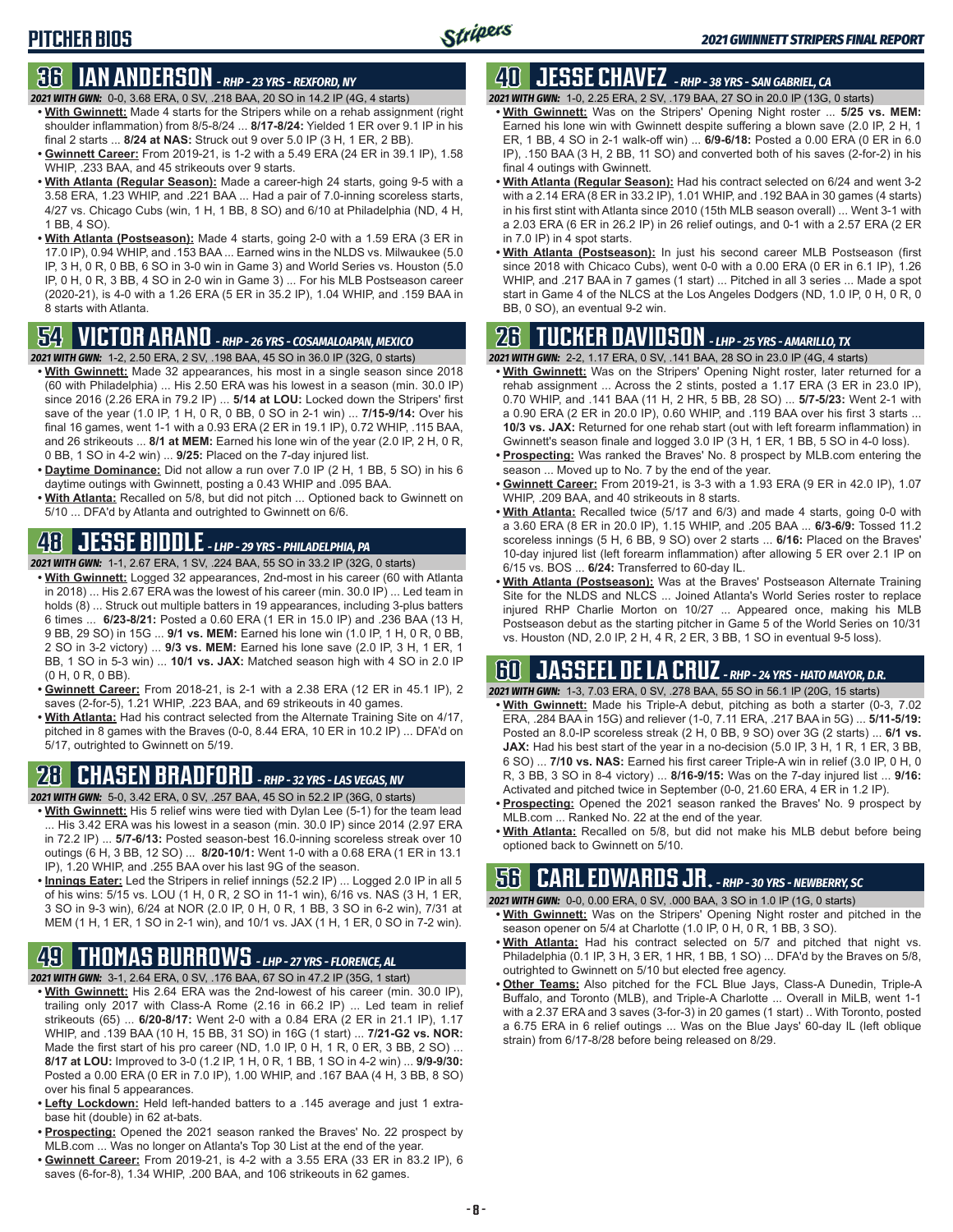#### **59 BRYCE ELDER** *- RHP - 22 YRS - DECATUR, TX*

- *2021 WITH GWN:*2-3, 2.21 ERA, 0 SV, .143 BAA, 40 SO in 36.2 IP (7G, 7 starts) **• Braves MiLB Pitcher of the Year:** Won Atlanta's 2021 Phil Niekro Award after going 11-5 with a 2.75 ERA, 1.10 WHIP, and .193 BAA in 25 starts across 3 levels during his professional debut ... Ranked among MiLB pitching leaders in innings (1st, 137.2), starts (T-2nd), wins (T-6th), and strikeouts (10th, 155).
- **• Prospecting:** Ended the year ranked the Braves' No. 11 prospect by MLB.com.
- **• With Gwinnett:** Was the first of Atlanta's 2020 draft class to reach the Triple-A level ... **8/20 at LOU:** Made his Triple-A debut (win, 5.0 IP, 3 H, 2 ER, 3 BB, 6 SO in 10-5 win), was the third Stripers pitcher to make his Triple-A debut as a starter in 2021, joining **Kyle Muller** (5/4 at CLT) and **Nolan Kingham** (6/29 at DUR) ... **9/9 at COL:** Logged 7.0 IP (1 H, 0 R, 2 BB, 7 SO) for the win, combining with Thomas Burrows and Yoan Lopez on one-hit shutout (Stripers won 1-0).
- **• With Mississippi:** Joined the M-Braves on 6/29 ... **7/4 at MTG:** Earned his first Double-A win (5.0 IP, 1 ER, 2 BB, 5 SO) ... **7/10 vs. PNS:** Pitched 7.0 hitless innings and combined with Daysbel Hernandez (2.0 IP, 0 H) on a no-hitter in a 6-0 victory ... **7/5-7/11:** Named Double-A South Pitcher of the Week for 7/5-7/11 (2-0, 0.75 ERA, 0.67 WHIP, .061 BAA in 2 starts) ... **7/28 at PNS:** Tossed his first career complete game (7.0 IP, 3 H, 2 R, 2 ER, 1 HR, 3 BB, 9 SO in 4-1 win) ... **July:** Named Double-A South Pitcher of the Month (4-1, 2.73 ERA, 0.88 WHIP, .140 BAA in 5 starts) ... **7/28-8/14:** Won his final four starts with Mississippi, posting a 2.77 ERA, .096 WHIP, and .208 BAA in that span.
- **• With Rome: 5/4 at WS:** Was the Opening Night starter (ND, 4.2 IP, 7 H, 5 ER, 4 BB, 6 SO) ... **5/21 vs. BG:** Earned his first professional win (6.1 IP, 5 H, 1 ER, 0 BB, 7 SO) ... **6/3 at BG:** Struck out a career-high 10 batters over 6.0 IP in a nodecision ... **6/3-6/22:** Went 1-1 with a 1.40 ERA, 1.03 WHIP, and .194 BAA in his final four starts with the R-Braves.

#### **45 JAY FLAA** *- RHP - 29 YRS - BISMARCK, ND*

*2021 WITH GWN:*1-2, 5.82 ERA, 1 SV, .235 BAA, 43 SO in 34.0 IP (31G, 0 starts)

- **• With Gwinnett:** Claimed off waivers by Atlanta from Baltimore on 5/11, joined the Stripers and made 31 appearances out of the bullpen ... **5/13-6/24:** Did not allow an earned run over his first 10 games (1 R in 11.0 IP, 7 H, 9 BB, 15 SO, .171 BAA) ... **7/18 at CLT:** Earned his lone save with Gwinnett, tossing 1.0 IP (1 H, 1 ER, 0 BB, 2 SO) in a come-from-behind 13-12 victory ... **8/3 vs. CLT:** Earned his lone win with the Stripers (1.0 IP, 1 H, 0 R, 1 BB, 1 SO in 4-2 win).
- **• With Atlanta:** Recalled on 5/23 ... From 5/23-5/30, went 0-0 with a 27.00 ERA (4 ER in 1.1 IP) in 1G ... Optioned on 5/31, outrighted on 7/13.
- **• With Baltimore:** Had his contract selected by the Orioles on 4/26 and made his MLB debut on 4/27 vs. the NY Yankees (1.1 IP, 2 BB, 1 SO, struck out Aaron Judge) ... Optioned to Triple-A Norfolk on 4/29, appeared in 1 game (0-0, 16.20 ERA) before being DFA'd on 5/8.

#### **19 SHANE GREENE** *- RHP - 32 YRS - CLERMONT, FL*

*2021 WITH GWN:*0-0, 2.08 ERA, 0 SV, .250 BAA, 5 SO in 4.1 IP (4G, 0 starts)

- **• With Gwinnett:** After signing with Atlanta on 5/9, was optioned to Gwinnett and placed on the Development List ... Activated on 5/22 and made 4 appearances in relief, his first time pitching in Triple-A since 2016 with Toledo (Detroit) ... **5/22-6/1:** Did not allow a run over 3.1 IP (2 H, 1 BB, 5 SO) in 3 games.
- **• With Atlanta:** Recalled on 6/6 and went 0-1 with an 8.47 ERA (16 ER in 17.0 IP) and .301 BAA in 19 relief outings ... DFA'd on 8/10, released on 8/14.
- **• With LA Dodgers:** Signed by Los Angeles on 8/20 and appeared in 9 games in relief, going 0-0 with a 4.05 ERA, .136 BAA, and 1 save (1-for-1) ... DFA'd by the Dodgers on 9/22 and released on 9/26.

### **36 DAYSBEL HERNANDEZ** *- RHP - 25 YRS - SANDINO, CUBA*

- *2021 WITH GWN:*0-1, 7.45 ERA, 0 SV, .235 BAA, 12 SO in 9.2 IP (10G, 0 starts) **• With Gwinnett:** Was on Gwinnett's Opening Night roster and made his Triple-A
- debut, logging 10 relief appearances across 2 stints ... **5/5-5/21:** Went 0-1 with a 9.64 ERA and .235 BAA in 5 outings ... **9/16-10/3:** Went 0-0 with a 5.40 ERA and .235 BAA in final 5 games.
- **• With Mississippi:** Transferred to Double-A on 5/25, went 3-1 with a 2.76 ERA, .200 BAA, and 3 saves (3-for-5) in 26G ... **7/1-9/12:** Over his final 16 games, posted a 1.33 ERA (3 ER in 20.1 IP) and .164 BAA ... **7/10 vs. PNS:** Tossed final 2.0 IP of combined no-hitter (Bryce Elder threw 7.0 hitless IP) in 6-0 victory.
- **• Prospecting:** Opened the 2021 season ranked the Braves' No. 17 prospect by MLB.com ... Ranked No. 27 at the end of the year.

#### **59 MITCH HORACEK** *- LHP - 29 YRS - LITTLETON, CO*

*2021 WITH GWN:*1-2, 4.60 ERA, 0 SV, .214 BAA, 16 SO in 15.2 IP (14G, 0 starts)

- **• With Gwinnett:** Was a member of the Stripers' Opening Night roster and spent 2 stints with the club (5/4-7/8, 7/20-8/15, released on 8/16) ... Placed on the Development List twice, from 5/25-5/30 and 6/2-6/15 ... **5/14 vs. LOU:** Earned his lone win with Gwinnett (1.0 IP, 1 H, 0 R, 1 SO in 2-1 victory).
- **• With Rome:** Transferred to Advanced-A Rome on 7/9 and pitched 4 times in relief, going 1-0 with a 2.25 ERA (1 ER in 4.0 IP), 0.50 WHIP, and .167 BAA ... Promoted back to Gwinnett on 7/20.

#### **51 CONNOR JOHNSTONE** *- RHP - 27 YRS - SAN DIEGO, CA*

*2021 WITH GWN:*3-8, 4.84 ERA, 0 SV, .258 BAA, 48 SO in 74.1 IP (33G, 16 starts)

- **• With Gwinnett:** Was on Gwinnett's Opening Night roster for the second time (also in 2019) ... For the first time in his career, spent the entire season at the Triple-A level, pitching as both a starter (1-8, 6.23 ERA, .292 BAA in 16 starts) and reliever (2-0, 2.36 ERA, .191 BAA in 17 games) ... **5/4-5/8:** Threw 8.0 scoreless innings over his first 2 outings, including a 5.0-inning spot start on 5/8 at CLT (win, 1 H, 0 BB, 5 SO in 7-3 victory) ... **5/8-6/23:** Made starts in 10 of 11 outings (1-6, 7.31 ERA) ... **6/10 at MEM:** Tossed 2.0 scoreless innings as the first of 6 pitchers to combine on a 2-hit shutout (won 11-0) ... **7/15-8/5:** Went 2-0 with a 1.59 ERA (2 ER in 11.1 IP) and .158 BAA (6 H, 0 BB, 8 SO) in 8 games (1 start).
- **• Strike Thrower:** Did not issue a walk in 26 of his 33 appearances overall ... Walked only 10 while striking out 48.
- **• Gwinnett Career:** From 2018-21, is 7-8 with a 4.79 ERA (58 ER in 109.0 IP), 1.21 WHIP, .261 BAA, and 70 strikeouts in 45 games (20 starts).

### **48 NATE JONES** *- RHP - 35 YRS - BUTLER, KY*

*2021 WITH GWN:*0-0, 0.00 ERA, 0 SV, .000 BAA, 2 SO in 1.0 IP (1G, 0 starts)

- **• With Gwinnett:** Was on Gwinnett's Opening Night roster ... **5/6 at CLT:** In his lone outing with the Stripers, struck out 2 over 1.0 hitless inning.
- **• With Atlanta:** Made the Braves' Opening Day roster after having his contract selected from the Alternate Training Site on 3/26 ... Went 0-2 with a 3.48 ERA (4 ER in 10.1 IP), 1.74 WHIP, and .205 BAA in 12 relief outings ... Optioned to Gwinnett on 5/3 ... DFA'd on 5/7, released on 5/10.
- **• With LA Dodgers:** Signed to a MiLB deal by Los Angeles on 5/14 ... Went on to pitch for both Triple-A Oklahoma City (0-0, 12.00 ERA in 3G) and in the Majors with the Dodgers (0-0, 8.31 ERA in 8G) ... DFA'd on 6/16 ... Outrighted on 6/19, elected free agency.

#### **43 TREVOR KELLEY** *- RHP - 27 YRS - PROVIDENCE, RI*

*2021 WITH GWN:*3-4, 1.52 ERA, 2 SV, .193 BAA, 46 SO in 41.1 IP (37G, 0 starts)

- **• With Gwinnett:** Spent the entire season with the Stripers, leading the team in appearances (37) and relief ERA (1.52) ... That ERA was the 2nd-lowest of his career (min. 30.0 IP), trailing only 2017 with Advanced-A Salem (1.34 in 33.2 IP) ... Yielded runs in just 7 of his 37 outings, and multiple runs only twice all year ...
- **5/12-6/27:** Posted a 1.72 ERA (3 ER in 15.2 IP) and .241 BAA (13 H, 6 BB, 15 SO) over 13 games ... **7/11-10/3:** Over his final 23 games, went 3-2 with a 0.73 ERA (2 ER in 24.2 IP), 0.93 WHIP, and .138 BAA (11 H, 12 BB, 30 SO).
- **• Road Warrior:** Boasted a 0.93 ERA (2 ER in 19.1 IP), 1.03 WHIP, and .164 BAA in 17 outings on the road.
- **• Daytime Dominance:** Did not allow a run of any kind in 9 day games, going 1-0 with a 0.00 ERA, 0.86 WHIP, and .133 BAA (4 H, 4 BB, 10 SO).
- **• Keep the Wins Coming:** In his 23 outings following a Gwinnett win, was 2-0 with a 0.75 ERA (2 ER in 24.0 IP), 2 saves, 1.00 WHIP, and .160 BAA.

#### **39 NOLAN KINGHAM** *- RHP - 25 YRS - LAS VEGAS, NV*

*2021 WITH GWN:*0-5, 10.13 ERA, 0 SV, .365 BAA, 20 SO in 29.1 IP (7G, 6 starts)

- **• With Gwinnett:** Promoted on 6/29 and made his Triple-A debut, going 0-5 with a 10.13 ERA and .365 BAA in 7 games (6 starts) from 6/29-8/15 ... In his debut start on 6/29 at Durham, saw his scoreless innings streak snapped at 28.0 (loss, 3.1 IP, 9 H, 6 ER, 2 HR, 2 BB, 2 SO) ... Allowed 5-or-more runs in 4 of his 7 outings ... Transferred back to Double-A Mississippi on 8/17.
- **• With Mississippi:** Opened and closed the year with the M-Braves, going 6-1 with a 2.08 ERA (15 ER in 65.0 IP), 0.98 WHIP, .225 BAA, and 2 saves (2-for-2) in 12 games (10 starts) ... **5/6-6/23:** Went 5-1 with a 2.29 ERA (14 ER in 55.0 IP), 1.04 WHIP, and .234 BAA in 9 starts, including 4-0 with a 1.15 ERA (5 ER in 39.0 IP), 0.87 WHIP, and .208 BAA in his last 6 starts before joining Gwinnett ... **6/6-6/23:** Over a 4-start span, posted a 27.0-inning scoreless streak, including 3-straight scoreless starts from 6/12-6/23 (22.0 IP) ... **6/28:** Ranked among Double-A South pitching leaders in innings (1st, 55.0), wins (T-1st, 5), ERA (5th, 2.29), and WHIP (6th, 1.04) ... 8/20-9/17: In his 2nd stint with Mississippi, went 1-0 with a 0.90 ERA (1 ER in 10.0 IP), 0.70 WHIP, .171 BAA, and 2 saves (2-for-2) in 3 games (1 start) ... **8/27-9/13:** Was on the 7-day injured list ... **9/14-9/17:** Pitched in relief twice,
- earning 2 saves at Chattanooga (3.0 IP, 0 H, 0 R, 1 BB, 1 SO). **• Award-Winning June:** Named the Double-A South Pitcher of the Month for June (3-0, 0.83 ERA, 0.83 WHIP, .193 BAA, 20 strikeouts in 5 starts).
- **• Double-A Playoffs:** Was Mississippi's closer in the Double-A South Championship Series and was 3-for-3 in chances (2.1 IP, 1 H, 0 R, 0 BB, 2 SO) as the M-Braves beat Montgomery for the title ... **9/26 vs. MTG:** Got the final 3 outs in the decisive Game 5, finishing off a 2-1 victory.
- **• Prospecting:** As of 8/15 was ranked the Braves' No. 29 prospect by MLB.com ... Was not on Atlanta's Top 30 list at the end of the year.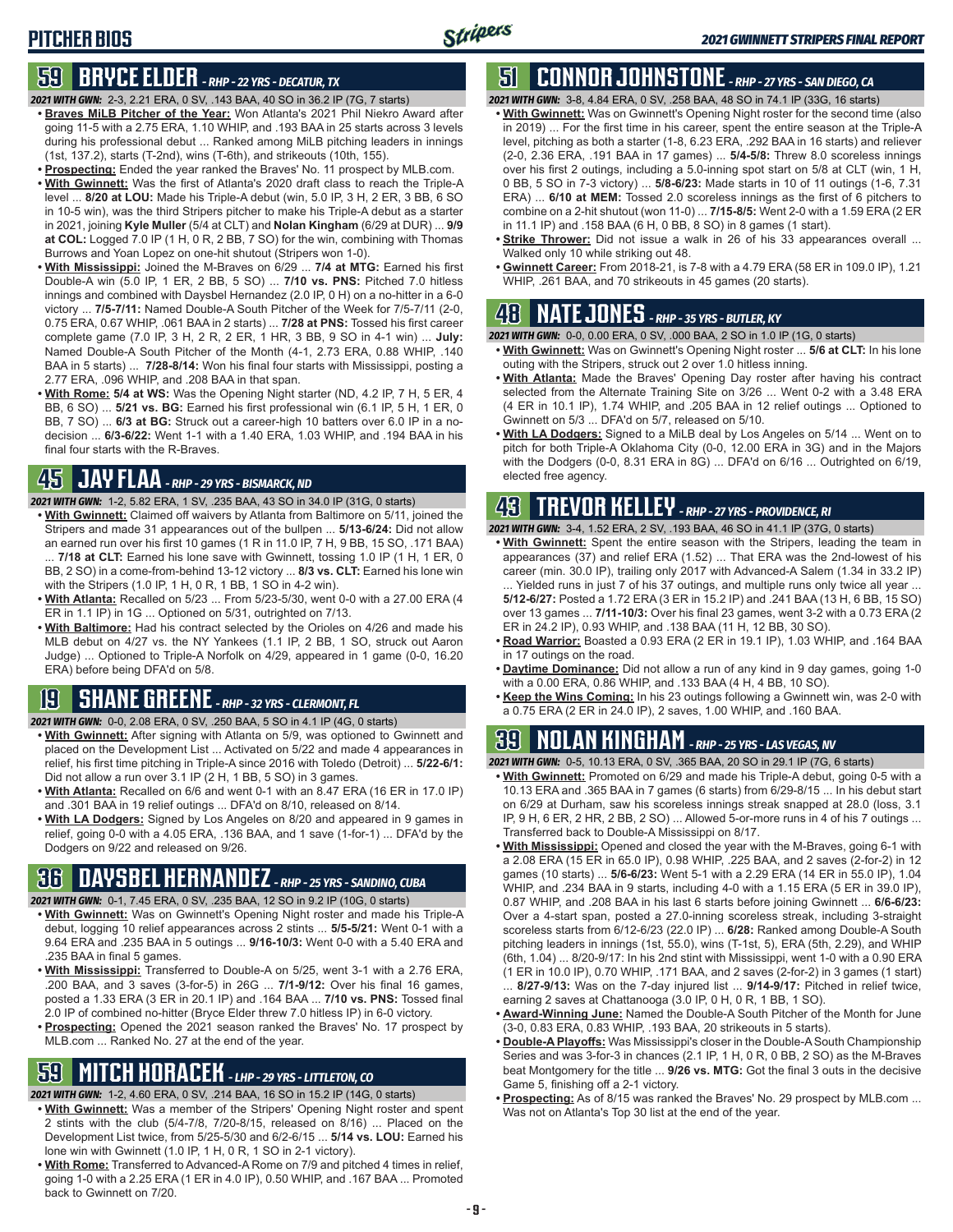#### **58 DYLAN LEE** *- LHP - 27 YRS - DINUBA, CA*

- *2021 WITH GWN:*5-1, 1.54 ERA, 1 SV, .176 BAA, 54 SO in 46.2 IP (35G, 0 starts) **• Most Outstanding Reliever:** Named Gwinnett's top relief pitcher for 2021 in the Team Awards on 10/2 ... Among Stripers relievers with at least 30.0 IP, ranked 1st in BAA (.176) and fewest walks (6), and 2nd in ERA (1.54, 8 ER in 46.2 IP) ... His 54 strikeouts were 3rd-most out of the bullpen ... His 5 relief wins were tied with Chasen Bradford (5-0) for the team lead.
- **• With Gwinnett: 5/4 at CLT:** Earned the win in his Stripers' debut (2.0 IP, 1 H, 1 R, 0 ER, 0 BB, 3 SO in 10-9 win in 12 innings) ... **6/11 at MEM:** Recorded his first pro hit, a double (1-for-2, R) ... **5/26-7/9:** Had a 1.65 ERA (3 ER in 16.1 IP) and .161 BAA (9 H, 2 BB, 12 SO) over 12G ... **8/18 at LOU:** Earned his lone save of the year (1.0 IP, 0 H, 0 R, 0 BB, 1 SO in 4-1 win) ... **7/31-9/3:** Pitched 13.1 scoreless innings over 10G (4 H, 1 BB, 18 SO), going 2-0 with 1 save ... **7/18-9/29:** Over his final 18 games with Gwinnett, was 3-1 with a 0.42 ERA (2 R, 1 ER in 21.2 IP), 0.65 WHIP, .147 BAA (11 H, 3 BB, 30 SO), and 1 save (1-for-1).
- **• With Atlanta (Regular Season):** Had his contract selected on 9/22, but did not make his MLB debut before being optioned to Gwinnett on 9/25 ... Recalled on 10/1 and became the 106th former Gwinnett player to make his big-league debut that night vs. the NY Mets (1.0 IP, 1 H, 0 R, 0 BB, 1 SO) ... In 2 relief outings, went 0-0 with a 9.00 ERA (2 ER in 2.0 IP).
- **• With Atlanta (Postseason):** In 3 games (1 start) during his MLB Postseason debut, went 0-0 with a 6.00 ERA (2 ER in 3.0 IP), 2.00 WHIP, and .286 BAA ... Was on the Braves' NLDS roster but didn't pitch ... Added to the NLCS roster on 10/20 to replace injured RHP Huascar Ynoa ... Made his first appearance on 10/21, NLCS Game 5 at the LA Dodgers (2.0 IP, 3 H, 1 ER, 1 HR, 2 SO) ... Pitched twice in the World Series vs. Houston, including a start in Game 4 on 10/30 (ND, 0.1 IP, 1 H, 1 R, 1 ER, 2 BB, 1 SO) ... Became just the second pitcher in MLB history to make his first career start in the Postseason (first ever to do it in the World Series).

#### **55 YOAN LOPEZ** *- RHP - 28 YRS - NUEVA GERONA, CUBA*

- *2021 WITH GWN:*3-2, 3.03 ERA, 2 SV, .250 BAA, 35 SO in 32.2 IP (32G, 0 starts)
- **• With Gwinnett:** Assigned to the Stripers on 5/26 and spent the rest of the year with Gwinnett, logging 32 relief appearances (23 scoreless) ... **7/18-8/21:** Went 1-0 with a 0.82 ERA (1 ER in 11.0 IP) and .162 BAA (6 H, 4 BB, 13 SO) in 10 games ... **8/11-G2 vs. DUR:** Tallied his first save with the Stripers, leaving bases loaded in 5-3 win (1.0 IP, 0 H, 3 BB, 2 SO) ... **8/29-10/1:** Tossed 7.0 scoreless, 1-hit innings (0 BB, 8 SO) over 7 games, holding opponents to a .045 average.
- **• Home Cookin':** In 17 outings at Coolray Field, was 1-0 with a 1.50 ERA (3 ER in 18.0 IP), 1.17 WHIP, .250 BAA, and 1 save.
- **• With Arizona:** Began the season on the Diamondbacks' Opening Day roster ... In 2 stints, went 0-0 with a 6.57 ERA (9 ER in 12.1 IP) and 0 SV (0-for-3) in 13 games ... Assigned to Triple-A Reno from 5/4-5/14 (0-0, 6.00 ERA, .100 BAA, 1 save in 3 games) ... DFA'd on 5/20, traded to Atlanta on 5/22 and optioned to Gwinnett.

#### **57 CHRIS MARTIN** *- RHP - 35 YRS - ARLINGTON, TX*

*2021 WITH GWN:*0-0, 7.36 ERA, 0 SV, .267 BAA, 4 SO in 3.2 IP (4G, 0 starts)

- **• With Gwinnett:** Spent 2 rehab assignments with the Stripers (5/5-5/11, 9/14-9/15) ... **5/5-5/11:** Went 0-0 with a 10.13 ERA (3 ER in 2.2 IP) and .333 BAA in 3 rehab outings ... **9/14 vs. NAS:** Tossed 1.0 scoreless inning (0 H, 0 BB, 0 SO).
- **• With Atlanta (Regular Season):** Logged 46 relief appearances, T-2nd in his MLB career (had 58 in 2019) ... Went 2-4 with a 3.95 ERA (19 ER in 43.1 IP), 1.27 WHIP, .290 BAA, and 1 save (1-for-5) ... **May:** Did not allow a run in 6.0 IP over 6 appearances (1 H, 0 BB, 4 SO) ... **July:** Posted a 2.89 ERA (3 ER in 9.1 IP) in 10 games ... **9/2:** Placed on 10-day injured list (right elbow inflammation).
- **• With Atlanta (Postseason):** After being left off Atlanta's NLDS roster, made 5 relief appearances in the NLCS and World Series, going 0-0 with a 2.08 ERA (1 ER in 4.1 IP), 0.92 WHIP, and .235 BAA ... Did not allow a run over 2.1 innings in his 2 outings during the World Series.

#### **33 A.J. Minter** *- LHP - 28 YRS - TYLER, TX*

*2021 WITH GWN:*0-0, 0.00 ERA, 6 SV, .000 BAA, 10 SO in 7.1 IP (7G, 0 starts)

- **• With Gwinnett:** In lone stint with the Stripers from 7/19-8/9, pitched 7.1 scoreless, hitless innings (3 BB, 10 SO) and converted all 6 of his save chances in 7 outings Struck out at least 1 batter in all 7 games.
- **• Triple-A East Learboard:** Despite logging just 7 games with Gwinnett, finished T-10th in the league in saves (6).
- **• Gwinnett Career:** From 2017-21, is 3-4 with a 3.38 ERA (17 ER in 45.1 IP), 1.21 WHIP, .228 BAA, 11 saves (11-for-13), and 57 strikeouts in 44 games.
- **• With Atlanta (Regular Season):** His 61 relief appearances were his 2nd-most in an MLB season (had 65 in 2018) ... Went 3-6 with a 3.78 ERA (22 ER in 52.1 IP), 1.22 WHIP, .226 BAA, and 0 saves (0-for-6) ... After being recalled from Gwinnett on 8/10, went 2-2 with a 1.89 ERA (4 ER in 19.0 IP), 0.84 WHIP, and .152 BAA (10 H, 6 BB, 20 SO) over his final 19 outings.
- **• With Atlanta (Postseason):** Logged 8 relief appearances, going 1-1 with a 3.00 ERA (4 ER in 12.0 IP), 1.00 WHIP, and .182 BAA ... Opened the MLB Postseason with 7.1 scoreless innings over 5 outings ... Had a 0.82 ERA (1 ER in 11.0 IP) over his first 7 games ... Earned the win in Game 1 of the World Series at Houston (2.2 IP, 3 H, 1 ER, 3 SO in 6-2 win).

#### **50 KYLE MULLER** *- LHP - 24 YRS - DALLAS, TX*

*2021 WITH GWN:*5-4, 3.39 ERA, 0 SV, .223 BAA, 93 SO in 79.2 IP (17G, 17 starts)

- **• With Gwinnett:** Made 17 starts across 5 stints during his Triple-A debut ... After going 0-1 with a 7.63 ERA (13 ER in 15.1 IP) over his first 4 starts, went 5-3 with a 2.38 ERA (17 ER in 64.1 IP), 1.13 WHIP, and .199 BAA over his final 13 starts from 5/27-10/1 ... **5/27 vs. MEM:** Earned his first Triple-A win (5.0 IP, 3 H, 1 ER), also went 2-for-3 with an RBI in the 14-2 victory ... **6/2-6/9:** Over 2 starts, went 1-0 with a 1.64 ERA (2 ER in 11.0 IP), 0.82 WHIP, and .135 BAA ... **7/9 vs. NAS:** Struck out season-high 11 over 6.0 innings (loss, 6 H, 2 ER) ... **7/14-8/25:** Did not allow an earned run over 16.0 innings spanning 3 starts (4 H, 1 R, 7 BB, 12 SO). **8/18-10/1:** After being optioned by Atlanta on 8/13, went 3-2 with a 2.82 ERA (12 ER in 38.1 IP) and .220 BAA in his last 8 starts.
- **• Opening Night Starter:** On 5/4 at Charlotte, became the 3rd pitcher in Gwinnett history to make his Triple-A debut as the Opening Night starter (ND, 3.0 IP, 5 H, 7 R, 6 ER in 10-9 win), joining Tommy Hanson (4/9/09 at Charlotte) and Mike Soroka (4/6/18 at Norfolk).
- **• Most Competitive Player:** Named winner of Gwinnett's "Most Competitive Player Award" during the Team Awards on 10/2 ... Was the first pitcher to win the award in Gwinnett history.
- **• With Atlanta:** Recalled 4 times (6/16, 6/21, 6/27, 7/19) during his MLB debut season ... Was the first of 3 players from Gwinnett's 2021 roster to make MLB debut (followed by Spencer Strider and Dylan Lee) ... Overall, went 2-4 with a 4.17 ERA (17 ER in 36.2 IP), 1.25 WHIP, and .202 BAA in 9 games (8 starts) ... **6/15 vs. BOS:** Debuted in relief (1.0 IP, 4 H, 2 ER) ... **6/21 at NYM:** Made his first MLB start (loss, 4.0 IP, 0 H, 1 ER) ... **6/27 at CIN:** Earned his first MLB win (5.0 IP, 1 H, 0 R) ... **6/16-7/31:** Went 2-3 with a 2.43 ERA and .184 BAA in his first 7 career games (6 starts) ... **8/13:** Optioned to Gwinnett after going 0-1 with an 11.57 ERA and .269 BAA in 2 starts from 8/6-8/12.
- **• Prospecting:** Entering the 2021 season, was ranked the Braves' No. 6 prospect by MLB.com ... Finished the year ranked No. 5.

#### **34 SEAN NEWCOMB** *- LHP - 28 YRS - BROCKTON, MA*

*2021 WITH GWN:*3-0, 1.62 ERA, 4 SV, .153 BAA, 28 SO in 16.2 IP (15G, 0 starts)

- **• With Gwinnett:** Optioned 4 times to Triple-A (5/5, 6/30, 7/31, 10/1) and made 15 relief appearances for the Stripers ... Went 4-for-4 in save chances, posting a 0.00 ERA (0 ER in 4.0 IP, 1 H, 1 BB, 6 SO) in those outings ... **5/6-7/3:** Struck out 8 over 3.0 scoreless innings (1 H, 1 BB) in 3 games ... **7/16 at CLT:** Struck out the side in the 9th for his first career save with Gwinnett (1.0 IP, 0 H, 0 R, 1 HB in 5-3 win)
- ... **8/6 vs. CLT:** Struck out 4 over 2.0 IP (2 H, 0 R) in 10th and 11th for the win in 4-3 victory ... **8/12 vs. DUR:** Finished off a 6-hit shutout and a 3-0 win with his 2nd save (1.0 IP, 1 H, 0 R) ... **8/25 at NAS:** Earned his 2nd extra-inning win, pitching scoreless 9th and 10th (2.0 IP, 0 H, 0 R, 1 SO) in 5-4 victory ... **8/6-10/2:** Over his last 8 games, went 3-0 with a 0.00 ERA (0 ER in 9.2 IP) and .094 BAA (3 H, 3 BB, 13 SO), converting 3 saves (3-for-3).
- **• Road Warrior:** In 8 games on the road with Gwinnett, went 1-0 with a 0.00 ERA (0 ER in 8.2 IP) and .037 BAA (1 H, 1 HB, 3 BB, 18 SO).
- **• Lefty Lockdown:** Held Triple-A left-handers to a .095 average (2-for-21, 0 RBI, 0 BB, 12 SO) ... Righties hit .184 (7-for-38, 1 2B, 1 HR, 3 RBI, 4 BB, 16 SO).
- **• Gwinnett Career:** From 2017-21, is 8-4 with a 2.56 ERA (27 ER in 95.0 IP), 1.16 WHIP, .198 BAA, 4 saves (4-for-4), and 122 strikeouts in 30 games (14 starts).
- **• With Atlanta:** Logged 32 relief appearances, going 2-0 with a 4.73 ERA (17 ER in 32.1 IP), 1.70 WHIP, and .235 BAA ... Went 1-for-2 in save attempts ... Posted a season-best 1.29 ERA (1 ER in 7.0 IP) and .174 BAA in 6 outings in September.

#### **57 TANNER ROARK** *- RHP - 35 YRS - WILMINGTON, IL*

*2021 WITH GWN:*4-1, 2.14 ERA, 3 SV, .226 BAA, 44 SO in 46.1 IP (24G, 3 starts)

- **• With Gwinnett:** After signing with Atlanta on 5/11, joined the Stripers on 5/23 ... Was his first time pitching in Triple-A since 2013 with Syracuse ... Went 4-1 with a 2.52 ERA (11 ER in 39.1 IP) and .238 BAA in 21 relief appearances, and 0-0 with a 0.00 ERA (0 ER in 7.0 IP) and .143 BAA in 3 spot starts ... **6/4-6/20:** Pitched 11.0 scoreless innings over 5 games (8 H, 4 BB, 11 SO) ... **7/4-9/1:** Went 3-0 with a 0.98 ERA (3 ER in 27.2 IP), 0.94 WHIP, .170 BAA, and 3 saves (3-for-3) over his final 15 outings ... **7/13 at CLT:** Notched his first save since 2015 with Washington (2.0 IP, 3 H, 1 ER, 0 BB, 2 SO in 5-3 win) ... **8/8-9/1:** Posted a seasonbest 13.2-inning scoreless streak over 8 games ... **9/5:** Elected free agency.
- **• Daytime Dominance:** In 7 games (2 starts) with Gwinnett during the day, went 1-0 with a 0.00 ERA (0 ER in 13.1 IP) and .140 BAA (6 H, 4 BB, 15 SO).
- **• With Atlanta:** Had his contract selected by the Braves on 6/24, but did not pitch before being optioned back to Gwinnett on 6/27.
- **• With Toronto:** Was on the Blue Jays' Opening Day roster, went 0-1 with a 6.43 ERA (5 ER in 7.0 IP) and .241 BAA in 3 games (1 start) ... Released on 5/3.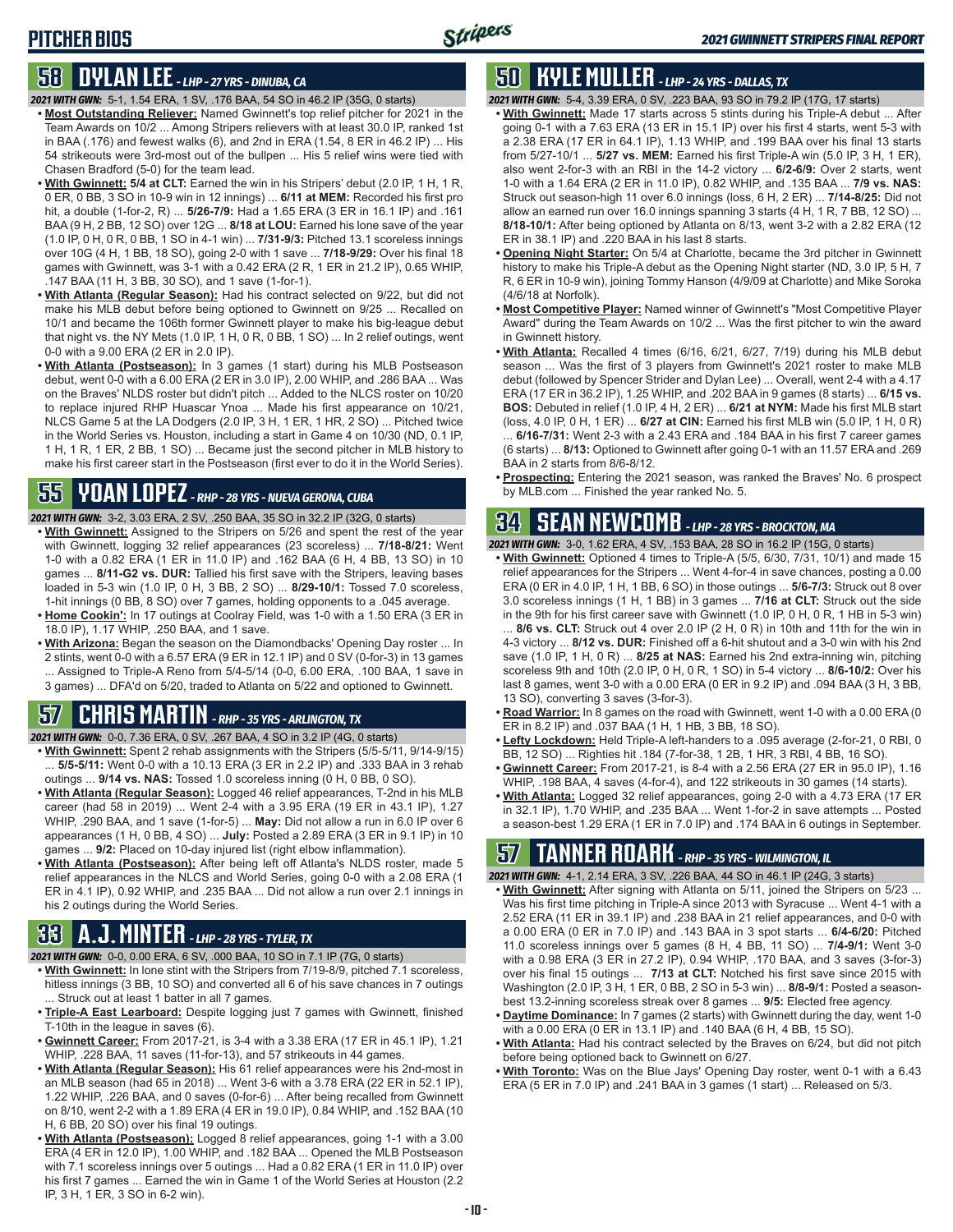#### **53 JOSE RODRIGUEZ** *- RHP - 26 YRS - BOLIVAR, VENEZUELA*

- *2021 WITH GWN:*6-6, 5.29 ERA, 0 SV, .281 BAA, 66 SO in 78.1 IP (19G, 17 starts)
- **• With Gwinnett:** Logged 2 stints with the Stripers (5/13-5/28, 6/22-10/3) ... Was primarily a starter, going 6-6 with a 5.40 ERA (44 ER in 73.1 IP), 1.42 WHIP, and .288 BAA in 17 starts ... In 2 relief appearances, was 0-0 with a 3.60 ERA (2 ER in 5.0 IP), 0.80 WHIP, and .167 BAA ... **5/14 vs. LOU:** Made his Stripers debut in relief (ND, 4.0 IP, 1 H, 1 ER, 1 HR, 1 BB, 3 SO) ... **5/20 at NAS**: Made his first start for Gwinnett (ND, 3.0 IP, 2 H, 0 R, 3 BB, 6 SO in 3-1 loss) ... **8/4-9/10:** Over 6 starts, went 5-0 with a 1.34 ERA (5 ER in 33.2 IP), 0.86 WHIP, and .192 BAA (23 H, 6 BB, 26 SO) ... **8/28 at NAS:** Threw 7.0 scoreless innings (3 H, 1 BB, 4 SO) and exited in a scoreless game (2-1 loss).
- **• Cool(ray) Customer:** In 9 games (7 starts) at home, went 4-2 with a 2.39 ERA (10 ER in 37.2 IP), 1.04 WHIP, and .222 BAA ... Went 4-0 with a 0.00 ERA (2 R, 0 ER in 24.2 IP) in his first 5 starts at Coolray Field before losing the last 2.
- **• With Mississippi:** Transferred to Double-A on 5/29, went 1-1 with a 1.61 ERA (4 ER in 22.1 IP) over 4 starts with the M-Braves.

### **37 EDGAR SANTANA** *- RHP - 29 YRS - PUERTO PLATA, D.R.*

*2021 WITH GWN:*2-0, 9.00 ERA, 0 SV, .182 BAA, 4 SO in 3.0 IP (3G, 0 starts)

- **• With Gwinnett:** Optioned to Triple-A twice (5/7, 8/29) ... **5/9-5/16:** Won 2 of his 3 outings with the Stripers despite posting a 9.00 ERA (3 ER in 3.0 IP) ... **8/29-8/30:** Did not pitch in his 2nd stint, recalled on 8/31.
- **• With Atlanta:** Recalled 3 times (4/30, 5/17, 8/31) and made 41 relief appearances, going 3-0 with a 3.59 ERA (17 ER in 42.2 IP), 1.15 WHIP, and .228 BAA ... Earned all 3 of his wins in August (3-0, 5.40 ERA in 7 games) ... Held left-handed batters to a .172 average while right-handers hit .265.

#### **53 TY TICE** *- RHP - 25 YRS - PRAIRIE GROVE, AR*

*2021 WITH GWN:*1-0, 7.36 ERA, 0 SV, .302 BAA, 8 SO in 11.0 IP (11G, 0 starts)

- **• With Gwinnett:** After being acquired by Atlanta on 6/4, was optioned to Gwinnett ... **6/10-7/2:** Was scored upon in just 1 of 7 games, posting a 1.29 ERA (1 ER in 7.0 IP) and .174 BAA (4 H, 1 HR, 1 BB, 7 SO) ... **7/16 at CLT:** Earned his lone win with the Stripers (1.0 IP, 1 H, 0 R, 0 BB, 0 SO in 5-3 victory).
- **• With Atlanta:** Recalled on 6/20 and pitched once, 6/21 at NY Mets (1.0 IP, 1 H, 0 R, 1 BB, 0 SO) ... Optioned back to Gwinnett on 6/24.
- **• With Toronto:** Opened the year in the Blue Jays organization ... Recalled 3 times (4/9, 4/24, 5/22), went 0-0 with a 5.14 ERA (4 ER in 7.0 IP) in 4 games during his MLB debut ... Also pitched once for Triple-A Buffalo (0 ER in 1.0 IP) ... DFA'd on 5/30, traded to Atlanta for cash on 6/4.
- **• With Arizona:** Claimed by the Diamondbacks off waivers from the Braves on 7/21 and assigned to Triple-A Reno ... Went 0-1 with a 12.10 ERA (13 ER in 9.2 IP) and .316 BAA in 11 relief outings with the Aces ... Outrighted by Arizona on 8/5.

### **33 SPENCER STRIDER** *- RHP - 22 YRS - COLUMBUS, OH*

- *2021 WITH GWN:*0-0, 0.00 ERA, 0 SV, .250 BAA, 3 SO in 1.0 IP (1G, 0 starts)
- **• With Gwinnett:** Promoted for his Triple-A debut on 9/28, making him the 2nd Braves 2020 draftee to reach Gwinnett (joined Bryce Elder) ... **9/29 vs. JAX:** In his lone outing, tossed 1.0 inning (1 H, 0 BB, 3 SO) and hit 101 mph with his fastball.
- **• In MiLB:** In his first pro season, pitched at 4 levels of the Braves organization, including Class-A Augusta (0-0, 0.59 ERA in 4 starts), Advanced-A Rome (0-0, 2.45 ERA in 3 starts), Double-A Mississippi (3-7, 4.71 ERA in 14 starts), and Triple-A Gwinnett (0-0, 0.00 ERA in 1 game) ... Across all 4 stops, was 3-7 with a 3.64 ERA (38 ER in 94.0 IP), 1.11 WHIP, and .190 BAA ... His 153 strikeouts ranked T-12th in all of MiLB.
- **• Double-A Playoffs:** Was a part of the M-Braves club that won the Double-A South championship ... Pitched once in the best-of-5 Championship Series vs. Montgomery, starting Mississippi's Game 3 win (ND, 5.0 IP, 6 H, 3 R, 2 ER, 0 BB, 7 SO in 11-9 victory).
- **• Prospecting:** Opened the 2021 season ranked the Braves' No. 24 prospect by MLB.com ... Ended the year ranked No. 10.
- **• With Atlanta:** Had his contract selected by the Braves on 10/1 and made his MLB debut, going 1-0 with a 3.86 ERA (1 ER in 2.1 IP) in 2 relief appearances ... **10/1 vs. NYM:** Became the 105th former Gwinnett player to make his MLB debut, logging 1.0 IP (2 H, 1 ER, 1 HR, 0 BB, 0 SO).

#### **33 JOSH TOMLIN** *- RHP - 36 YRS - TYLER, TX*

- *2021 WITH GWN:*0-0, 9.00 ERA, 0 SV, .308 BAA, 2 SO in 3.0 IP (1G, 0 starts)
- **• With Gwinnett:** Joined the Stripers on a rehab assignment on 9/17 (neck strain) and made lone relief appearance that night vs. Nashville (3.0 IP, 4 H, 3 ER, 1 HR, 1 BB, 2 SO) ... Was his first Triple-A outing since 2018 with Columbus.
- **• With Atlanta:** In 3rd season with the Braves, went 4-0 with a 6.57 ERA (36 ER in 49.1 IP) and .327 BAA in 35 relief appearances ... Went 1-0 with a 0.96 ERA (1 ER in 9.1 IP), 0.64 WHIP, and .182 BAA in 8 games in June.

# **62 TOUKI TOUSSAINT** *- RHP - 25 YRS - PEMBROKE PINES, FL*

*2021 WITH GWN:*2-1, 3.48 ERA, 0 SV, .174 BAA, 28 SO in 20.2 IP (7G, 4 starts)

**• With Gwinnett:** Joined Stripers for 2 separate stints ... **6/26-7/13:** While on the Braves' 60-day injured list (right shoulder strain), made 4 rehab starts, going 2-1 with a 4.32 ERA (8 ER in 16.2 IP), 1.26 WHIP, and .175 BAA (10 H, 11 BB, 25 SO) ... **7/8-G1 vs. NAS:** Struck out season-high 11 batters over 6.0 scoreless IP (2 H,

1 BB) for the win in 7-2 victory ... **9/26-10/1:** Optioned to Gwinnett on 9/26 and went 0-0 with a 0.00 ERA (0 ER in 4.0 IP) and .167 BAA (2 H, 1 BB, 3 SO) over 3 relief appearances.

- **• Gwinnett Career:** From 2018-21, is 8-7 with a 3.98 ERA (49 ER in 110.2 IP), 1.40 WHIP, .237 BAA, and 128 strikeouts in 25 games (22 starts).
- **• With Atlanta:** In 11 games (10 starts), went 3-3 with a 4.50 ERA (25 ER in 50.0 IP), 1.30 WHIP, and .234 BAA ... **7/20 vs. SD:** In his first start back from the injured list, got the win with 6.2 IP (3 H, 1 R, 1 ER, 2 BB, 5 SO) in a 2-1 triumph ... **7/25 at PHI:** Had his best MLB start of the year, striking out 10 over 7.0 IP (5 H, 1 ER, 0 BB) despite taking the loss as Atlanta fell 2-1 ... **August:** In 5 games (4 starts), went 2-0 with a 2.74 ERA (7 ER in 23.0 IP) and .207 BAA ... **9/22:** Placed on the Bereavement List.

### **71 JACOB WEBB** *- RHP - 28 YRS - RIVERSIDE, CA*

*2021 WITH GWN:*1-2, 3.00 ERA, 6 SV, .193 BAA, 34 SO in 24.0 IP (24G, 0 starts)

- **• With Gwinnett:** Optioned to Triple-A 6 times (5/22, 6/6, 6/19, 6/21, 7/8, 8/17) ... His 24 relief appearances were his most with Gwinnett since 2018 (30) ... Struck out at least 1 batter in 19 of his 24 games, including multiple batters 11 times **5/26-6/9:** Struck out 5 over 5.0 scoreless innings (2 H, 0 BB) over 5 games ... **7/17- 8/8:** PItched 8.0 scoreless innings over 8 games, going 1-0 with a .103 BAA (3 H, 2 BB, 11 SO) and 2 saves (2-for-2) ... **6/9-8/24:** Went 6-for-6 in save chances, posting a 3.00 ERA (2 ER in 6.0 IP, 5 H, 1 BB, 10 SO) in those outings.
- **• Triple-A East Learboard:** Finished T-10th in the league in saves (6). **• Gwinnett Career:** From 2018-21, is 3-5 with a 3.68 ERA (27 ER in 66.0 IP), 1.11
- WHIP, .190 BAA, 18 saves (18-for-22), and 80 strikeouts in 64 games.
- **• With Atlanta (Regular Season):** Recalled 7 times by the Braves (4/7, 4/10, 6/5, 6/17, 6/20, 8/13, 9/1) and made 34 relief appearances, going 5-4 with a 4.19 ERA (16 ER in 34.1 IP), 1.51 WHIP, .279 BAA, and 1 save (1-for-3) ... Posted a 1.93 ERA (4 ER in 18.2 IP) in 20 outings at Truist Park.
- **• With Atlanta (Postseason):** Pitched twice in the NLCS vs. the LA Dodgers, going 0-0 with a 21.60 ERA (4 ER in 1.2 IP), 3.00 WHIP, and .444 BAA.

## **56 BROOKS WILSON** *- RHP - 25 YRS - LAKELAND, FL*

*2021 WITH GWN:*0-0, 1.50 ERA, 1 SV, .100 BAA, 11 SO in 6.0 IP (6G, 0 starts)

- **• With Gwinnett:** Promoted to Gwinnett for his Triple-A debut on 9/14 ... **9/14 vs. NAS:** Earned his first Triple-A save in his debut outing, inducing a game-ending 5-4-3 double play in 6-5 victory (1.0 IP, 1 H, 1 ER, 1 BB, 1 SO) ... **9/18-10/3:** Ended the year riding a 5-game scoreless streak (5.0 IP, 1 H, 1 BB, 10 SO).
- **• With Mississippi:** In 33 games with the M-Braves, went 3-1 with a 2.45 ERA (12 ER in 44.0 IP), .201 BAA, and 5 saves (5-for-9) ... Went at least 2.0 innings in 8 outings ... **5/7-5/23:** Did not allow a run over his first 5 games (8.2 IP) at the Double-A level ... **5/7-6/29:** Went 2-1 with a 1.61 ERA, .158 BAA, and 1 save (1 for-3) in 14 games ... **9/3-9/12:** Posted a 1.80 ERA (1 ER in 5.0 IP), .167 BAA, and 2 saves (2-for-2) over his final 5 games.

#### **32 BRYSE WILSON** *- RHP - 23 YRS - DURHAM, NC*

- *2021 WITH GWN:*5-2, 4.23 ERA, 0 SV, .284 BAA, 42 SO in 55.1 IP (10G, 9 starts)
- **• With Gwinnett:** Was on the Stripers' Opening Night roster for the first time in his career ... **5/6 at CLT:** In his season debut, tossed 5.0 scoreless innings (4 H, 1 BB, 5 SO) for the win in a 4-0 shutout ... **5/28 vs. MEM:** Delivered a rain-shortened complete game win (6.0 IP, 5 H, 2 ER, 1 HR, 3 BB, 5 SO in 8-2 victory), his 2nd career CG ... **May:** Went 2-0 with a 3.18 ERA (6 ER in 17.0 IP) in 3 starts ... **6/15 vs. NAS:** Struck out 9 over 6.0 innings (5 H, 1 ER, 1 BB) in a 2-1 win ... **6/30 at DUR:** Fired 7.0 scoreless, 3-hit innings (1 BB, 7 SO) in a no-decision as Gwinnett won 2-1 (lone win in Durham all year) ... **7/14 at CLT:** Made his final appearance with the Stripers in relief of Kyle Muller (win, 5.0 IP, 5 H, 1 ER, 1 SO in 11-1 win).
- **• Triple-A East Pitcher of the Week:** Selected for 6/28-7/4 after his 6/30 start at Durham (0-0, 0.00 ERA, 0 ER in 7.0 IP, 3 H, 1 BB, 7 SO) ... Was his 2nd career Triple-A weekly award (International League Pitcher of the Week on 8/19/18).
- **• Historic Stretch:** Set a Gwinnett record with wins in 7 consecutive starts from 7/21/19-5/6/21, posting a 0.80 ERA (4 ER in 45.0 IP), 0.96 WHIP, .213 BAA (35 H, 8 BB, 42 SO), and 6 quality starts in that span ... Surpassed Kanekoa Texeira (6-0, 3.63 ERA from 7/20/15-8/15/15) for the record.
- **• Gwinnett Career:** From 2018-21, went 18-9 with a 3.86 ERA (85 ER in 198.1 IP), 1.24 WHIP, .262 BAA, and 188 strikeouts over 36 games (33 starts).
- **• With Atlanta:** Recalled 6 times (4/17, 5/11, 5/22, 6/20, 7/21, 7/26) and made 8 starts, going 2-3 with a 5.88 ERA (22 ER in 33.2 IP), 1.69 WHIP, and .328 BAA ... Traded to Pittsburgh in exchange for RHP Richard Rodriguez on 7/30.
- **• With Pittsburgh:** Made 8 starts, going 1-4 with a 4.91 ERA (22 ER in 40.1 IP), 1.24 WHIP, and .256 BAA ... Placed on 60-day IL on 9/20 (left hamstring strain).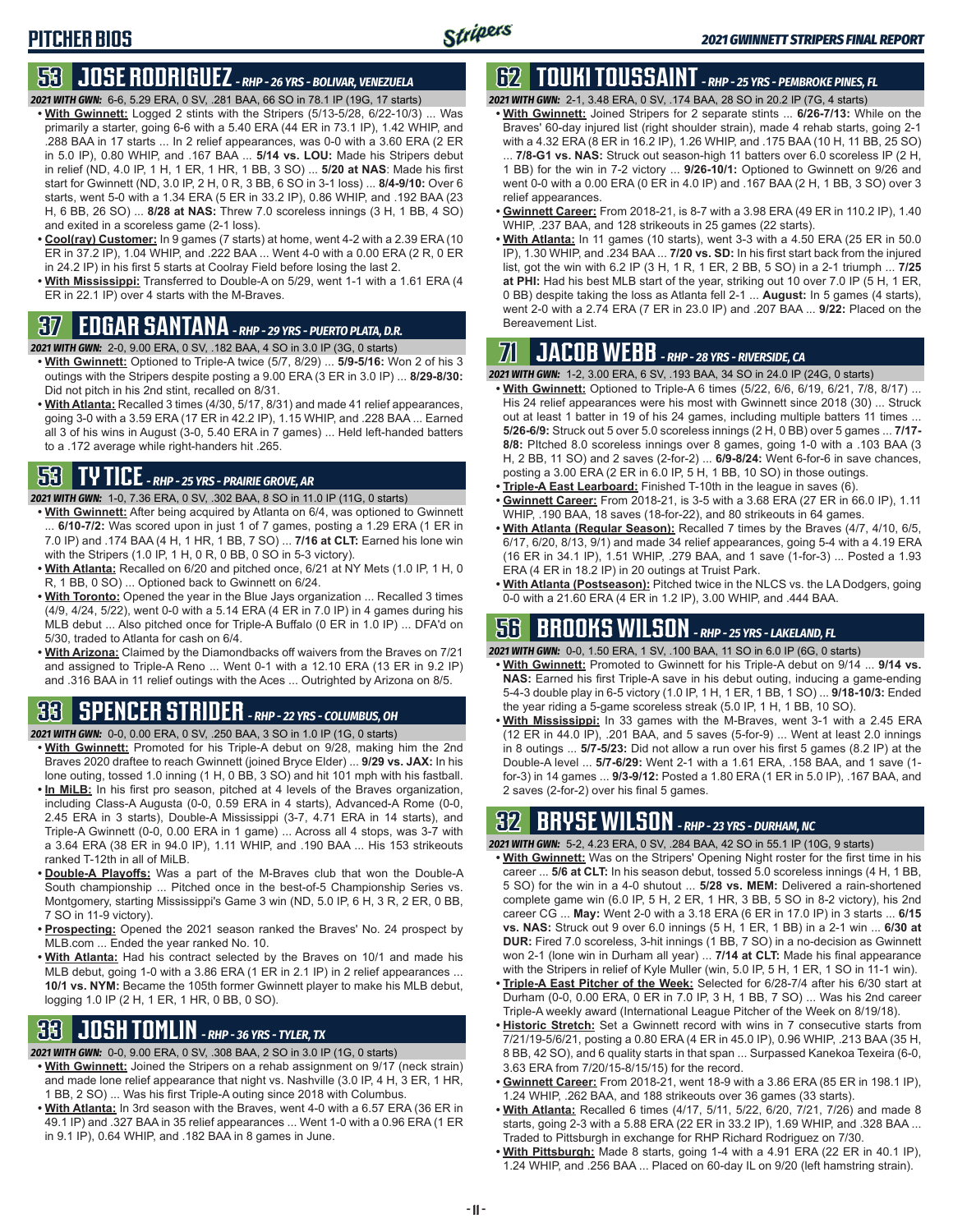#### **30 KYLE WRIGHT** *- RHP - 26 YRS - HUNTSVILLE, AL*

- *2021 WITH GWN:*10-5, 3.02 ERA, 0 SV, .228 BAA, 137 SO in 137.0 IP (24G, 24 starts)
- **• Most Outstanding Pitcher:** Named Gwinnett's top pitcher for 2021 during the Team Awards on 10/2 ... Went 10-5 with a 3.02 ERA (46 ER in 137.0 IP), 1.18 WHIP, .228 BAA, and 137 strikeouts over 24 starts ... Had 11 of the Stripers' 28 quality starts for the season.
- **• ERA Champion:** His 3.02 ERA was the lowest in all of Triple-A Baseball, 8 points lower than Josh Lindblom of Nashville (2nd at 3.10) ... He is the 2nd Gwinnett pitcher to earn a league ERA title, joining Bryse Wilson (led International League with a 3.42 ERA in 2019).
- **• Strikeout Champion:** His 137 strikeouts led all of Triple-A Baseball, 7 more than Iowa's Cory Abbott (130) ... He is the first Atlanta Braves Triple-A player to lead the league in strikeouts since Richmond's Chuck Smith in 2004 (T-1st, 129).
- **• Triple-A East Leaderboard:** In addition to ERA and strikeouts, also ranked among the league's top 10 pitchers in innings (1st, 137.0), shutouts (1st, 2), complete games (T-1st, 2), starts (T-1st, 24), WHIP (3rd, 1.18), wins (T-3rd, 10), and BAA (4th, .228) ... His 137.0 innings were 2nd-most in all of MiLB, trailing only teammate Bryce Elder (137.2 IP).
- **• Dominant Finish:** Went 8-1 with a 2.11 ERA (18 ER in 76.2 IP), 0.95 WHIP, and .199 BAA (56 H, 17 BB, 78 SO) over his final 12 starts from 7/27-10/2 ... He ended the year riding a team-best 23.0-inning scoreless streak.
- **• More Gwinnett Notes: 5/5 at CLT:** In his season debut, suffered his first Triple-A loss since 6/9/19 vs. DUR (was 8-0 with 2.57 ERA in 12 starts from 6/14/19- 8/31/19) ... **5/25-5/30:** Pitched 11.0 scoreless innings over back-to-back starts vs. Memphis (10 H, 3 BB, 7 SO) ... **7/8-G2 vs. NAS:** Notched the first complete game and shutout of his pro career (7.0 IP, 1 H, 0 R in 6-0 win) ... **7/27 at MEM:** Tied his then-career high with 8.0 IP (4 H, 0 R, 2 BB, 5 SO in 1-0 win) ... **8/1 at MEM:** Fanned a season-high 11 batters over 6.0 IP (4 H, 2 ER, 1 HR, 0 BB) ... **August:** Over 5 starts, went 3-0 with a 2.43 ERA (8 ER in 29.2 IP) and .226 BAA

9/19 vs. NAS: Tossed his first career 9.0-inning CG shutout (2 H, 0 BB, 5 SO, 86 pitches/64 strikes in 7-0 win), the 7th by a Gwinnett pitcher all-time (first since Williams Perez's one-hitter on 5/6/16 vs. Charlotte) ... Was perfect through 6.1 innings before yielding a double to Tyrone Taylor.

- **• Triple-A East Pitcher of the Week:** Won for 9/13-9/19 after going 2-0 with a 2.40 ERA (4 ER in 15.0 IP), 0.60 WHIP, .140 BAA, 2 walks, and 11 strikeouts in 2 starts ... Was the first league weekly award of his career.
- **• Gwinnett Career:** From 2018-21, is 23-10 with a 3.43 ERA (106 ER in 278.0 IP), 1.18 WHIP, .230 BAA, and 281 strikeouts over 52 games (49 starts).
- **• With Atlanta (Regular Season):** Recalled by the Braves twice, on 4/16 from the Alternate Training Site and on 6/22 from Gwinnett ... In 2 starts, went 0-1 with a 9.95 ERA (7 ER in 6.1 IP) and .292 BAA.
- **• With Atlanta (Postseason):** After spending the NLDS and NLCS at the Alternate Training Site, was included on the Braves' World Series roster ... Pitched twice in relief vs. Houston, going 0-0 with a 1.59 ERA (1 ER in 5.2 IP), 1.41 WHIP, and .227 BAA ... In Game 4, replaced starter Dylan Lee in the 1st inning and stranded 2 of 3 inherited runners, went on to toss 4.2 innings (5 H, 1 ER, 3 BB, 3 SO) in the eventual 3-2 victory.

#### **19 HUASCAR YNOA** *- RHP - 23 YRS - PUERTO PLATA, D.R.*

*2021 WITH GWN:*0-0, 4.32 ERA, 0 SV, .250 BAA, 11 SO in 8.1 IP (2G, 2 starts)

- **• With Gwinnett:** Assigned to MLB rehab (fractured right hand) on 8/6 and made 2 starts with the Stripers, going 0-0 with a 4.32 ERA (4 ER in 8.1 IP), 1.44 WHIP, and .250 BAA ... Activated on 8/17.
- **• Gwinnett Career:** From 2019-21, is 3-5 with a 5.22 ERA (47 ER in 81.0 IP), 1.56 WHIP, .272 BAA, and 90 strikeouts over 19 games (16 starts).
- **• With Atlanta (Regular Season):** Made Atlanta's Opening Day roster for the first time in his career ... **4/3-5/16:** Went 4-2 with a 3.02 ERA (15 ER in 44.2 IP) and .216 BAA in 9 games (8 starts) prior to suffering a right hand fracture following his start on 5/16 at Milwaukee ... **4/23 vs. ARI:** Earned his first career MLB win (6.0 IP, 2 H, 2 ER, 1 HR, 1 BB, 5 SO) ... **4/23-5/9:** Went 4-0 in 4 starts, posting a 1.11 ERA (3 ER in 24.1 IP), 0.82 WHIP, and .165 BAA ... **8/17-10/1:** Following his return from the IL, went 0-4 with a 5.05 ERA (26 ER in 46.1 IP) in 9 starts.
- **• At the Plate:** Homered in back-to-back games on 4/28 vs. the Chicago Cubs (first pro homer, solo off Kyle Hendricks) and 5/4 at Washington (go-ahead grand slam off Tanner Rainey) ... In 18 total games with Atlanta, batted .219 (7-for-32, 1 2B, 2 HR, 3 R, 6 RBI, .656 OPS).
- **• With Atlanta (Postseason):** Made 1 relief appearance in the NLDS vs. Milwaukee, pitching 1.0 inning (2 H, 2 R, 2 ER, 1 HR, 1 BB, 2 SO) in the 5-4 win in Game 5 on 10/12 ... Scratched from a scheduled start in Game 4 of the NLCS on 10/20 due to shoulder inflammation ... Replaced on the NLCS roster by Dylan Lee.

|                     |          |            |                |                |                |                |                |                | Gwinnett stripers 2021 pitching |        |                         |              |          |                         |                |                |            |
|---------------------|----------|------------|----------------|----------------|----------------|----------------|----------------|----------------|---------------------------------|--------|-------------------------|--------------|----------|-------------------------|----------------|----------------|------------|
| <b>PITCHERS</b>     | W-L      | <b>ERA</b> | G              | GS             | CG             | <b>SHO</b>     | GF             | <b>HLD</b>     | SV/OP                           | IP     | н                       | $\mathsf{R}$ | ER       | <b>HR</b>               | <b>BB</b>      | <b>SO</b>      | <b>BAA</b> |
| Anderson, lan       | $0 - 0$  | 3.68       | 4              | $\overline{4}$ | 0              | $\Omega$       | 0              | 0              | 0/0                             | 14.2   | 12                      | 6            | 6        | $\Omega$                | 9              | 20             | .218       |
| Arano, Victor       | $1 - 2$  | 2.50       | 32             | $\mathbf 0$    | $\mathbf 0$    | 0              | 8              | 6              | 2/4                             | 36.0   | 25                      | 11           | 10       | 3                       | 15             | 45             | .198       |
| Biddle, Jesse       | $1 - 1$  | 2.67       | 32             | $\mathbf 0$    | $\mathbf 0$    | 0              | 3              | 8              | 1/3                             | 33.2   | 28                      | 11           | 10       | 3                       | 16             | 55             | .224       |
| Bradford, Chasen    | $5 - 0$  | 3.42       | 36             | 0              | 0              | $\Omega$       | $\overline{7}$ | 6              | 0/1                             | 52.2   | 52                      | 21           | 20       | $\overline{7}$          | 12             | 45             | .257       |
| Burrows, Thomas     | $3 - 1$  | 2.64       | 35             | $\mathbf{1}$   | $\mathbf 0$    | 0              | $\mathbf{1}$   | 4              | 0/1                             | 47.2   | 29                      | 17           | 14       | $\overline{4}$          | 34             | 67             | .176       |
| Chavez, Jesse       | $1 - 0$  | 2.25       | 13             | $\mathbf 0$    | $\mathbf 0$    | 0              | 8              | 1              | 2/3                             | 20.0   | 12                      | 6            | 5        | 1                       | 8              | 27             | .179       |
| Davidson, Tucker    | $2 - 2$  | 1.17       | $\overline{4}$ | $\overline{4}$ | $\mathbf 0$    | 0              | $\mathbf 0$    | 0              | 0/0                             | 23.0   | 11                      | 3            | 3        | $\overline{2}$          | 5              | 28             | .141       |
| De La Cruz, Jasseel | $1 - 3$  | 7.03       | 20             | 15             | $\mathbf 0$    | 0              | $\mathbf 0$    | 0              | 0/0                             | 56.1   | 63                      | 45           | 44       | 8                       | 33             | 55             | 278        |
| Edwards Jr., Carl   | $0 - 0$  | 0.00       | $\mathbf{1}$   | 0              | $\mathbf 0$    | $\Omega$       | $\mathbf 0$    | 0              | 0/0                             | 1.0    | 0                       | $\Omega$     | 0        | 0                       | $\mathbf{1}$   | 3              | .000       |
| Elder, Bryce        | $2 - 3$  | 2.21       | $\overline{7}$ | $\overline{7}$ | 0              | $\Omega$       | 0              | 0              | 0/0                             | 36.2   | 18                      | 10           | 9        | 1                       | 20             | 40             | .143       |
| Flaa, Jay           | $1 - 2$  | 5.82       | 31             | $\mathbf 0$    | $\mathbf 0$    | 0              | 8              | $\overline{2}$ | 1/1                             | 34.0   | 31                      | 25           | 22       | 3                       | 30             | 43             | .235       |
| Greene, Shane       | $0 - 0$  | 2.08       | $\overline{4}$ | 0              | 0              | 0              | $\mathbf{1}$   | 0              | 0/0                             | 4.1    | 4                       | 1            | 1        | 0                       | 2              | 5              | .250       |
| Hernandez, Daysbel  | $0 - 1$  | 7.45       | 10             | $\mathbf 0$    | $\mathbf 0$    | $\mathbf 0$    | $\mathbf{1}$   | $\mathbf{1}$   | 0/1                             | 9.2    | 8                       | 8            | 8        | $\mathbf{1}$            | $\overline{7}$ | 12             | .235       |
| Horacek, Mitch      | $1 - 2$  | 4.60       | 14             | $\mathbf 0$    | $\mathbf 0$    | 0              | 3              | 1              | 0/0                             | 15.2   | 12                      | 8            | 8        | 3                       | 8              | 16             | .214       |
| Johnstone, Connor   | $3 - 8$  | 4.84       | 33             | 16             | $\mathbf 0$    | 0              | $\mathbf{1}$   | 0              | 0/0                             | 74.1   | 72                      | 43           | 40       | 15                      | 10             | 48             | .258       |
| Jones, Nate         | $0 - 0$  | 0.00       | $\mathbf{1}$   | $\mathbf 0$    | $\mathbf 0$    | 0              | $\mathbf 0$    | 0              | 0/0                             | 1.0    | 0                       | 0            | 0        | 0                       | 0              | $\overline{2}$ | .000       |
| Kelley, Trevor      | $3 - 4$  | 1.52       | 37             | 0              | 0              | 0              | 12             | $\overline{7}$ | 2/4                             | 41.1   | 27                      | 10           | 7        | $\overline{2}$          | 18             | 46             | .193       |
| Kingham, Nolan      | $0 - 5$  | 10.13      | $\overline{7}$ | 6              | $\mathbf 0$    | $\mathbf 0$    | $\mathbf 0$    | 0              | 0/1                             | 29.1   | 46                      | 33           | 33       | 9                       | 14             | 20             | .365       |
| Lee, Dylan          | $5 - 1$  | 1.54       | 35             | $\mathbf 0$    | $\mathbf 0$    | $\Omega$       | 8              | 6              | 1/2                             | 46.2   | 29                      | 11           | 8        | $\overline{\mathbf{4}}$ | 6              | 54             | .176       |
| Lopez, Yoan         | $3 - 2$  | 3.03       | 32             | $\Omega$       | 0              | $\Omega$       | 12             | 6              | 2/4                             | 32.2   | 30                      | 13           | 11       | 3                       | 11             | 35             | .250       |
| Martin, Chris       | $0 - 0$  | 7.36       | 4              | $\mathbf 0$    | $\mathbf 0$    | $\Omega$       | $\mathbf 0$    | 1              | 0/0                             | 3.2    | 4                       | 3            | 3        | 0                       | 1              | 4              | .267       |
| Minter, A.J.        | $0 - 0$  | 0.00       | $\overline{7}$ | $\mathbf 0$    | $\mathbf 0$    | $\Omega$       | $\overline{7}$ | $\Omega$       | 6/6                             | 7.1    | 0                       | $\Omega$     | $\Omega$ | $\Omega$                | 3              | 10             | .000       |
| Muller, Kyle        | $5 - 4$  | 3.39       | 17             | 17             | $\mathbf 0$    | 0              | $\mathbf 0$    | 0              | 0/0                             | 79.2   | 66                      | 37           | 30       | 9                       | 42             | 93             | .223       |
| Newcomb, Sean       | $3 - 0$  | 1.62       | 15             | $\mathbf 0$    | $\mathbf 0$    | 0              | 13             | 0              | 4/4                             | 16.2   | 9                       | 3            | 3        | $\mathbf{1}$            | 4              | 28             | .153       |
| Roark, Tanner       | $4 - 1$  | 2.14       | 24             | 3              | 0              | $\Omega$       | $\overline{4}$ | $\overline{c}$ | 3/4                             | 46.1   | 38                      | 11           | 11       | $\overline{2}$          | 16             | 44             | 226        |
| Rodriguez, Jose     | $6 - 6$  | 5.29       | 19             | 17             | $\mathbf 0$    | $\mathbf 0$    | $\mathbf 0$    | 0              | 0/0                             | 78.1   | 87                      | 51           | 46       | 16                      | 21             | 66             | .281       |
| Santana, Edgar      | $2 - 0$  | 9.00       | 3              | $\mathbf 0$    | $\mathbf 0$    | $\mathbf 0$    | $\mathbf{1}$   | 0              | 0/1                             | 3.0    | $\overline{2}$          | 3            | 3        | $\overline{1}$          | 1              | 4              | .182       |
| Strider, Spencer    | $0 - 0$  | 0.00       | 1              | 0              | 0              | 0              | 0              | 1              | 0/0                             | 1.0    | 1                       | 0            | 0        | 0                       | 0              | 3              | .250       |
| Tice, Ty            | $1 - 0$  | 7.36       | 11             | $\mathbf 0$    | $\mathbf 0$    | $\Omega$       | $\overline{2}$ | 1              | 0/0                             | 11.0   | 13                      | 9            | 9        | 4                       | 5              | 8              | .302       |
| Tomlin, Josh        | $0 - 0$  | 9.00       | $\mathbf{1}$   | $\Omega$       | $\mathbf 0$    | $\Omega$       | $\Omega$       | 0              | 0/0                             | 3.0    | $\overline{\mathbf{4}}$ | 3            | 3        | 1                       | 1              | $\overline{2}$ | .308       |
| Toussaint, Touki    | $2 - 1$  | 3.48       | $\overline{7}$ | $\overline{4}$ | 0              | 0              | 0              | $\overline{2}$ | 0/0                             | 20.2   | 12                      | 8            | 8        | 1                       | 12             | 28             | .174       |
| Webb, Jacob         | $1 - 2$  | 3.00       | 24             | $\mathbf 0$    | $\mathbf 0$    | $\Omega$       | 19             | 1              | 6/7                             | 24.0   | 17                      | 9            | 8        | $\overline{2}$          | 7              | 34.            | .193       |
| Wilson, Brooks      | $0 - 0$  | 1.50       | 6              | $\Omega$       | $\mathbf 0$    | $\Omega$       | 6              | $\Omega$       | 1/1                             | 6.0    | $\overline{2}$          | $\mathbf{1}$ | 1        | $\Omega$                | $\overline{2}$ | 11             | .100       |
| Wilson, Bryse       | $5 - 2$  | 4.23       | 10             | 9              | $\mathbf{1}$   | 0              | $\mathbf{1}$   | 0              | 0/0                             | 55.1   | 61                      | 26           | 26       | 8                       | 16             | 42             | 284        |
| Wright, Kyle        | $10 - 5$ | 3.02       | 24             | 24             | $\overline{2}$ | $\overline{2}$ | 0              | 0              | 0/0                             | 137.0  | 117                     | 52           | 46       | 9                       | 45             | 137            | 228        |
| Ynoa, Huascar       | $0 - 0$  | 4.32       | $\overline{2}$ | $\overline{2}$ | $\mathbf 0$    | 0              | $\mathbf 0$    | 0              | 0/0                             | 8.1    | 8                       | 6            | 4        | 1                       | 4              | 11             | .250       |
| <b>TEAM TOTALS</b>  | 71-58    | .372       | 129            | 129            | 3              | 9              | 126            | 56             | 31/48                           | 1112.0 | 950                     | 504          | 460      | 124                     | 439            | 1191           | .230       |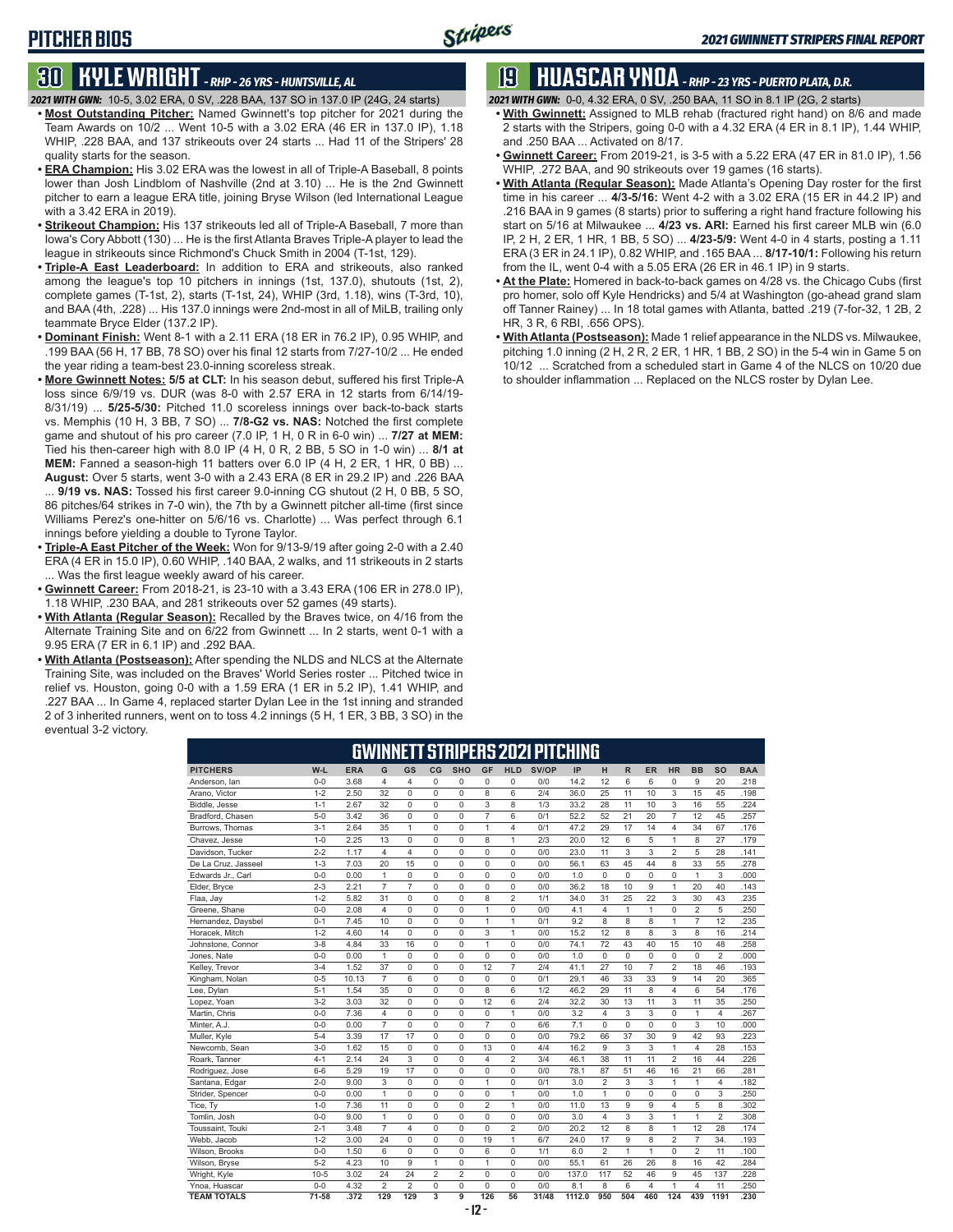#### **HITTER BIOS**

# **7 ABRAHAM ALMONTE** *- OF - 32 YRS - SANTO DOMINGO, D.R.*

- *2021 WITH GWN:*.403, 4 2B, 0 3B, 3 HR, 16 R, 19 RBI, 3 SB, 1.167 OPS in 19G
- **• With Gwinnett:** Outrighted on 3/26 and was on the Stripers' Opening Night roster ... Played in 19 games before having his contract selected on 5/31 ... Reached base safely in 18 of the 19 games, tallying at least 1 hit in 14 games (8 multi-hit) ... **5/4 at CLT:** Plated go-ahead RBI with a 12th-inning double, scored eventual decisive run on an error in season-opening 10-9 win ... **5/7 at CLT:** Set a singlegame career high with 6 RBI (3-for-5, grand slam, 4 R) ... **5/25-5/30:** Hit .526 (10 for-19, 1 2B, 2 HR, 4 R, 6 RBI, 1.520 OPS) in his last 5 games.
- **• Triple-A East Leaderboard:** As of 5/31, ranked among the league's top 10 in OBP (1st, .554), walks (1st, 21), batting (2nd, .403), OPS (2nd, 1.167), RBI (T-7th, 19), SLG (8th, .613), runs (T-8th, 16), and hits (T-10th, 25).
- **• With Atlanta:** Played in 64 games, batting .216 (32-for-148, 12 2B, 5 HR, 20 R, 19 RBI, 1 SB, .730 OPS) ... 6/5 vs. LAD: Launched a pinch-hit solo homer (off Blake Treinen) in 6-4 win ... Hit 4 homers in July, batting .242 (15-for-62) with 12 RBI.

#### **13 ORLANDO ARCIA** *- SS - 27 YRS - ANACO, VENEZUELA*

*2021 WITH GWN:*.282, 16 2B, 0 3B, 17 HR, 54 R, 37 RBI, 5 SB, .867 OPS in 74G

- **• With Gwinnett:** Was on Gwinnett's Opening Night roster ... Reached base safely in 65 of 74 games with the Stripers (87.8%) ... Despite playing in just 74 games, ranked among the team's top 5 in doubles (3rd, 16), homers (3rd, 17), runs (3rd, 54), hits (4th, 81), total bases (4th, 148), and RBI (T-4th, 37) ... **5/4-5/18:** Hit safely in first 13 games (.393, 7 HR, 17 R, 12 RBI, 2 SB, 1.301 OPS) ... **5/9 at CLT:** Tied Gwinnet's single-game homer record with 3 solo shots (3-for-4, 4 R, 4 RBI) ... **5/14 vs. LOU:** Belted a last-at-bat game-winning solo homer in 8th for a 2-1 victory ... **5/16 vs. LOU:** Blasted the Stripers' lone walk-off homer of the year (solo in 9th for 5-4 win) ... **6/18 vs. NAS:** Went 3-for-5 with 3 extra-base hits, including game-tying double in 10th, scored walk-off run on error (8-7 win) ... **6/5-6/23:** Posted 14-game on-base streak (.333, 17-for-51, 4 2B, 3 HR, 11 R, 8 RBI, 6 BB) ... **8/11 vs. DUR:** Tallied 2nd multi-homer game of the year in G2 of DH (2-for-3, 2 HR, 3 RBI).
- **• Triple-A East Leaderboard:** As of 8/27, ranked among the league's top 15 in SLG (5th, .523), OPS (7th, .877), runs (T-10th, 53), batting (11th, .283), homers (T-11th, 17), and total bases (12th, 146).
- **• With Atlanta (Regular Season):** Recalled 3 times (7/4, 9/1, 9/22) ... In 32 games, hit .214 (15-for-70, 3 2B, 2 HR, 9 R, 13 RBI, 1 SB, .625 OPS).
- **• With Atlanta (Postseason):** Went 0-for-4 as a pinch hitter in 6 games.
- **• With Milwaukee:** Was on the Brewers' Opening Day roster ... Hit .091 (1-for-11, 1 RBI) in 4 games before being traded to Atlanta on 4/6 (in exchange for RHP Chad Sobotka and RHP Patrick Weigel).

# **14 JAYCOB BRUGMAN** *- OF - 29 YRS - CHANDLER, AZ*

#### *2021 WITH GWN:*.000, 0 2B, 0 3B, 0 HR, 0 R, 0 RBI, 0 SB, .000 OPS in 1G

**• With Gwinnett:** Was on Gwinnett's Opening Night roster, but played just once (0-for-3 on 5/5 at CLT) before being placed on the 7-day injured list on 5/11 ... Released by Atlanta on 7/24.

#### **17 JOHAN CAMARGO** *- INF - 27 YRS - PANAMA CITY, PANAMA*

- *2021 WITH GWN:*.326, 24 2B, 4 3B, 19 HR, 70 R, 67 RBI, 0 SB, .958 OPS in 104G
- **• Most Valuable Player:** Named Gwinnett's MVP for 2021 during the Team Awards on 10/2 ... Led team in batting (.326), games (104), runs (T-1st, 70), hits (126), extra-base hits (47), total bases (215), doubles (24), triples (4), RBI (67), walks (T-1st, 47), OBP (.401), SLG (.557), and OPS (.958).
- **• Close to a Batting Title:** Finished 2nd in the Triple-A East in batting at .326, trailing only Jose Miranda of St. Paul (.343) ... Fell just short of becoming the third player in Gwinnett history to win a league Batting Title.
- **• Triple-A East Leaderboard:** In addition to batting, also ranked among the league's top 10 in hits (T-2nd, 126), OBP (3rd, .401), OPS (3rd, .958), runs (T-4th, 70), total bases (T-4th, 215), SLG (5th, .557), extra-base hits (T-6th, 47), RBI (8th, 67), and triples (T-9th, 4).
- **• Strong Finish:** After 9/1, led Triple-A East in batting (.413), SLG (.750), and OPS (1.234), going 33-for-80 (7 2B, 1 3B, 6 HR, 12 R, 19 RBI) in 22 games ... Had 5-straight multi-hit games from 9/4-9/9 (.579, 11-for-19) ... Finished the year on a 12-game hit streak (.467, 21-for-45, 5 2B, 1 3B, 4 HR, 7 R, 12 RBI, 1.418 OPS).
- **• More Gwinnett Notes:** Was on Gwinnett's Opening Night roster ... **5/8 at CLT:** Notched his first career multi-homer game (2-for-4, 2 HR, 2 RBI) ... **6/5 vs. JAX:** Started a 5-4-3 triple play, Gwinnett's first since 5/28/19 at Toledo ... **7/18 at CLT:** Hit a 2-out, 2-run homer (#8) in 9th inning for a 12-11 lead (Stripers had trailed 11-3, went on to win 13-12) ... **7/22-8/14:** Posted team-best 20-game on-base streak (.347, 26-for-75, 4 2B, 2 3B, 2 HR, 14 R, 14 RBI, 6 BB, .924 OPS) ... **9/4 vs. MEM:** Matched season high with 4 RBI (2-for-3, HR #15) in a 5-2 victory ... **9/4-9/9:** Posted 5-straight multi-hit games (.579, 11-for-19, 2 2B, 1 HR, 1 R, 5 RBI, 1.442 OPS) ... **9/19 vs. NAS:** Matched season high with 4 RBI (2-for-5, 2B, HR #17) in 7-0 win.
- **• Gwinnett Career:** From 2017-21, is batting .333 (202-for-606, 41 2B, 5 3B, 28 HR, 103 R, 109 RBI, 1 SB, .955 OPS) ... Has hits in 121 of 159 games (76.1%).
- **• With Atlanta:** Recalled 7 times by the Braves (4/3, 4/16, 5/10, 5/17, 5/28, 7/11, 9/24), batted .000 (0-for-16, 1 R) in 15 games.
- **• With Atlanta (Postseason):** Went 0-for-4 as a pinch hitter in 4 NLCS games.

#### **9 RYAN CASTEEL** *- 1B/C - 30 YRS - CHATTANOOGA, TN*

*2021 WITH GWN:*.224, 6 2B, 0 3B, 8 HR, 13 R, 28 RBI, 0 SB, .716 OPS in 68G

- **• With Gwinnett:** Spent the entire season with the Stripers, making starts at first base (29), catcher (5), and designated hitter (3) ... Led the club in pinch-hit at-bats (28) ... **May:** Hit .345 (10-for-29, 3 2B, 1 HR, 4 R, 7 RBI) in 14 games ... **5/15-5/18:** Had 6 RBI in a 3-game span, including multi-RBI efforts on 5/15 vs. LOU (1-for-2, game-winning 3-run double, 3 RBI) and 5/16 vs. LOU (1-for-3, HR, 2 RBI) ... **6/3 vs. JAX:** Launched a pinch-hit 2-run homer (#2) ... **6/24 at NOR:** Crushed a game-winning grand slam (#3) in 6-2 victory (1-for-4, season-high 4 RBI), his 2nd career slam (first since 7/20/13 with Adv-A Modesto) ... **8/8-G2 vs. CLT:** Homered for the first time since 6/24, a decisive 2-run shot (#4) in 8-2 victory ... **9/9 at COL:** Blasted a solo homer (#6) for lone run in 1-0 win ... **9/1-9/19:** Hit .333 (7-for-21, 3 HR, 3 R, 6 RBI, 1.153 OPS) in 7 games.
- **• Best with Bases Loaded:** Tied for the team lead in hits with the bases loaded (4), batting .667 (4-for-6, 2 2B, 1 HR, 12 RBI, 2.125 OPS).

#### **24 WILLIAM CONTRERAS** *- C - 23 YRS - PUERTO CABELLO, VENEZUELA*

*2021 WITH GWN:*.290, 8 2B, 0 3B, 9 HR, 26 R, 29 RBI, 0 SB, .873 OPS in 44G

- **• With Gwinnett:** After opening the year in the Majors, was optioned to Gwinnett for his Triple-A debut on 7/8 ... Hit safely in 31 of 44 games, posting 11 multi-hit efforts ... **7/8-7/31:** In his first 19 Triple-A games, hit .343 (24-for-70) and ranked among the Triple-A East top 5 in RBI (1st, 23), homers (T-1st, 8), SLG (2nd, .757), total bases (3rd, 53), extra-base hits (T-3rd, 13), OPS (4th, 1.152), and runs (T-5th, 17) ... ... **7/18 at CLT:** His 9th-inning RBI double tallied the decisive run in a comefrom-behind 13-12 victory (3-for-6, 2 2B, 5 RBI) ... **8/25 at NAS:** Delivered a game-
- winning RBI single in 10th for a 5-4 win (2-for-4, R, RBI). **• Diff'rent Streaks:** Posted a 13-game hitting streak from 7/10-7/27, tied for Gwinnett's longest of the year (.385, 20-for-52, 5 2B, 7 HR, 14 R, 20 RBI, 1.333 OPS) ... Notched a 6-game RBI streak from 7/16-7/23, Gwinnett's longest of the season (.400, 10-for-25, 3 2B, 5 HR, 14 RBI, 1.564 OPS).
- **• Triple-A East Player of the Week:** Selected for 7/13-7/18 after batting .462 (12 for-26, 3 2B, 3 HR, 7 R, 12 RBI, 1.440 OPS) ... Was his first career Player of the Week award at any level ... Was Gwinnett's only offensive winner in 2021.
- **• Prospecting:** Opened the 2021 season ranked the Braves' No. 7 prospect by MLB.com ... Graduated from Atlanta's Top 30 list by season's end.
- **• With Atlanta (Regular Season):** Recalled 4 times (4/25, 5/2, 8/21, 9/10) ... Hit .215 (35-for-163, 4 2B, 1 3B, 8 HR, 19 R, 23 RBI, .702 OPS) in 52 games.
- **• With Atlanta (Postseason):** Was on the Braves' roster for the entirety of the MLB Postseason, but logged just 1 pinch-hit at-bat in NLDS Game 5 (0-for-1).

#### **14 TRAVIS d'ARNAUD** *- C - 32 YRS - LONG BEACH, CA*

*2021 WITH GWN:*.235, 0 2B, 0 3B, 0 HR, 2 R, 1 RBI, 0 SB, .551 OPS in 6G

- **• With Gwinnett:** Assigned to rehab with the Stripers on 7/30 ... Hit .235 (4-for-17, 2 R, 1 RBI) in 6 games ... **8/8-G1 vs. CLT:** Hit a two-out walk-off single in the 7th to give Gwinnett a 4-3 win (2-for-4, RBI).
- **• With Atlanta (Regular Season):** In an injury-shortened campaign, hit .220 (46 for-209, 14 2B, 0 3B, 7 HR, 21 R, 26 RBI) in 60 games ... Was on the 60-day injured list from 5/2-8/10 (left thumb sprain).
- **• With Atlanta (Postseason):** Started all 16 games, batting .236 (13-for-55, 1 2B, 2 HR, 7 R, 3 RBI) ... Homered in Games 2 and 3 of the World Series vs. Houston, becoming the 5th National League catchers to homer in back-to-back Postseason games ... Overall in the World Series, hit .292 (7-for-24, 1 2B, 1 HR, 4 R, 2 RBI).

#### **12 TRAVIS dEMERITTE** *- OF - 27 YRS - NEW YORK, NY*

- *2021 WITH GWN:*.282, 15 2B, 0 3B, 21 HR, 51 R, 57 RBI, 7 SB, .938 OPS in 81G
- **• With Gwinnett:** Played 81 games in an injury-shortened season ... Ranked among the team's top 5 in homers (1st, 21), RBI (2nd, 57), total bases (3rd, 153), runs (4th, 51), doubles (T-4th, 15), hits (5th, 75), and walks (5th, 33) ... **5/4 at CLT:**  Tallied 5 RBI (3-for-6, HR) to set a Gwinnett Opening Night record ... **6/2-7/21:** Posted a 10-game hitting streak (.372, 16-for-43, 2 2B, 3 HR, 10 R, 8 RBI, 1.041 OPS) ... **6/10-7/10:** Was on the Injured List ... **7/13-7/31:** Upon returning from the IL, hit .333 (17-for-51, 2 2B, 6 HR, 15 R, 19 RBI, 4 SB, 1.139 OPS) in his first 14 games ... **7/17-7/25:** Hit 3 grand slams in a 7-game span, raising his career total to 6 (4 with Stripers) ... **7/27 at MEM:** Homered for the 3rd straight game, a decisive solo blast (#12) in 1-0 win ... **8/21 at LOU:** Matched a season high with 4 hits (4 for-4, 3-run HR, 2 R, 4 RBI) ... **9/12 at COL:** Reached the 20-homer mark for the 2nd time with Gwinnett (1-for-5, 3 RBI).
- **• Triple-A East Leaderboard:** Finished T-7th in the circuit in homers (21).
- **• Strong Against Southpaws:** Hit .326 (29-for-89, 6 2B, 10 HR, 25 RBI, 1.136 OPS) against left-handers, 66 points better than against right-handers (.260).
- **• Making Homer History:** With 20 HR in 2019 and 21 HR in 2021, became the 3rd player in Gwinnett history with multiple 20-homer seasons ... Joined Stefan Gartrell (25 HR in 2011, 20 HR in 2012) and Ernesto Mejia (24 HR in 2012, 28 HR in 2013) ... Gwinnett is 33-7 (.825) all-time when Demeritte goes deep.
- **• Gwinnett Career:** From 2019-21, is batting .284 (172-for-605, 43 2B, 2 3B, 41 HR, 119 R, 130 RBI, 11 SB, .942 OPS) in 177 games ... Has reached base safely in 151 of 177 games (85.3%) with the Stripers.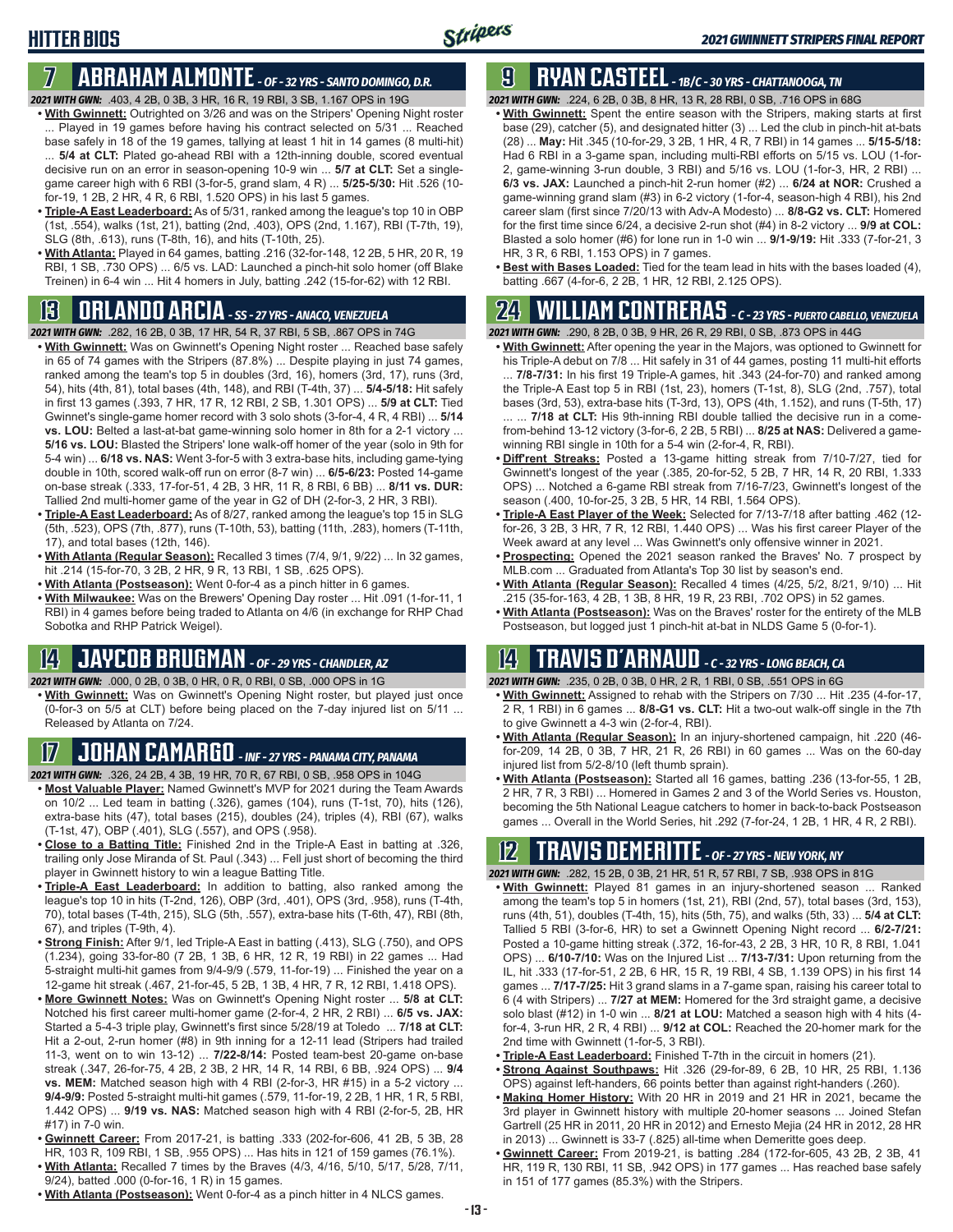# **18 PHILLIP ERVIN** *- OF - 29 YRS - MOBILE, AL*

- *2021 WITH GWN:*.192, 6 2B, 1 3B, 8 HR, 29 R, 28 RBI, 11 SB, .633 OPS in 85G
- **• With Gwinnett:** Was on the Stripers' Opening Night roster and spent the entire year with Gwinnett ... Made starts in left field (30), center field (6), right field (23), and designated hitter (1) ... **6/2 vs. JAX:** Hit decisive 3-run homer (#1) and tallied season-high 4 RBI (1-for-4, R) ... **6/13 at MEM:** Belted game-tying 2-run homer (#2) with 2 outs in the 9th of an eventual 7-6 loss (1-for-3, 2 RBI) ... **7/7 vs. NAS:** Clubbed game-tying 2-run pinch-hit homer (#5, 1-for-1, 2 RBI) in eventual 9-5 loss ... **8/1 at MEM:** Lined game-winning RBI single with 2 outs in 9th inning of 4-2 win (1-for-2, RBI) ... **9/3 vs. MEM:** Launched his 2nd pinch-hit homer (solo, #7, 1-for-1,
- 1 RBI) ... **9/26 at DUR:** Belted a towering solo shot (#8) over the Bull down the left field line at Durham Bulls Athletic Park (1-for-3, RBI).
- **• Pinch Pop:** Led Gwinnett in pinch-hit homers (2), total bases (9), and RBI (T-1st, 5), batting .200 (3-for-15) with a 1.000 OPS.

## **7 MAIKEL FRANCO** *- INF - 29 YRS - AZUA, D.R.*

*2021 WITH GWN:*.167, 0 2B, 0 3B, 0 HR, 4 R, 0 RBI, 0 SB, .452 OPS in 10G

**• With Gwinnett:** Signed by Atlanta to a MiLB deal on 8/31 ... Assigned to Gwinnett on 9/9, but didn't make his Stripers debut until 9/16 ... Hit safely in 4 of 10 games. **• With Baltimore:** Signed a MLB deal with the Orioles on 3/16 ... Hit .210 (79-for-377, 22 2B, 11 HR, 31 R, 47 RBI, .608 OPS) in 104 games ... Batted a seasonbest .269 (25-for-93, 6 2B, 4 HR, 12 R, 17 RBI, .768 OPS) in 26 games in June ... Released on 8/25.

# **8 RYAN GOINS** *- INF - 33 YRS - TEMPLE, TX*

*2021 WITH GWN:*.233, 9 2B, 1 3B, 6 HR, 27 R, 35 RBI, 3 SB, .635 OPS in 91G

- **• With Gwinnett:** Was on Gwinnett's Opening Night roster and spent the entire season with the Stripers ... Made starts at shortstop (44), second base (25), third base (14), and first base (1) ... **5/4 at CLT:** Blasted Gwinnett's first homer of the season (solo, 2-for-5, 1 RBI) ... **5/12 vs. LOU:** Set season highs for hits (3-for-4) and RBI (3) ... **6/18-6/29:** Posted season-best 8-game hitting streak (.400, 10-for-25, 1 2B, 3 R, 6 RBI) ... **7/4 at DUR:** Homered for the first time since Opening Night (2-run, #2, 1-for-4, 2 RBI) ... **8/13 vs. DUR:** Clubbed 2-run homer (#4) in 8th inning for decisive runs in 6-4 victory (2-for-4, 2 R, 2 RBI) ... **8/6-8/17:** In his first 8 games since returning from the Olympics, hit .304 (7-for-23, 3 HR, 5 R, 6 RBI, .987 OPS). **• RISP-y Business:** Led all Gwinnett hitters (min. 70 at-bats) in batting with runners
- in scoring position (.349, 29-for-83, 4 2B, 1 3B, 2 HR, 30 RBI, .898 OPS). **• Tokyo Olympics:** Was on Gwinnett's Temporary Inactive List while playing for
- Mexico in the Olympics ... Hit .250 (1-for-4, R, RBI) in 2 games (MEX went 0-3).

### **5 TERRANCE GORE** *- OF - 30 YRS - MACON, GA*

*2021 WITH GWN:*.232, 4 2B, 1 3B, 0 HR, 19 R, 1 RBI, 18 SB, .680 OPS in 49G

- **• With Gwinnett:** Was on the Stripers' Opening Night roster and spent the entire regular season with Gwinnett ... All 20 of his starts were in left field ... Despite playing in just 49 games, ranked 2nd on the club (and T-15th in Triple-A East) in stolen bases with 18 (18-for-22, 81.8%) ... Had a pair of 2-steal games (5/18 at NAS, 6/18 vs. NAS) ... **6/9-G2 at MEM:** Stole 3rd and scored winning run in 8th inning of 3-1 victory ... **7/10 vs. NAS:** Notched season-high 3 hits (3-for-3, 2B, R). **• In a Pinch:** Utilized as a pinch runner 20 times, scored 8 runs and went 12-for-14
- (85.7%) in stolen base attempts in that capacity ... Also pinch hit 8 times, batting .200 (1-for-5, 3 BB).
- **• With Atlanta (Postseason):** Had his contract selected and was added to the NLDS roster on 10/8 despite not having played a regular-season game with the Braves ... Played just once, pinch running in Game 2 of the NLDS on 10/9.

# **62 GUILLERMO HEREDIA** *- OF - 30 YRS - MATANZAS, CUBA*

- *2021 WITH GWN:*.333, 0 2B, 0 3B, 0 HR, 0 R, 0 RBI, 0 SB, .667 OPS in 1G
- **• With Gwinnett:** Assigned to MLB rehab on 5/14 and played his lone game with Gwinnett that night vs. Louisville, starting in center field (1-for-3).
- **• With Atlanta (Regular Season):** In his first season with the Braves, hit .220 (67 for-305, 26 2B, 5 HR, 46 R, 26 RBI, .665 OPS) in 120 games ... Set MLB career highs in runs, doubles, and RBI ... **4/18 at CHC:** Notched the first multi-homer game of his career, hitting a 2-run shot and grand slam (3-for-4, career-high 6 RBI) in a 13-4 win ... **4/15-5/31:** Hit .291 (23-for-79, 11 2B, 2 HR, 14 R, 11 RBI, .884 OPS) in 24 games ... 5/1-5/14: Was on Injured List (right hamstring inflammation).
- **• With Atlanta (Postseason):** Played in 10 games across all 3 series, going 0-for-3 ... Mainly used as a late-game defensive replacement in center field.

# **56 ENDER INCIARTE** *- OF - 30 YRS - MARACAIBO, VZ*

*2021 WITH GWN:*.190, 2 2B, 0 3B, 0 HR, 2 R, 1 RBI, 0 SB, .577 OPS in 6G

- **• With Gwinnett:** Assigned to MLB rehab on 5/6 and played 6 games ... Hit safely in each of his first 4 games (.267, 4-for-15, 2 2B, 2 R, 1 RBI).
- **• With Atlanta:** In his 6th season with the Braves, hit .215 (17-for-79, 2 2B, 2 HR, 11 R, 10 RBI, 1 SB) in 52 games ... DFA'd on 7/24, released on 7/29.
- **• With Cincinnati:** Signed by Cincinnati to a MiLB deal on 8/5 and assigned to Triple-A Louisville, where he played 15 games (.288, 17-for-59, 3 2B, 7 R, 7 RBI) ... Released by the Reds on 8/28.

# **56 ALEX JACKSON** *- C - 25 YRS - SAN DIEGO, CA*

*2021 WITH GWN:*.287, 9 2B, 1 3B, 11 HR, 21 R, 36 RBI, 1 SB, 1.060 OPS in 30G

- **• With Gwinnett:** Spent a pair of MLB rehab assignments with the Stripers (5/21- 6/9, 6/30-7/20) before being activated and optioned to Gwinnett on 7/21 ... Had 10 multi-RBI efforts in 30 total games ... **5/27 vs. MEM:** Tied Gwinnett's single-game home run record with a career-high 3 blasts (2 solo, 1 grand slam), driving in a career-high 7 RBI in 14-2 win (4-for-4, 13 total bases) ... **6/9-G1 at MEM:** Belted game-winning 3-run homer (#5) in 5-4 win ... **7/17 at CLT:** Tied Gwinnett's singlegame doubles record (3-for-5, 3 3B, 4 RBI) ... **7/28 at MEM:** Tallied his 3rd multihomer game of the season and 8th of his Gwinnett career (2-for-4, 2 HR, 3 RBI).
- **• Hot Stretch:** Batted .310 (31-for-100, 9 2B, 1 3B, 11 HR, 21 R, 36 RBI, 1.136 OPS) over his final 27 games with Gwinnett from 5/27-7/30... Ranked among Triple-A East leaders in RBI (T-7th), and homers (T-10th) in that span.
- **• Gwinnett Career:** From 2018-21, hit .236 (123-for-522, 29 2B, 3 3B, 42 HR, 88 R, 118 RBI, 2 SB, .864 OPS) in 150 games ... Of his 123 career hits with the Stripers, 74 went for extra-base hits (60.2%).
- **• With Atlanta:** Made the Braves' Opening Day roster for the first time in his career ... Hit .043 (1-for-23, 2 R) in 10 games ... Placed on the 10-day Injured List on 5/2 (strained left hamstring) ... Moved to the 60-day IL on 6/24 ... Traded to Miami in exchange for OF Adam Duvall (former Stripers teammate in 2019) on 7/30.
- **• With Miami:** In 42 games, hit .154 (17-for-108, 4 2B, 3 HR, 11 R, 12 RBI).

#### **4 SEAN KAZMAR JR.** *- INF - 37 YRS - VALDOSTA, GA*

*2021 WITH GWN:*.215, 9 2B, 0 3B, 9 HR, 29 R, 26 RBI, 3 SB, .620 OPS in 83G

- **• With Gwinnett:** In his 8th season with the club, made starts at all four infield positions (34 at 3B, 22 at 2B, 9 at 1B, 1 at SS) ... Played 83 games overall ... **5/25 vs. MEM:** Lined a walk-off single in the 9th for a 2-1 win, his first career walk-off RBI with Gwinnett ... **7/8-G1 vs. NAS:** Passed Joey Terdoslavich for 3rd on the Gwinnett career homer list (#42, 1-for-3, 2 RBI) ... **7/22 vs. NOR:** Passed Damon Hollins for 2nd on Atlanta's Triple-A hits list (#649, 2-for-3, HR, 2 RBI) ... **7/28 at MEM:** Notched his 999th and 1,000th career Triple-A hits (2-for-5, R) ... **7/31 at MEM:** Tallied his 658th hit with Gwinnett (single, 1-for-4), the most ever by an Atlanta Braves Triple-A player ... **9/1 vs. MEM:** Hit game-winning 2-run homer (#9) in 7th for 3-2 victory (2-for-3, 2 RBI) ... **10/3 vs. JAX:** Played his 750th career game with Gwinnett.
- **• Fan Favorite Player:** Named winner of Gwinnett's "Fan Favorite Player Award" during the Team Awards on 10/2 ... Was his 3rd straight season winning the award (2018, 2019) and his 7th straight season earning a Gwinnett Team Award (named "Most Competitive Player" from 2014-16, co-MVP in 2017).
- **• Gwinnett Career:** From 2013-21, hit .263 (675-for-2566, 136 2B, 12 3B, 46 HR, 308 R, 296 RBI, 26 SB) in 750 games ... Leads the Gwinnett franchise in career games, at-bats, hits, total bases (973), doubles, runs, RBI, and walks (145) ... Also ranks among Gwinnett franchise leaders in career triples (2nd) and homers (3rd) ... In 12 career playoff games (2016, 2019), hit .348 (16-for-46, 3 2B, 3 HR, 10 R, 9 RBI).
- **• Braves Triple-A Records:** Owns Atlanta Braves Triple-A records for career hits with 675 (passed Larry Whisenton's 657 on 7/31 at MEM) and at-bats with 2,566 (passed Chico Ruiz's 2,510 on 8/22 at LOU) ... Ranks 2nd in doubles (136), 3rd in games (750), 4th in RBI (296).
- **• With Atlanta:** Had his contract selected on 4/17, spent 2 stints with the Braves (4/17-4/23, 5/4-5/7), going 0-for-2 ... Pinch hit on 4/17 at the Chicago Cubs, marking his first MLB appearance in 4,589 days since 9/23/08 with San Diego The last player with a bigger gap between MLB appearances was Ralph Winegarner (13 years, 14 days between 6/23/36 with CLE and 7/7/49 with STL) ... Outrighted to Gwinnett on 5/10.

### **22 JASON KIPNIS** *- INF - 34 YRS - NORTHBROOK, IL*

- *2021 WITH GWN:*.290, 10 2B, 2 3B, 10 HR, 36 R, 32 RBI, 1 SB, .908 OPS in 59G **• With Gwinnett:** Played 59 games with the Stripers, his most at the Triple-A level since his debut in 2011 with Columbus (92 games) ... Joined Gwinnett on 5/25 ... Led the team in starts at second base (44), also made starts in left field (5) and at designated hitter (5) ... **5/28 vs. MEM:** Belted decisive 3-run homer (#1, 2-for-3, 3 RBI) in 8-2 victory ... **6/16 vs NAS:** Hit game-winning homer (#2), a 2-run shot (2-for-4, 2 RBI) in 9-3 win ... **7/6-7/16:** Had 5 multi-hit efforts in 9 games, batting .350 (14-for-40, 3 2B, 1 3B, 2 HR, 8 R, 10 RBI, .991 OPS) ... **7/14 at CLT:** Fell a triple shy of the cycle (3-for-5, 2B, HR #5, 3 R, 2 RBI) ... **8/4-8/11:** Was on the 7-day Injured List ... **9/7 at COL:** Facing his former club, tallied 3 extra-base hits (3-for-4, 2 2B, HR #8, 2 R, 3 RBI) ... **9/14 vs. NAS:** Hit 2-run homer (#10) in 3-RBI effort (2-for-3, 2B, 3 R) ... **9/21:** Placed on the Restricted List.
- **• Strong Finish:** In his final 19 games from 8/20-9/19, batted .407 (22-for-54, 4 2B, 5 HR, 12 R, 13 RBI, 1 SB, 1.259 OPS).
- **• Ripping Right-Handers:** Hit 9 of his 10 homers against right-handed pitchers, batting .291 (41-for-141) with 17 extra-base hits, 27 RBI, and a .927 OPS.
- **• RISP-y Business:** Hit .333 (15-for-45, 4 2B, 1 3B, 3 HR, 21 RBI, 1.051 OPS) with runners in scoring position, including .364 (8-for-22, 2 2B, 1 3B, 2 HR, 11 RBI, 1.209 OPS) with RISP and 2 outs.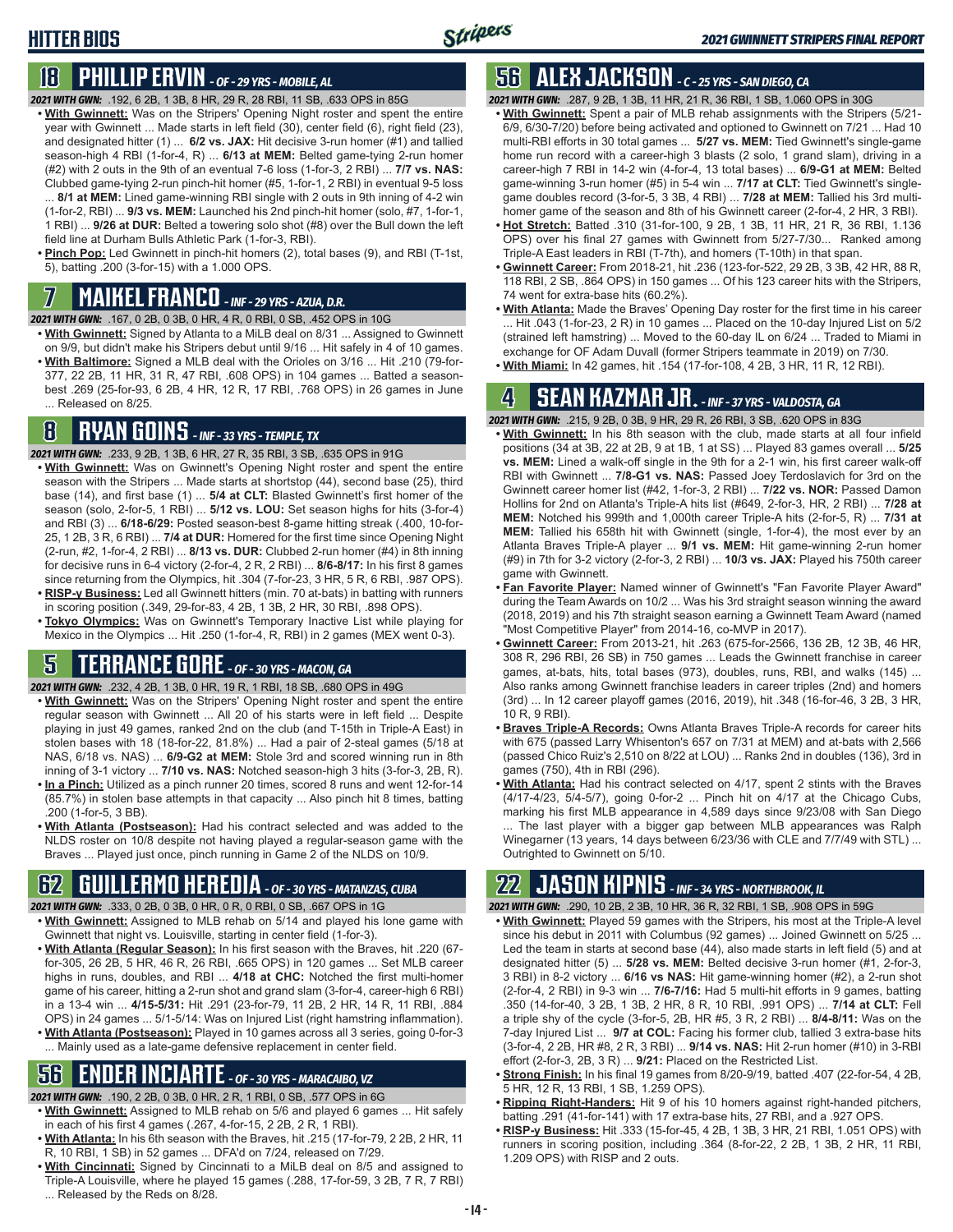#### **HITTER BIOS**

#### **40 SHEA LANGELIERS** *- C - 23 YRS - PORTLAND, OR*

- *2021 WITH GWN:*.182, 2 2B, 0 3B, 0 HR, 3 R, 1 RBI, 0 SB, .721 OPS in 5G
- **• Braves MiLB Player of the Year:** Earned the 2021 Hank Aaron Award for MiLB Player of the Year after batting .256 (87-for-340, 15 2B, 22 HR, 59 R, 53 RBI, .833 OPS) in 97 games between Double-A Mississippi and Triple-A Gwinnett.
- **• Impressive Defense:** Between Mississippi and Gwinnett, he combined to throw out 41.9% (31-of-74) of attempting base stealers in 82 games at catcher ... His 30 runners caught stealing during the regular season were tied for first among all fullseason MiLB catchers (alongside Philip Clarke of High-A Vancouver).
- **• With Gwinnett:** Promoted on 9/28 for his Triple-A debut ... Played in 5 games, including 3 starts at catcher (team went 3-0, threw out 1-of-2 attempting base stealers) ... **10/1 vs. JAX:** Notched his first 2 Triple-A hits (both doubles) and RBI (2-for-4) in a 7-2 victory.
- **• With Mississippi:** Batted .258 (85-for-329, 13 2B, 22 HR, 56 R, 52 RBI, 1 SB, .836 OPS) in 92 games, earning selection to the Double-A South Postseason All-Star Team ... Ranked among Double-A South top 10 in homers (3rd), SLG (3rd, .498), OPS (4th, .836), runs (7th), total bases (8th, 164), extra-base hits (T-9th, 35), and batting (10th) ... **6/20 vs. BIR:** Launched a walk-off solo homer (#10) in the 9th for a 7-6 win ... **7/10 vs. PNS:** Caught all 9 innings of Bryce Elder and Daysbel Hernandez's combined no-hitter ... **7/24-8/13:** Posted a 13-game hitting streak (.392, 20-for-51, 4 2B, 5 HR, 14 R, 10 RBI) ... **7/24-8/20:** Tallied an 18-game on-base streak (.353, 24-for-68, 5 2B, 5 HR, 17 R, 10 RBI).
- **• Power Up:** His 22 homers made him the 3rd Mississippi player to reach the 20-homer mark, joining Ernesto Mejia (26 in 2011) and Ryan Casteel (21 in 2019) ... Had 4 multi-homer games, including a career-best 3 homers on 6/2 at PNS (4 for-5, 3 RBI), the 2nd 3-homer game in M-Braves history.
- **• Double-A South Player of the Week:** Selected for 5/24-5/30 after batting .421 (8-for-19, 2 2B, 1 HR, 5 R, 5 RBI, 1.160 OPS).
- **• With Mississippi (Postseason):** Helped the M-Braves win the Double-A South championship (.222, 4-for-18, 1 2B, 1 R, 2 RBI in 5 games vs. Montgomery).
- **• Prospecting:** Began the 2021 season ranked by MLB.com as the Braves' No. 4 prospect and No. 73 on the Top 100 Prospects List ... Ended the year ranked the Braves' No. 2 prospect and No. 69 on the Top 100 Prospects List.

#### **62 JONATHAN LUCROY** *- C - 35 YRS - EUSTIS, FL*

*2021 WITH GWN:*.220, 4 2B, 0 3B, 2 HR, 10 R, 16 RBI, 0 SB, .680 OPS in 31G

- **• With Gwinnett:** After signing with Atlanta as a MiLB free agent on 5/16, joined the Stripers on 5/18 for his first Triple-A stint since 2012 (with Nashville) ... **5/22 at NAS:** Blasted his first Gwinnett homer against his former club (1-for-4, R, RBI) ... **5/26 vs. MEM:** Went 2-for-4 with a 3-run double and 4 RBI ... **6/10 at MEM:** Belted a 3-run homer (#2, 2-for-3, 3 RBI) ... **6/18 vs. NAS:** Hustled up the first base line to force walk-off throwing error (2B Keston Hiura) in 10th inning for an 8-7 win.
- **• With Atlanta:** Had his contract selected on 7/7 and played in 2 games (.200, 1-for-5, 2 R, RBI) before being DFA'd on 7/17 ... Outrighted to Gwinnett on 7/21, but elected free agency.
- **• With Washington:** Signed to an MLB deal on 4/6, played 5 games (.357, 5-for-14, 1 2B, 2 RBI) with the Nationals ... DFA'd on 4/12, outrighted to Triple-A Rochester on 4/14 and elected free agency.

#### **34 CARLOS MARTINEZ** *- C - 26 YRS - CARTAGENA, COLOMBIA*

*2021 WITH GWN:*.333, 1 2B, 0 3B, 0 HR, 1 R, 3 RBI, 0 SB, .733 OPS in 3G

- **• With Gwinnett:** Was a member of Gwinnett's Opening Night roster ... **5/4-5/13:** Hit safely in each of his first 3 Triple-A games (.333, 5-for-15, 1 2B, 3 RBI) ... Placed on the Development List on 6/7 ... Transferred to Mississippi on 6/23 ... Rejoined Gwinnett on 9/14, but did not play ... Transferred again to Mississippi on 9/21.
- **• With Mississippi:** In 11 games, batted .222 (9-for-36, 2 2B, 1 HR, 3 R, 3 RBI) ... **6/25 vs. TNS:** In his first game, went 3-for-4 (2 2B, HR, R, 2 RBI) ... Placed on the Development List on 7/27 ... Transferred to Rome on 8/10 ... Returned on 9/21 ... Played in 1 game during the Double-A South Championship Series, 9/25 vs. Montgomery (.000, 0-for-1).
- **• With Rome:** Hit .272 (22-for-81, 7 2B, 1 HR, 10 R, 14 RBI) in 23 games ... **8/27- 9/12:** Batted .304 (17-for-56, 6 2B, 1 HR, 9 R, 14 RBI, .798 OPS) in final 14 games ... **9/8 at ASH:** Went 3-for-5 with 3 doubles.

#### **20 JONATHAN MORALES** *- C - 26 YRS - ARROYO, PUERTO RICO*

*2021 WITH GWN:*.145, 5 2B, 0 3B, 2 HR, 9 R, 12 RBI, 0 SB, .377 OPS in 49G

- **• With Gwinnett:** Was a member of Gwinnett's Opening Night roster and spent the entire season with the Stripers ... Led the team in starts at catcher (32) ... Threw out a team-best 30.4% of attempting base stealers (7-of-23) ... Also made starts at first base (7), third base (2), and second base (1) ... **5/7 at CLT:** Tied his singlegame career high with 5 RBI, going 2-for-6 with a 3-run homer (#1) in the 9th inning of a 19-1 win ... **8/6 vs. CLT:** Hit a 2-out walk-off single in the 11th inning for a 4-3 win (2nd career walk-off with Gwinnett, last on 7/21/18 vs. PAW) ... **8/20 at LOU:** Went 4-for-4 (1 2B, 1 HR, 2 R, 3 RBI), his most hits in a game since 8/13/16 with Class-A Rome at Hickory (career-best 5-for-5).
- **• Gwinnett Career:** From 2018-21, batting .216 (69-for-319, 10 2B, 4 HR, 30 R, 33 RBI) in 99 games.

### **15 CRISTIAN PACHE** *- OF - 22 YRS - SANTO DOMINGO CENTRO, D.R.*

*2021 WITH GWN:*.265, 15 2B, 0 3B, 11 HR, 50 R, 44 RBI, 9 SB, .744 OPS in 89G

- **• With Gwinnett:** First joined the Stripers for MLB rehab on 5/29, played in 1 game before being activated and optioned to Gwinnett on 6/2 ... Spent the rest of the regular season in Triple-A, leading the club in starts in center field (77) while also making starts in right field (4) and at designated hitter (3) ... **6/5 vs. JAX:** Went 3-for-6 with 2 doubles, including game-tying 2-run double in 9th of eventual 8-5 loss ... **6/10 at MEM:** Tallied his first career multi-homer game (3-for-5, 2 HR, 3 R, 4 RBI) in an 11-0 rout ... **6/30 at DUR:** Notched last-at-bat, game-winning RBI single in 9th inning for 2-1 win (2-for-3, 2B, RBI) ... **7/21 vs. NOR:** Homered in both games of a doubleheader (#3-4, 2-for-6, 2 R, 2 RBI) ... **8/8-8/11:** Homered in 3 straight games (.750, 6-for-8, 3 HR, 7 RBI, 2.925 OPS) ... **8/11 vs. DUR:** Went 4-for-6 with 5 RBI in a doubleheader sweep, tallying 2 homers (#8-9) and delivering a 2-out walk-off single in Game 1 (won 4-3) ... **9/7 at COL:** Fell a triple shy of the cycle (3-for-4, 2B, HR #10, 3 R, RBI, SB) ...
- **• Strong Finish:** Ranked 6th in the Triple-A East in batting over his final 36 regularseason games from 8/1-9/19, hitting .321 (43-for-134, 8 2B, 4 HR, 20 R, 16 RBI, 5 SB, .847 OPS) ... Raised his season average from .233 to .273 in that span.
- **• RISP-y Business:** With Gwinnett, hit .312 (24-for-77, 4 2B, 2 HR, 34 RBI, .825 OPS) with runners in scoring position, including .375 (12-for-32, 4 2B, 1 HR, 18 RBI, 1.067 OPS) with RISP and 2 outs.
- **• Gwinnett Career:** From 2019-21, batting .267 (111-for-416, 23 2B, 1 3B, 12 HR, 63 R, 52 RBI, 9 SB, .745 OPS) in 115 games.
- **• With Atlanta (Regular Season):** Made the Braves' Opening Day roster for the first time in his career ... Hit .111 (8-for-67, 3 2B, 1 HR, 6 R, 4 RBI) in 22 games ... Placed on the 10-day Injured List twice, on 4/14 (strained left groin) and 5/14 (right hamstring inflammation) ... **5/1 vs. TOR:** Hit his first career MLB homer, a grand slam off Tommy Milone (1-for-3, 4 RBI).
- **• With Atlanta (Postseason):** Added to the Braves' NLDS roster on 10/12, replacing OF Jorge Soler (placed on 10-day COVID IL) ... Did not log an at-bat in 2 total games ... Replaced by Soler on 10/21.
- **• Prospecting:** Began the 2021 season ranked by MLB.com as the Braves' No. 1 prospect and No. 12 on the Top 100 Prospects List ... Ended the year as the Braves' No. 1 prospect, but moved down to No. 38 on the Top 100 Prospects List.

### **7 EDDIE ROSARIO** *- OF - 30 YRS - GUAYAMA, PUERTO RICO*

*2021 WITH GWN:*.196, 2 2B, 0 3B, 4 HR, 7 R, 16 RBI, 0 SB, .697 OPS in 13G

- **• With Gwinnett:** Assigned to MLB rehab on 8/9 ... Made his Braves organization debut with the Stripers, playing in 13 games from 8/11-8/26 ... Made starts in center field (6), left field (3), right field (2), and at designated hitter (2) ... Of his 10 hits with Gwinnett, 4 were homers ... **8/18 at LOU:** Launched a grand slam (#1) for all of the offense in a 4-1 win (1-for-4, 4 RBI) ... **8/20 at LOU:** Belted a 3-run homer (#2) for eventual winning runs in a 10-5 victory (1-for-5, 3 RBI) ... **8/24 at NAS:** His 9th-inning solo shot (#3) snapped a 1-1 tie in a 3-1 win ... **8/26 at NAS:** Lifted another decisive solo homer (#4) in a 2-1 win (1-for-3, 1 RBI).
- **• Multi-RBI Streak:** Tallied 5-straight multi-RBI games from 8/18-8/24 (.348, 8-for-23, 2 2B, 3 HR, 13 RBI), tied for the 2nd-longest multi-RBI streak in Gwinnett history (Adam Duvall had a 6-game streak from 4/26-5/1, 2019).
- **• With Atlanta (Regular Season):** Acquired by the Braves via trade with Cleveland in exchange for 3B Pablo Sandoval and cash on 7/30 ... Activated off the 10-day injured list (right abdominal strain) on 8/27 ... In 33 games with Atlanta, hit .271 (26-for-96, 4 2B, 2 3B, 7 HR, 13 R, 16 RBI, 2 SB, .903 OPS) ... **9/19 at SF:** Hit for the cycle on just 5 pitches (4-for-4, 1 2B, 1 3B, 1 HR, 1 R, 1 RBI) in 3-0 win.
- **• With Atlanta (Postseason):** Batted team-best .383 (23-for-60, 3 2B, 1 3B, 3 HR, 11 R, 11 RBI, 1 SB) in 16 games ... Led MLB in Postseason hits (23), ranked 2nd in total bases (37) ... Named MVP of the NLCS vs. the LA Dodgers after batting .560 (14-for-25, 1 2B, 1 3B 3 HR, 6 R, 9 RBI, 1 SB, 1.647 OPS) in 6 games ... Homered twice and finished a double shy of the cycle in NLCS Game 4 (4-for-5, 2 HR, 4 RBI) ... Had a pair of 4-hit games in the NLCS (also 4-for-5 in Game 2), making him the second player in baseball history with a pair of 4-hit games in the same postseason series (Milwaukee's Robin Yount, 1982 World Series) ... Blasted a game-winning 3-run homer in NLCS Game 6 (2-for-4, 3 RBI in 4-2 win).
- **• With Cleveland:** Signed a MLB free agent deal on 2/4 ... Played 78 games with the Indians, batting .254 (72-for-283, 15 2B, 1 3B, 7 HR, 29 R, 46 RBI, 9 SB).

#### **26 TRAVIS SNIDER** *- 1B/OF - 33 YRS - KIRKLAND, WA*

*2021 WITH GWN:*.174, 6 2B, 0 3B, 4 HR, 19 R, 15 RBI, 3 SB, .610 OPS in 63G

- **• With Gwinnett:** Was a member of Gwinnett's Opening Night roster and played 63 games in his 10th stint in Triple-A ... Made starts at first base (14), right field (11), and left field (7) ... Logged 20 pinch-hit at-bats, hitting .150 (3-for-20, 1 2B, 1 HR, 4 RBI) ... **5/7 at CLT:** Teamed up with Abraham Almonte (grand slam) on the Stripers' first set of back-to-back homers in 2021 (solo, #1, 1-for-3, 1 RBI) ... **6/7-6/15:** Was on the Temporary Inactive List ... **6/18 vs. NAS:** Homered (#2) as part of the Stripers' 6-run comeback in an 8-7 win (1-for-3, 2 RBI) ... **7/15 at CLT:** Blasted go-ahead 2-run homer (#3) in 8th inning of 11-10 win (1-for-4, 2 RBI) ... **7/31 at MEM:** Delivered game-winning 2-run double in 2-1 win (1-for-4, 2 RBI)
- ... **8/21 at LOU:** Belted pinch-hit 3-run homer (#4) ... **9/12:** Released by Atlanta. **• RISP-y Business:** Hit .455 (5-for-11, 2 2B, 2 HR, 8 RBI, 1.866 OPS) with runners in scoring position and 2 outs.